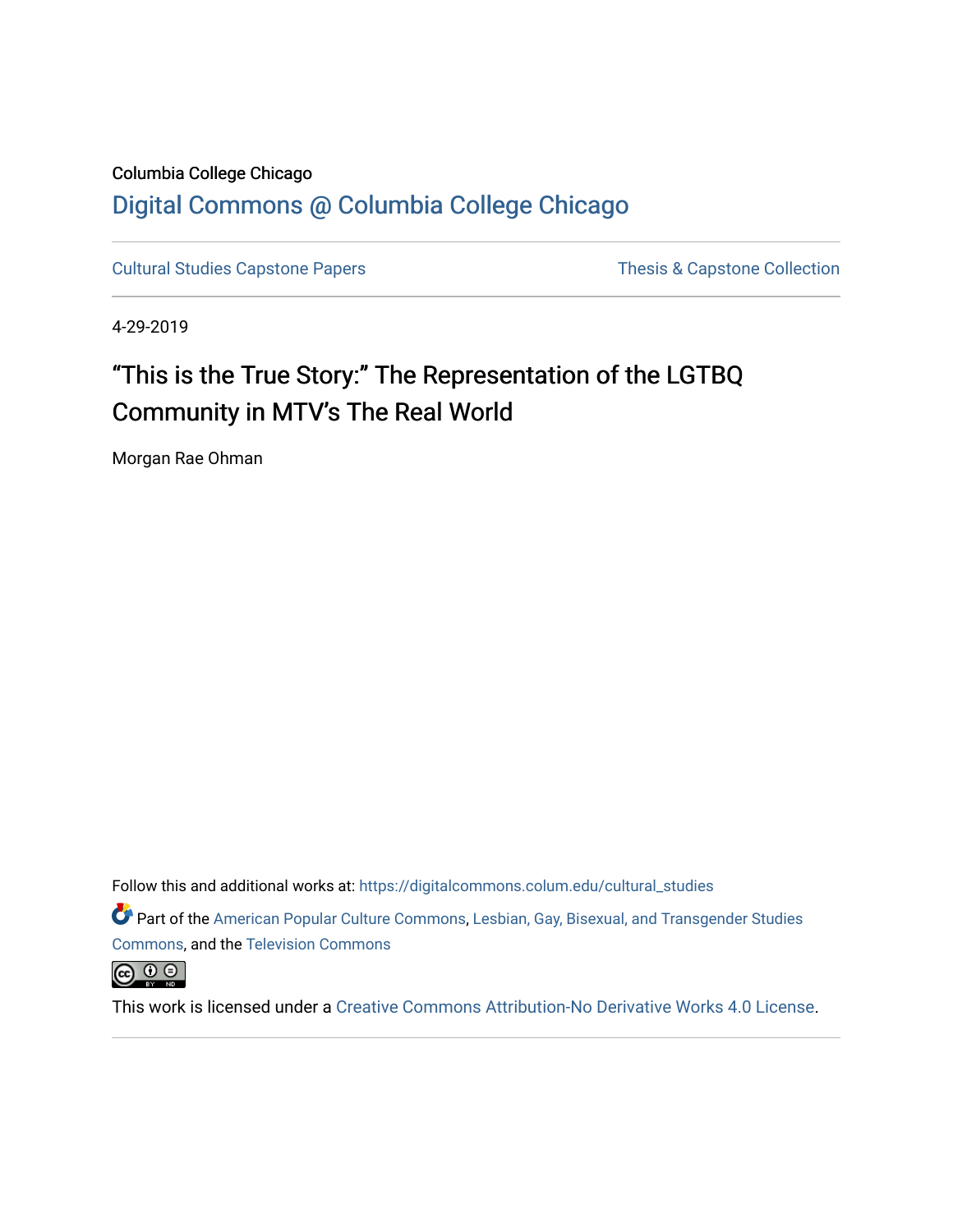# "This is the True Story:" The Representation of the LGTBQ Community in MTV's *The Real World*

Morgan Rae Ohman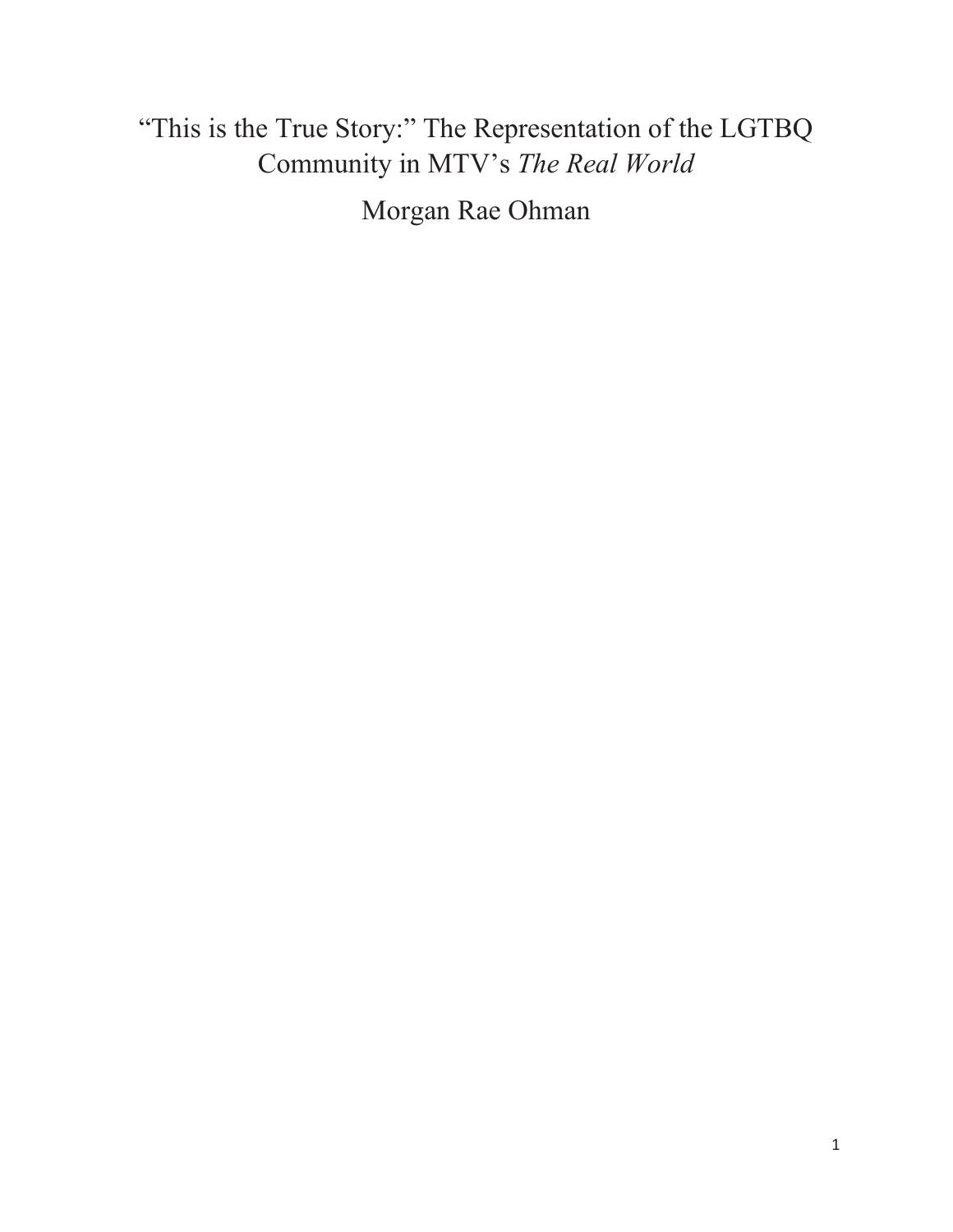#### Abstract

In this project, Morgan Ohman seeks to explore the MTV reality show The Real World by analyzing several cast members of the show who identify as part of the LGBTQ community. MTV's *The Real World*, a reality TV show that first aired in 1992, captures the lives of seven young people between the ages of 18-24 that are selected to live in a house together for several months. The show's dramatic the opening title sequence, "what happens when people stop being polite and start getting real?" raises fundamental questions about the relationship of reality TV and the politics of representation, as well as about the relationship between the subjects represented in reality TV and its viewers and consumers. Ohman combines a critical narrative analysis with critical theories of representation and identity politics. In particular, she draws on queer theory and the work of cultural studies scholar Stuart Hall to examine *The Real World* show, highlighting how representation in the media has become a vital tool for viewers to help validate their subjectivity and subject- positions within the LGBTQ community.

Key Words: Reality TV, Representation, Media, MTV, The Real World, LGTBQ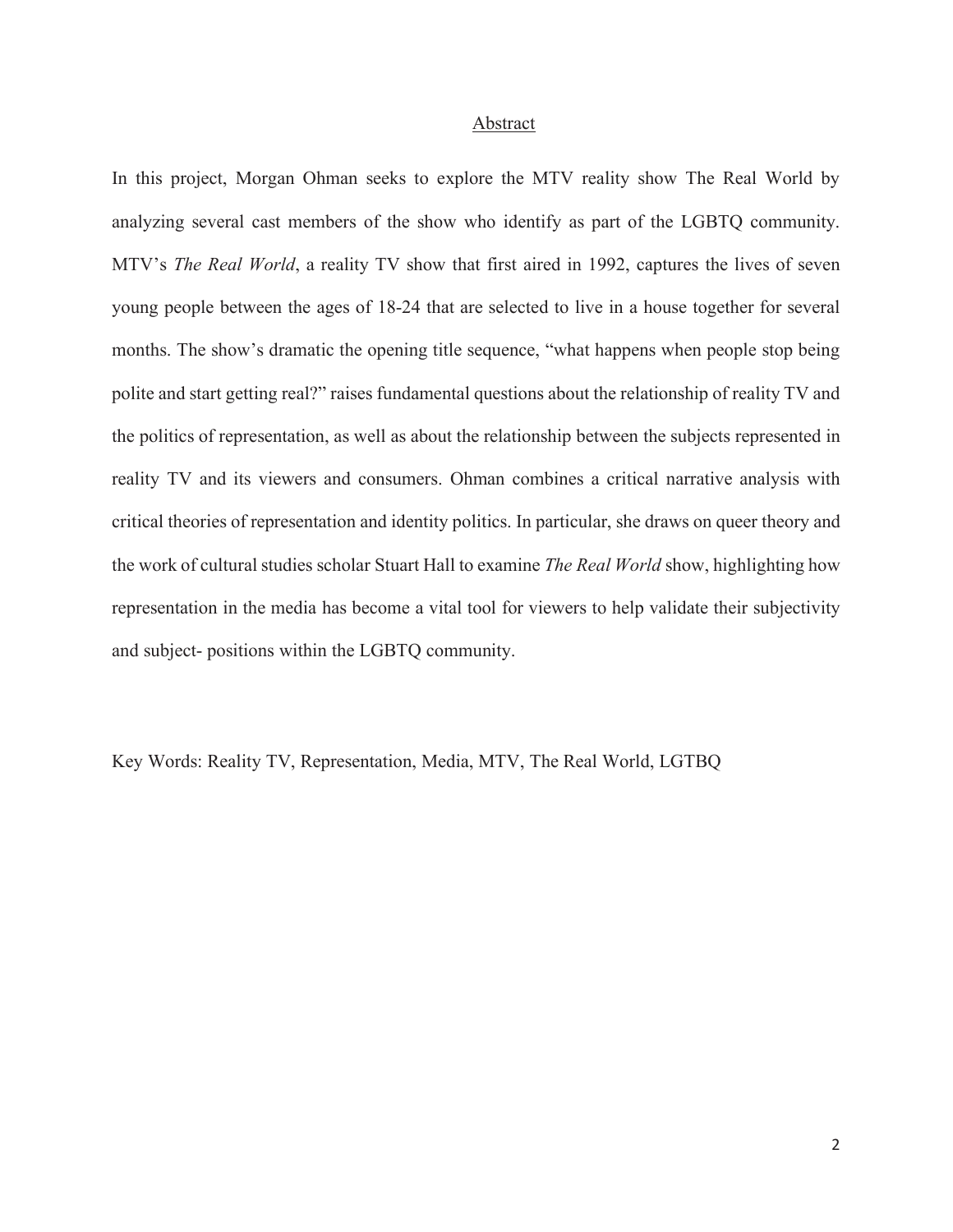*"It wasn't about me or my desires, it was about representing a community that has been heretofore woefully misrepresented if not underrepresented in the media."* 

#### *– Katelynn Cusanelli, From The Real Word: Brooklyn*

There are many different types of TV shows, and along with them come many different types of viewers. As the platform of television changes, there have been major strides in the representation of people who are part of the LGBTQ community. Whether it is a traditional television show or a reality TV show, representation remains important as it lets the viewers know that they are not the only ones out there and that they are not alone. To put this into perspective imagine how a young 14- year old girl who identifies as bisexual feels when she sees a bisexual person on TV that is not only comfortable in their own skin but has healthy relationships and is not stigmatized as overly- sexual or solely defined by their sexuality and sexual orientations. Representation in the media can validate our existence and that of others. By choosing to exclude or severely under represent significant portions of our population in our media, we are not only sending a message that we do not value these people, but that we are also preventing everyone from better understanding the diverse and complex subjectivities surrounding us. Television isn't solely entertainment; it is a way for us to learn about people, places, situation and emotions that we may not have known existed.

In this project, I seek to explore the MTV show *The Real World* by looking at the cast members who identify as members of the LGBTQ community and their impact on actual audiences of the show. I will draw on past interviews that were done during and after the show as well as on other sources that have previously investigated representation in the media. Reality TV shows are intended to showcase the lives of people and how they behave in everyday life, or in situations that are created by the producers, which are intended to represent everyday life. The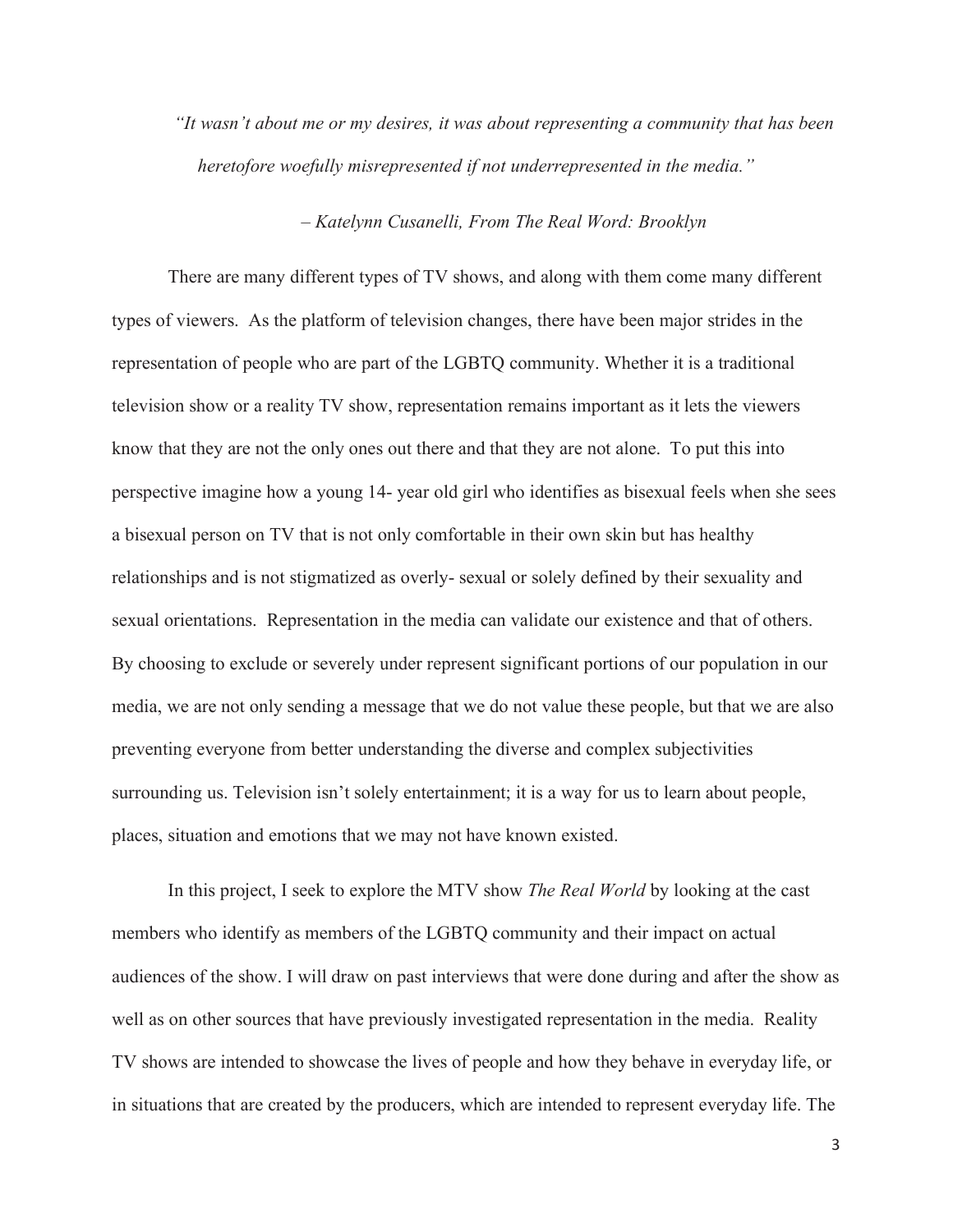opening part of MTV's *The Real World* opening title sequence states that "This is the true story-" with the last line saying, "-what happens when people stop being polite and start getting real." This opening line of the show brings us to the question, what type of reality does reality TV represent reality?  $\neg$  Along with how do the people who are on the show affect the viewers?

The series was originally produced by Mary- Ellis Bunim and Jonathan Murray. First broadcast in 1992, the show is known as one if the longest-running programs in MTV history, one of the longest- running reality series in history and is credited with launching what is known as the modern reality TV genre. In its earlier years it was known for depicting issues that were relevant to its main audience, which included teenagers and young adults. The issues that were explored included sex, prejudice, religion, abortion, illness, sexuality, AIDS, death, politics and substance abuse. However, as the show continued, it began to gain the reputation as a showcase for immaturity and irresponsible behavior indicative of the declining morals of contemporary youth.

The show focuses on the lives of a group of strangers who audition to live together in a single house for several months, as cameras record their interpersonal relationships. Each season of *The Real World* it consists of seven to eight people between the ages of 18-25, coming from different parts of the country, and with group typically representing different races, genders, sexual orientations, levels of sexual experiences and religious and political beliefs. By having a diverse group of cast mates each season, it makes It easy for the viewers to find someone that they can relate to. The cast members that will be looked at are Pedro Zamora; who appeared on season three *The Real World: San Diego* which aired in 1994, who attracted viewers' attention by being the first openly gay man with AIDS to ever be portrayed in popular media. Second, there is Mike Manning from season twenty—three *The Real World: D.C* (2009-2010) where on

 $\overline{4}$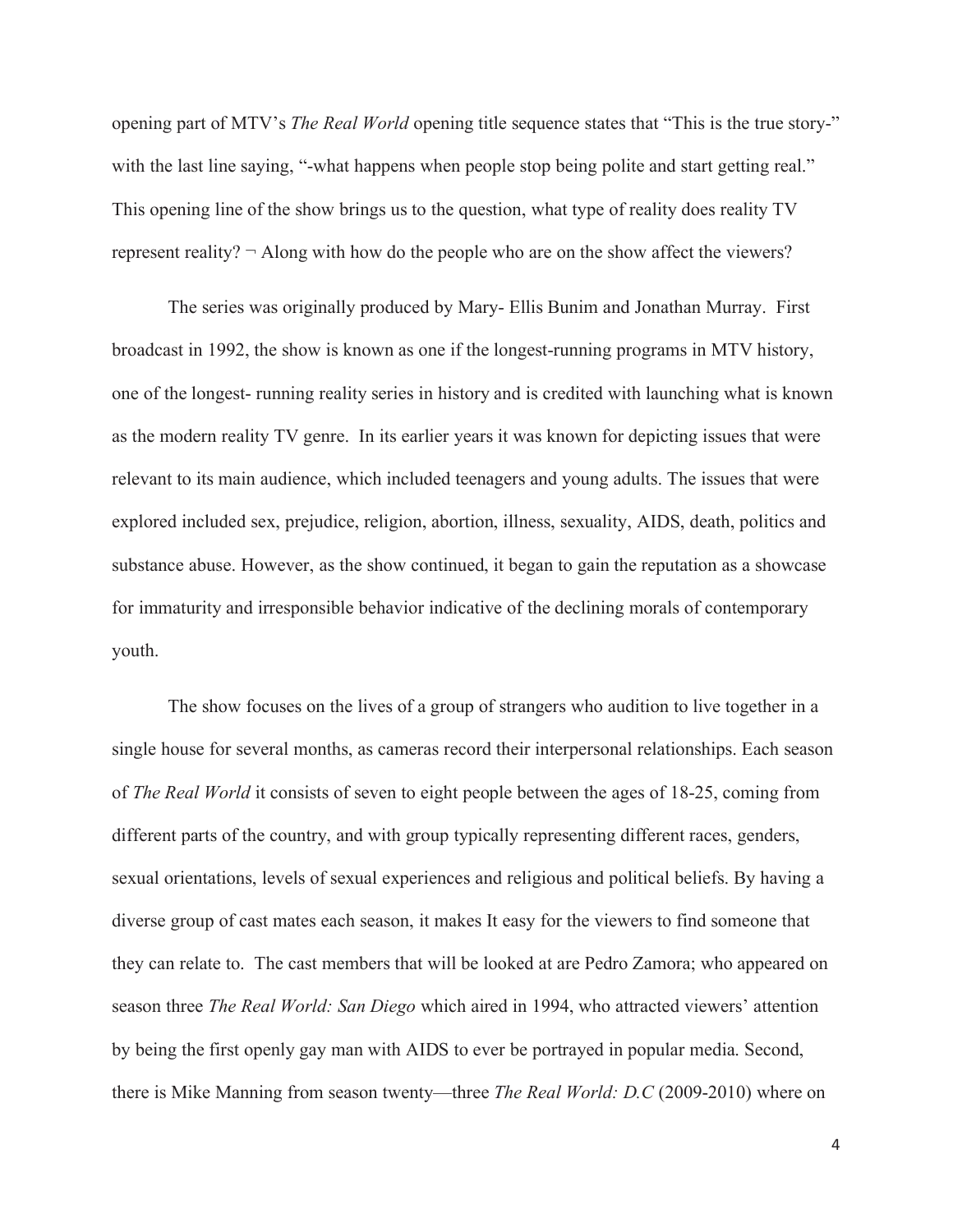his season he had recently came out as bisexual and started working with the human rights campaign, and the revelation of him coming out had also caused conflict with loved ones. By looking at these two cast mates that came out during different years, I will be able to look at what was going on during the time that the seasons occurred and how they affected their viewers.

When making the show the housemates are being recorded around the clock, by having the house setup with video cameras mounted on the walls along with a small camera crew that follows the cast around the house and out in public. Along with these cameras each cast mates is required to sit down and be interviewed about the past weeks' events. Unlike, the normal day to day taping these interviews are referred to as "confessionals" which involve the subject looking directly into the camera while providing opinions and reflective accounts of the week's activities, which are used in the edited episodes. By viewing each episode and seeing the events that take place within it, these "confessional" recordings will be able to give us the opinions of not only the main cast mate I will be focusing on but also their fellow roommates. Along with these interviews that takes place during the time the season was being recorded I also plan on looking at other interviews that the cast mates may have taken part in that had happened after the show was aired. Towards the end of each and every season the cast mates are usually brought back together to film a reunion show, where they look back on their season to explain how they feel about what had happened during the time of it being recorded and to see where they are at after they had left the Real World house.

While looking at the show itself will be the main part of this study, I will also be looking at what others have said about this show and what their views are on it. Some of the sources that I draw on also investigate representation in the media, both online and offline, as well as on sources that talk about reality TV since it is important to understand how these shows came to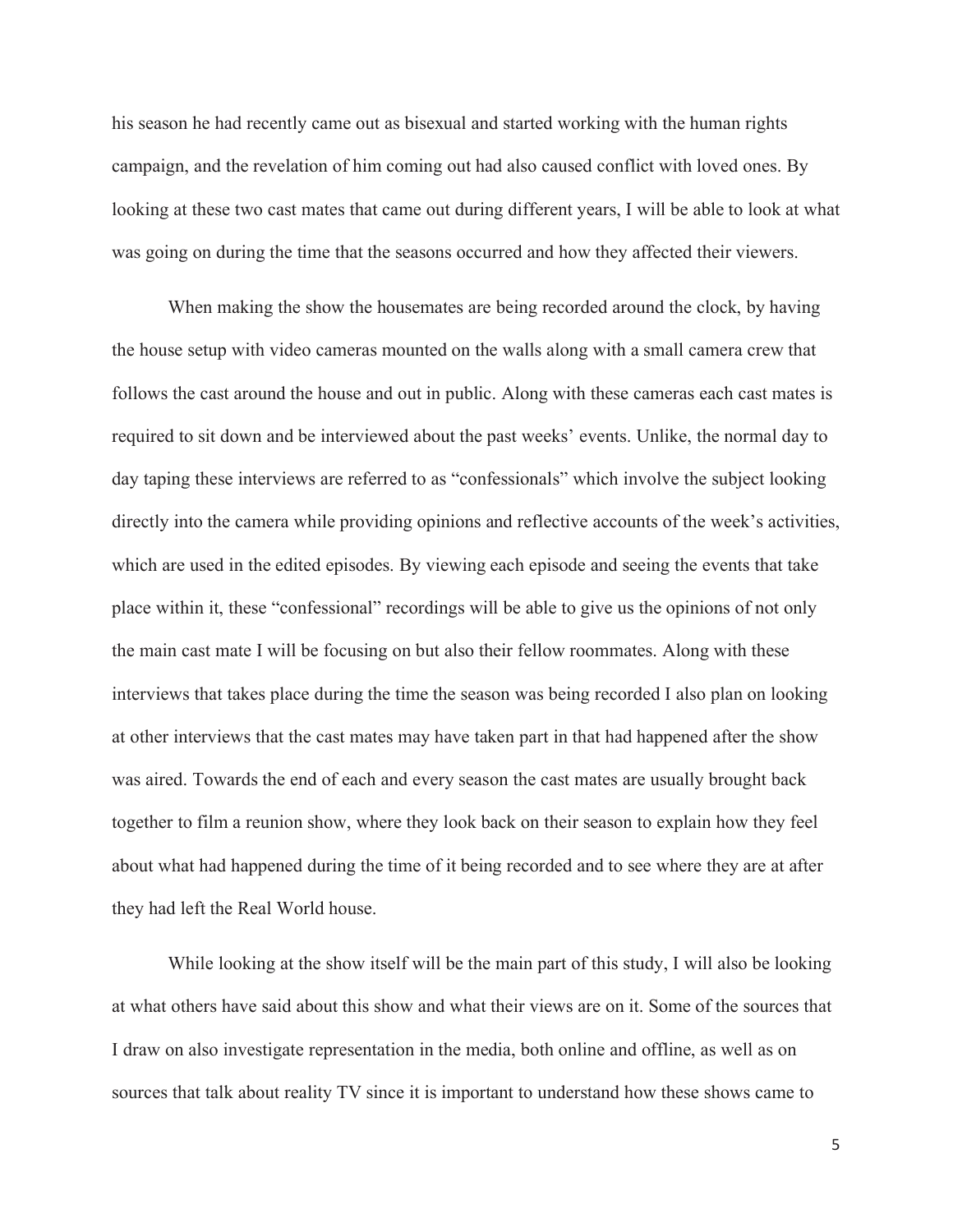be, and what impact they have on the viewers that watch these types of shows. After looking at the show *The Real World* and what others have to say about it, I will be able to answer the question about the complex relationship between reality TV, issues of representation and the impact of the show on its viewers.

### Literature Review

There are several different texts that I engage in order to help give an idea about what this show is doing to its viewers and to the castmates who were a part of it. The first set of texts that will be used focuses on the genre of reality television. Since reality television is known as a genre of television programming that documents the lives of people and how they behave in everyday life, or in situations that are created by the producers, which are intended to represent everyday life, it is important to understand how these shows came to be. Alison Slade's *Reality Television: Oddities of Culture* tells us that reality television helps give us a glimpse into the lives of our neighbors and an opportunity to also look at ourselves. With the era we are in currently reality television programming has a vast variety of shows and no topic or cultural group is exempt from the reality show formula. As a television viewing culture, we have become more obsessed with the instant gratification and the bigger and weirder, the better (Slade vii). While this book does focus more on the reality shows that take place in the south, such as "Duck Dynasty" and "Here Comes Honey Boo Boo" I do intend to look at this book to see what reactions people have from viewing reality TV shows.

Cynthia M. Frisby, in "GETTING REAL with Reality TV" talks about what makes reality TV so successful and why people are drawn to watching these shows. "Much like a car crash on the side of freeway, glimpses into the interior workings of other human beings is often shocking, yet impossible to turn away from." (Frisby p.52) In the article CBS News associate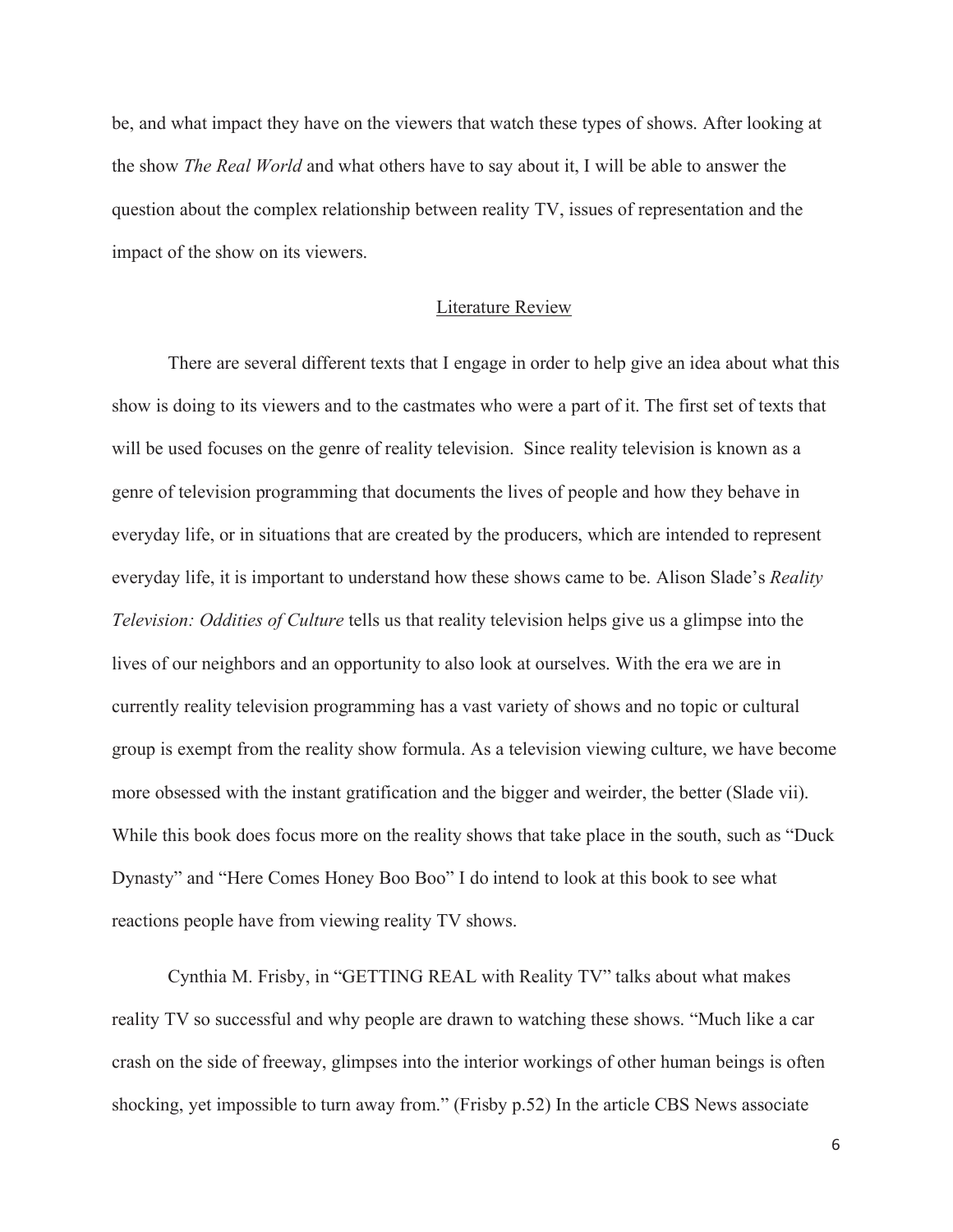Presely Weir tells us that "It's refreshing to see every day people getting some of the spotlight, rather than just seeing movie stars all the time." (Frisby p.52) Reality shows can promote understanding by introducing viewers to people they might not otherwise encounter and facilitate conversations (Frisby p.52). This is what is Paula Hendrickson talks about in "Reality TV Has Some Big Issues". In this article, she talks about how reality tv shows don't only just create understanding and empathy; but they can also educate and inspire. An example that is used in this is during season three of "The Real World" where Pedro Zamora was on; President Clinton had said that Pedro did more to educate young people about HIV and AIDS than anything that he could have done on a federal level, because MTV has a direct connection to young people (Hendrickson p.65).

Because reality television is available for younger viewers to see, it is important that we look into what impact they have on them since they can view the people on these shows as role models. Illisa Cohen's article "Is reality TV Messing With Your Head?" focuses on this topic. As a cultural critic and family therapist Lori Gottlieb states "There seems to be an even greater draw than just the amusement factor of reality television. Teens are naturally curious about other people's lives and want to know how their own lives compare." To figure this out they often look to reality shows for the answers. This article does also go into talking about studies that have been done; one study that was done by the Girl Scout Research Institute found that 73 percent of people that were surveyed thought that reality TV shows "make people think that fighting is normal part of a romantic relationship" and 70 percent said that reality TV "makes people think it's OK to treat others badly." But the degree of influence these shows have might depend on how you feel about yourself, not just how you feel about the characters you see on TV. Cohen want to remind people that when watching these shows that while it can be entertaining to watch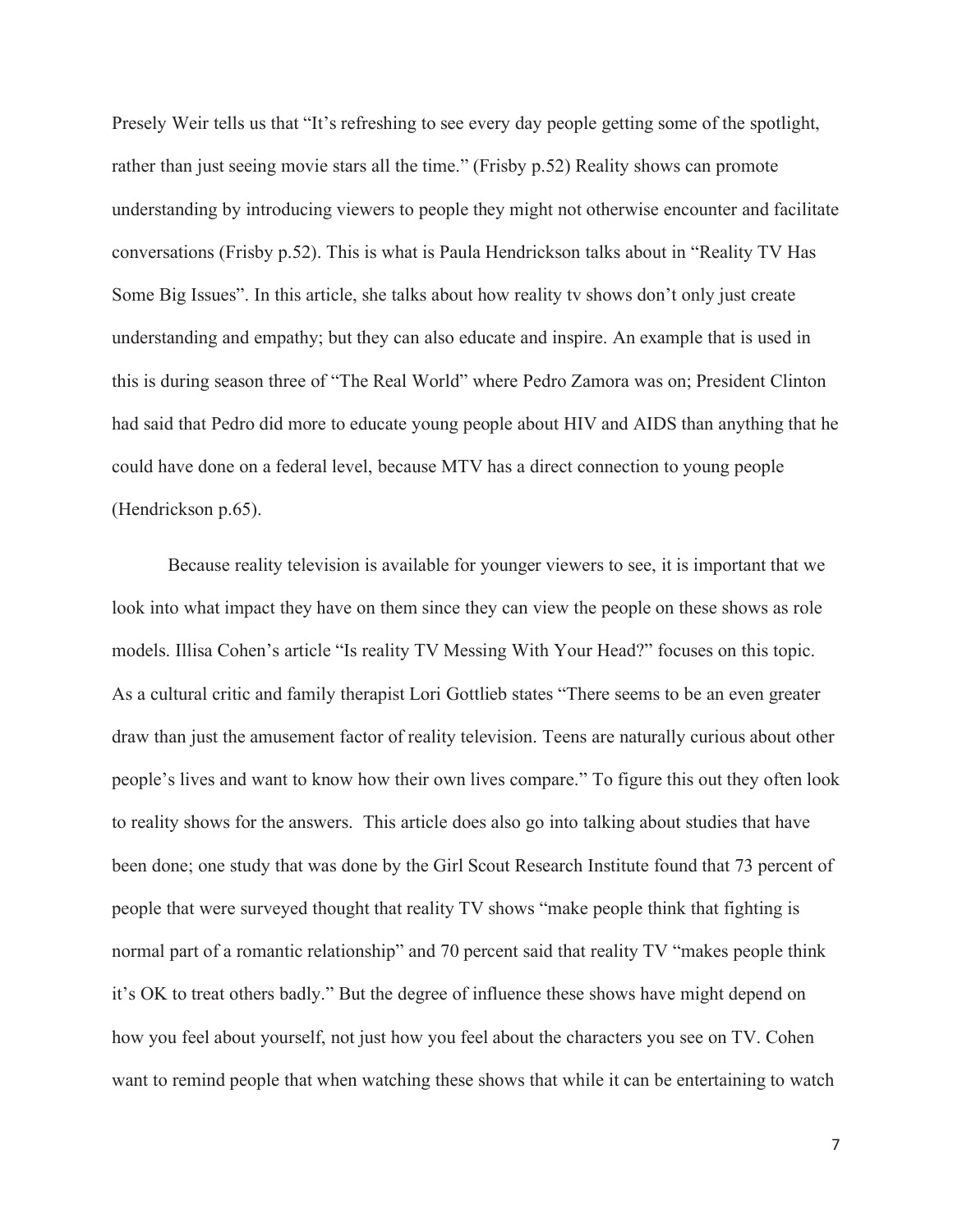fights, breakups, and hysterical crying for hours on end, they need to also remember that the producers place these "real people" into fake situations (Cohen pp. 15-16). With this statement it brings us back to what I had said at the start of this- that while reality tv shows may be about real people living their lives, it may not all be true since some of the situations that are shown may have been created for entertainment purposes.

For this study I will be looking at the TV show *The Real World* itself, with it having up to 32 seasons this creates a lot of episodes to be looked at. However, I will only be looking at a season 3 *The Real World: Los Angeles* and season 23 *The Real World: Washington D.C* as well as an episode from season 33 *Real World: Ex-plosion*. In doing so this will also include other types of sources that primarily focus on this TV show. In CNN's article "How 'The Real World's' first season sparked real change" it states that the first season of the show was a harbinger of American culture to come, and that diversity would be demanded, and that social media could make anyone a star. When the show was first in the works it wasn't even supposed to be "real";, the producer Jonathan Murray and partner Mary-Ellis Bunim originally wanted to make it a scripted drama for MTV about young people beginning their lives in New York City. However, MTV wasn't ready to do scripted programming and bear the cost of it as well, since during this time the network was primarily airing music videos and game shows. Instead, Murray pitched the idea of *The Real World* to MTV executives with the criteria being that show would pull together a diverse group of young people who wouldn't ordinarily live together. Murray said that he is proud for "The Real Worlds" place in pop culture, since they had brought people on to the television screen who had been ignored by television. (CNN)

 With such a diverse group of people being on this show it does help to create situations and drama that ends up being shown. This creates the show to not only fit into the subclass of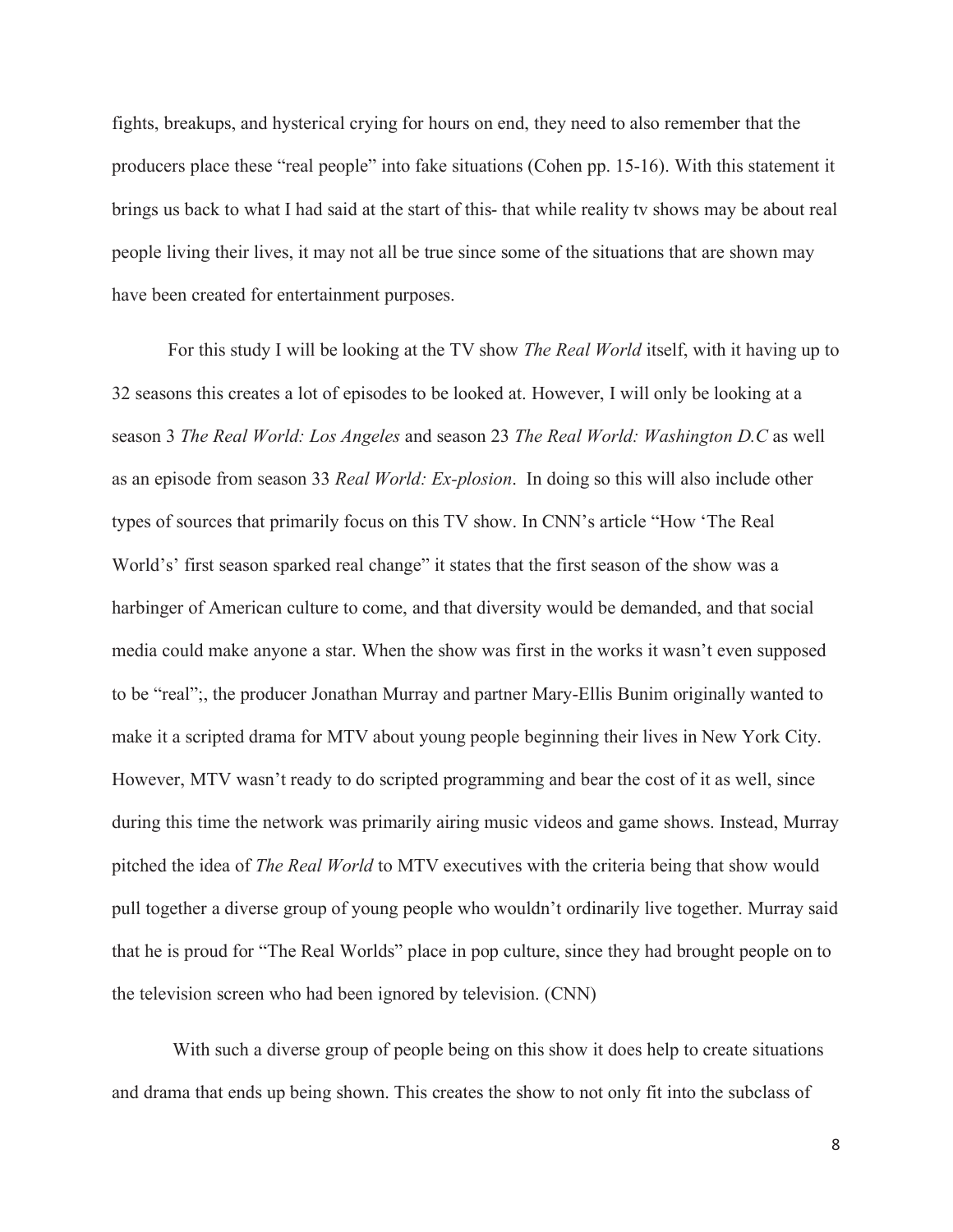reality television, but it also blends in documentary techniques that make it seem like it's a soap opera. With the casting and editing that is done the producers and the staff members of the show dramatize roommates' lives via narrative storytelling. "Consuming the Fractured Female: Lessons from MTV's The Real World" Danielle M. Stern argues that the show is being used to help capitalize the market of a "fractured female" and that it falls in line with the fascination of other popular culture women like Britney Spears and Lindsay Lohan. The show is known to show sexual displays of the body by showing scenes that include bedroom activities, skinnydipping and hot tub sharing which seem to become a norm for the show. According to Jon Murray co-creator and executive producer of *The Real World,* young women constitute more than half of its audience. (Stern p.51) While this article does focus on the views of how the female body is portrayed on the show, I find this to be an important essay to look at since it does include interviews that were done with producers of the show and female fans that have watched it.

Not only will I be using articles and essays to give us insight on what it was like to be a part of this show; I will be using two videos that focuses on two cast members that were on *The Real World*. The first one is "Kaitlyn Real World-May 1, 2009"; three weeks before moving into *The Real World* house she had completed her transformative surgery and brought the results to be seen all over the world, making her the first openly transgender women to be on reality tv. After the show had aired she has toured the nation to talk to students as she discusses equality for all genders, sexualities and her personal struggles. In the video she tells us about how she went to a three-day retreat that was put together by GLISTEN (Gay Lesbian and Straight Education Network) and at the retreat one of the directors that was doing a workshop on gender and sexuality said to her and her peers that there is a word for what you are and you're not alone.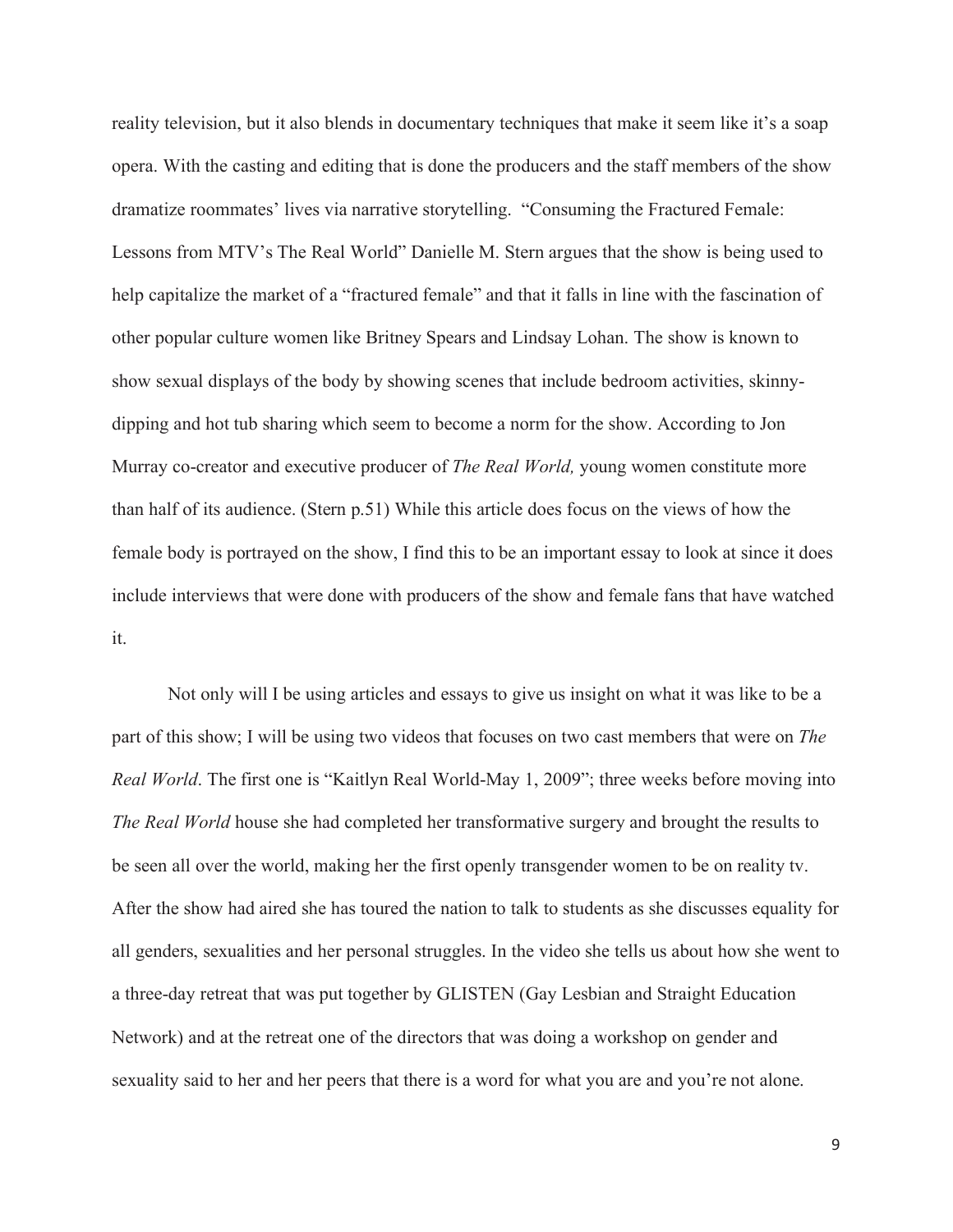Kaitlyn tells us that hearing that when you are 15-16 years old is a very powerful thing because it doesn't make you think oh my god, I'm all by myself in the world I must be some kind of freak. Today it is not uncommon to find those who have been part of reality tv show such as *The Real World* making YouTube videos talking about their experience, and explaining how it is they got casted. "Sarah Rice, from MTV's Real World and The Challenge, speaks out on reality tv" is one of the videos that I intended on using that goes along with these types of Youtube videos. Sarah Rice, who first appeared on *The Real World Brooklyn* talks about reality TV in an interview one year her season aired in 2010. During the interview she tells us that what makes good reality tv is that it makes us feel okay about your own life and makes you feel normal. These shows portray people in their real lives as an exaggerated version, and that it can give you thoughts like maybe I'm not that crazy or maybe I am more normal than I thought. Because these shows exist and there really isn't a need for a soap opera because reality tv is more dramatic, because nothing is scripted. These different sources of information will become important in writing this essay. These will not only help give us an idea of the experiences the producers and cast mates had from being a part of the show; but it will also help give us information on the impact that this show had on the people who were watching it on their own TVs.

The final set of texts that will be used focuses primarily on how the LGBTQ community is represented in media both online and offline: they look not only how this community is being represented in TV shows but also how they are represented in other forms of media such as online spaces like YouTube. Looking into other types of media is important because it is another way for people to find other people that they can relate to, as well as another tool for them to use to get information. The first article "Reading Gays On The Small Screen" by Frederik Dhaenens focuses on representation through TV shows that don't fall into the reality tv category; instead it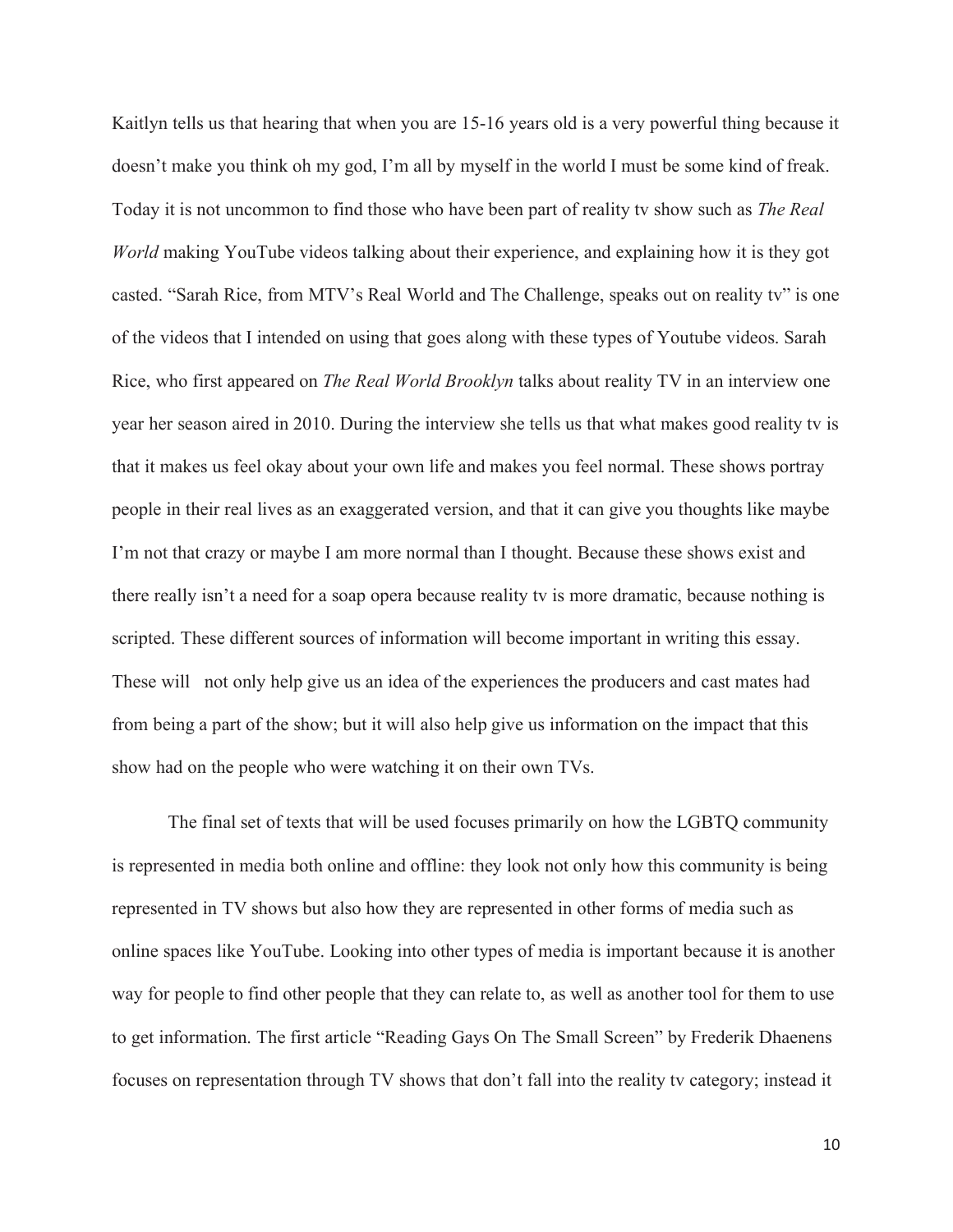focuses on shows that are cartoons and sitcoms. Even if these are different then what the study is going to be focused on doesn't mean that these shows shouldn't be put into consideration. Dhaenens goes on to saying that since gay men and women on television have been represented as more rounded, diversified and common in the first decade of the 21t century, they have become increasingly the subject of critical media studies. He tells us about a study that has been done in which the participants tended to talk about gay characters in terms of gender characteristics and stereotypes. These aspects were often discussed together, as they considered the effeminate gay man to be one of the most typical gay male stereotypes and the butch lesbian one of the most common female gay stereotypes Many of the participants, stressed that most of the gay stereotypes are not intended to be harmful; when applied in comedy, they were considered by almost all participants as funny instead of homophobic. Along with gay and heterosexual participants had agreed that most of the gay representations in contemporary television fiction are realistic. However, there were a few that assumed that audiences will consider that gay characters on television differ from gay men and women in reality (Dhaenens pp.58-62).

With media being such a broad topic there is a lot that can be investigated when considering this as a topic; this however doesn't mean that one media platform is more important than the other. While I do plan on having this be primarily focused on representation within television, this will grab ideas that are expressed within other forms of media. Benjamin Hanckel "Representations of LGBT youth: A review of *Queer Youth and Media Cultures* goes into talking about what is mentioned in this book which focuses on online spaces such as blogging sites, as well as popular culture tv shows like "Glee". The book mentions that the affordances of digital media now offers LGBT youth new opportunities for identity exploration as well as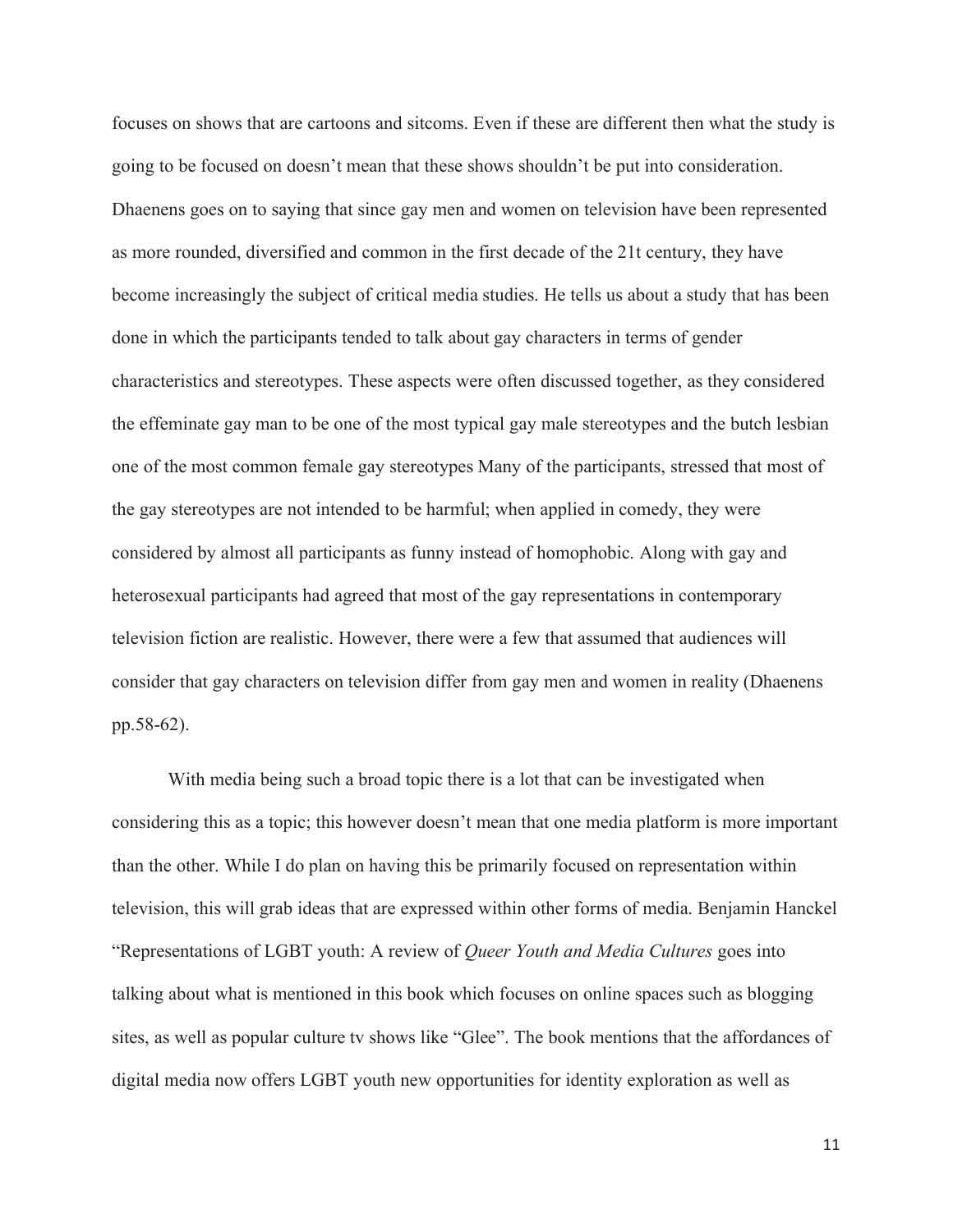documenting and sharing their experiences. Along with how they are using and engaging with media to preform and form their identities across on and offline spaces. The critical examination of the making and constructing of representations of LGBT identities in television, movies and new media is a significant contribution to this underdeveloped area. It helps add to our understanding of how LGBT youth are constructed and are constructing their identities in a rapidly changing media landscape. While understanding these representations is crucial for LGBT youth's mental health and wellbeing, and the challenging of heteronormative structures (Hanckel pp. 411-412).

Continuing with the topic of offline and online media the article "Transgender Representation in Offline and Online Media: LGBTQ Youth Perspectives" by Lauren B. McInroy and Shelley L. Craig informs us that transgender people are increasingly depicted in both offline and online media. These representations help to inform the general public about transgender communities and have a significant impact on young people who identify as transgender which can help them with their development and the experiences they may encounter. Despite increasing awareness of the representation, a lack of research persists on the perspective of lesbian, gay, bisexual, transgender, and queer youth regarding depictions of transgender people in contemporary media. Media has become the predominant source where people, both transgender and non-transgender, gain general knowledge about transgender issues, and the media representation influences and informs the general public's attitude. While these depictions also have a significant impact on transgender individuals' lives and experiences, including their development of their gender identities (McInroy & Craig p. 606).

Lastly, I plan on using Hannah J. Johnson's "Bisexuality, Mental Health and Media Representation" this article focuses on a variety of media that is used such as television, film and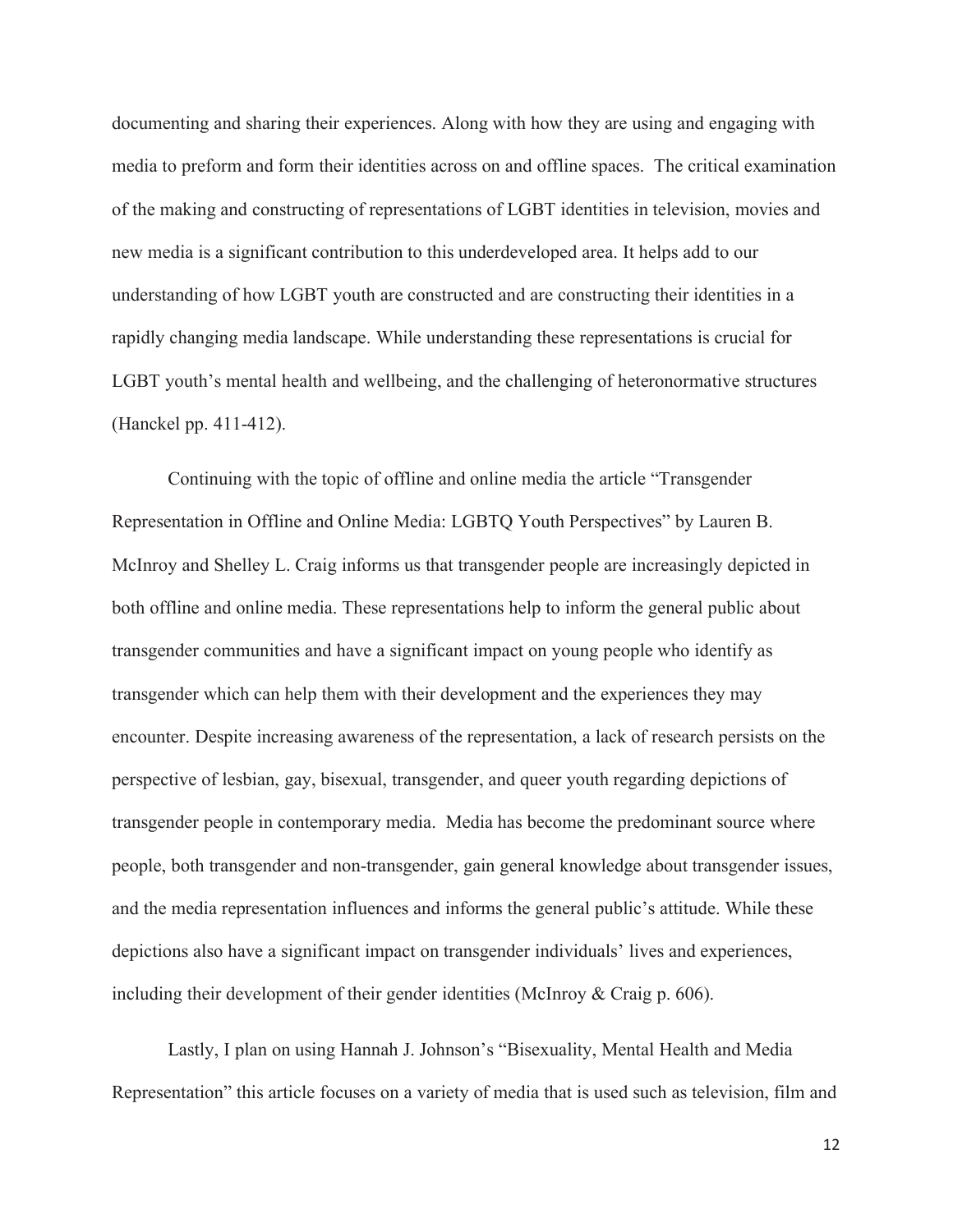music and how they are used to often contribute the negative stereotypes and stigmas that come with people who are bisexual. According to the USC Annenberg School for Communication and Journalism's Critical Media Project, "The media uses representations- images, words, and characters or personae- to convey specific ideas and values related to culture and identity in society. Media representations, therefore, are not neutral or objective. They are constructed and play an important role in imparting ideology" and are a tool for reinforcing particular values and beliefs on mass scale. These values hold a great deal of power "because we internalize them and take them for granted… they can shape the way wee see and understand the people, objects, practices and institutions in our lives." (Hannah J. Johnson p. 378) Johnson tells us that music, film, pornography, and television are all examples of media that can have a subconscious effect in shaping the way we look at the world, and though these outlets, oppressive ideologies can casually become a part of our point of view. When looking at media and how they represent bisexuality this article says, that currently in mainstream media, female bisexuality is oversexualized and male bisexuality is erased, contributing to damaging stigmas about bisexuality in general. (Johnson pp.379-380)

 By getting a small glimpse of the texts and videos that will be used through my essay we can already conclude that representation in media is important. Whether it is from a scripted television show, a reality tv show or even online blogging sites. It lets the viewers know that they are not the only ones out there and that they are not alone. It also helps them in comparing their own experiences with others and can even be a great tool to find other sources that may need. By going further in looking into these sources and viewing the tv show *The Real World* I plan to get a better idea of how this show the helps those who are part of the LGBTQ community.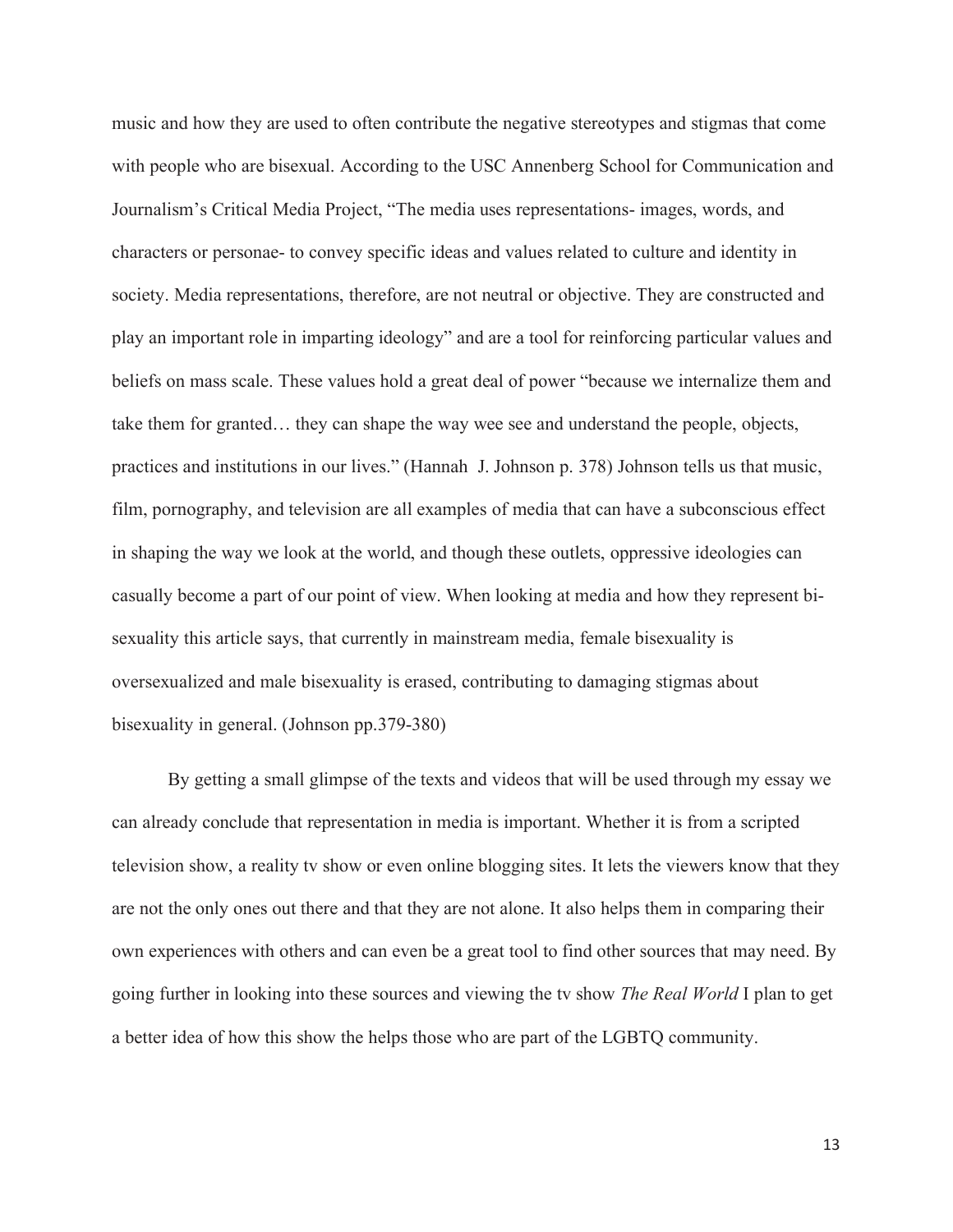#### Methodology/ Queer Theory /Ideology

With the information that is gathered it will be presented in a form of television studies, where it will be connecting theories of representation to theories of identity construction that is done within television. The material that will be used will be based on the reflections that some of the cast mates have from being on the show and how they feel they were portrayed based off the editing that was done to make each episode. Along with that others who have viewed the show have to say about how the cast mates were. By investigating these reflections, they will be brought together in a form of a Narrative Analysis; since it will be relying on the written or spoken words and the visual representation of the individuals. This type of analysis is typically used to focus on the lives of individuals as told through their own stories. With *The Real World* being a reality tv show it can fall under as an idea of how the cast mates of the show wish to tell their own personal stories and life experiences. Peoples identities are often produced through ongoing and active relationships to other people and places. While depending on where they are an individual can make a choice of how to 'preform' their identities depending on where they are and whom they are with. This idea of an individual identity is closely related to what theorist Judith Butler talks about in terms of Queer theory. With Queer Theory I will be using it as a term for those who are not only deemed sexually deviant, but also used to describe those who feel marginalized as a result of standard social practices. It should also be noted that Queer Theory is not a singular or systematic conceptual or methodological framework, but a collection of intellectual engagements with the relations between sex, gender, and sexual desire. This term is used to describe a diverse range of critical practices and priorities: readings of the representation of same-sex desire in literary texts, films, music, images; analyses of the social and political power relations of sexuality; critiques of the same- gender system; studies of transsexual and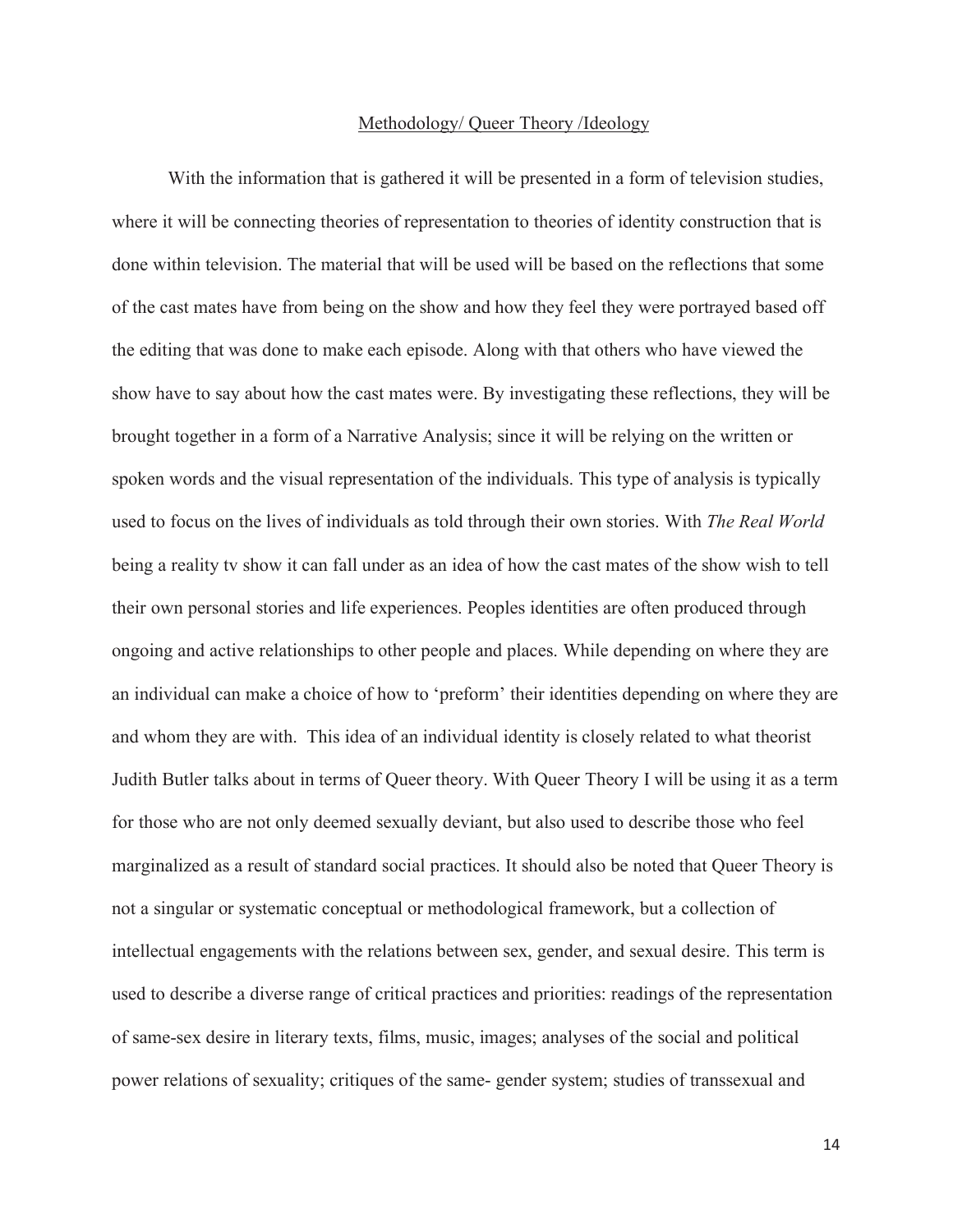transgender identification, sadomasochism and transgressive desires. (Spargo, Tamsin. Foucault and Queer Theory, p.9) When looking at this theory I will pull the ideas that Judith Butler argues; with one of her main argument's is that both men and women are preforming a gender through appearance, movement, voice and social interactions. Making a distinction between "masculinity" and "femininity". While socially organizing certain human traits as one or the other is an artificial social construction that individuals work to maintain in their daily lives. For both men and women, creating a masculine or feminine appearance is central to our identity. When looking at this idea that Butler proposes I want to argue that the cast mates who are on Th*e Real World* aren't necessarily preforming a specific gender based off their sexual orientation. Butler also draws from the ideas that are presented by Michel Foucault that deal with discourse and sexuality. She argues that identities are made by the constant reiteration of discourse of gender and sexuality. A vital feature that is in Foucault's argument is that sexuality is not a natural feature or fact of human life but a constructed category of experience which has historical, social and cultural, rather than biological origins. (Tamsin Spargo p.12)

"Sexuality seems, like gender, to be simply there, but also to be somehow special, personal a matter of our 'inner most desires'- who we want, what we want, how we want. It's something inside us, a property, our property." (Tamsin Spargo p.13)

Gay and/ or lesbian identities can be looked at as a product not simply of differences of personal and political priorities but of basing politics on identity. Even though gay and lesbian identities might be culturally constructed rather than innate, they inevitably constrained as well as enabled. The central defining characteristic was 'object choice', preference for sexual relationships with someone of the same gender as oneself. (Tamsin Spargo p.33) By looking at Ideology as an idea of it being a collection of normative beliefs and values that an individual or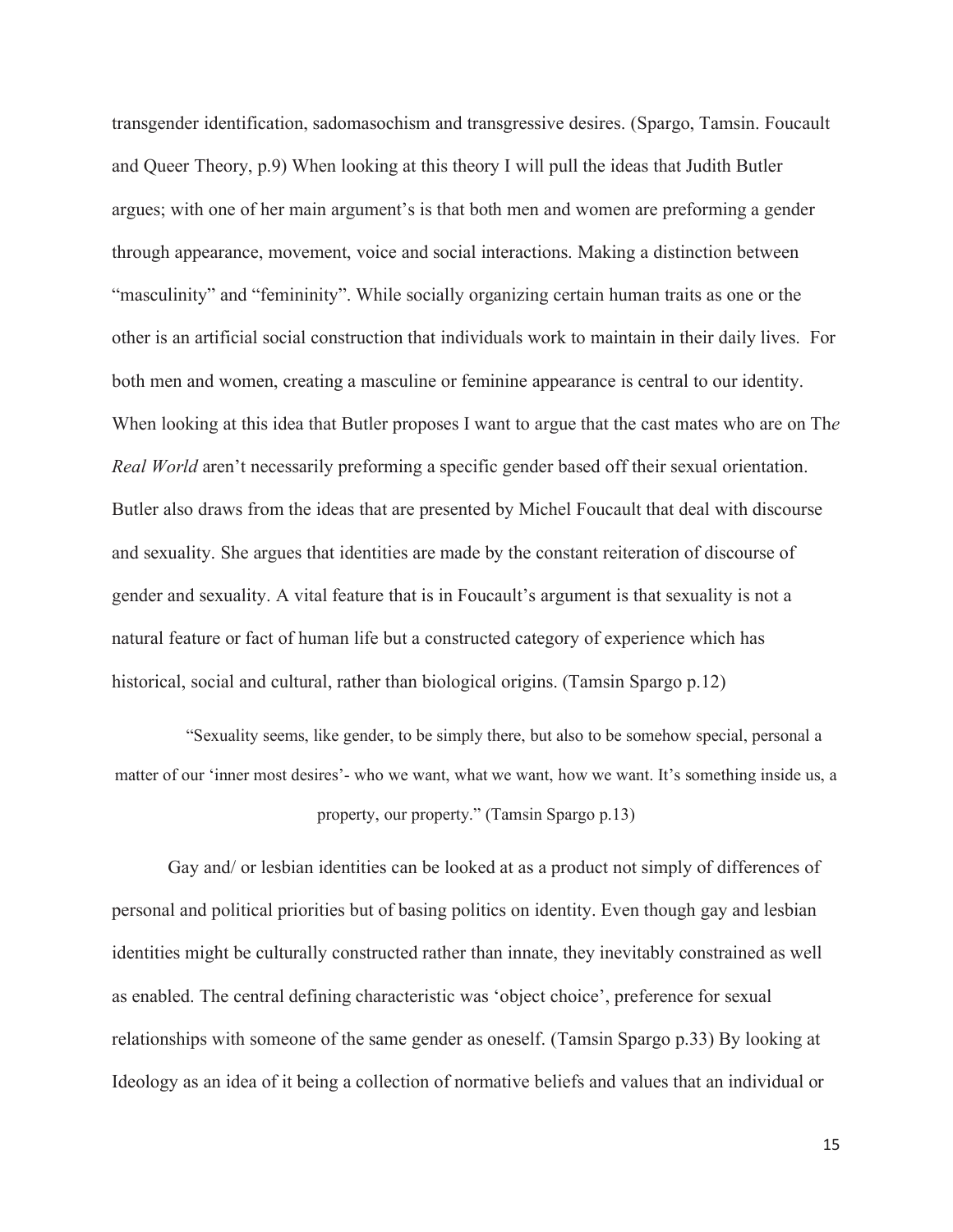group holds for other than purely epistemic reasons. This idea will be used to help analyze the ways in which people see themselves and act in the world; as well as to help conclude on how the castmates felt about seeing themselves on screen, how they were presented on the show, and what others have felt about what they saw when viewing the show.

### Encoding and Decoding

Before looking into why we watch reality tv and what viewing these shows can do to us. It is important to look at the Stuart Hall and his Encoding and Decoding model of Communication. Stuart Hall argues that messages have a "complex structure of dominance" because at each stage they are "imprinted" by institutional power-relations. With this he suggests a four-stage theory of communication: production, circulation, use (which he calls distribution or consumption) and reproduction. For Hall each stage is "relatively autonomous" from the others. This means that the coding of a message does control its reception but not transparently- each stage has its own determining limits and possibilities. (During, Simon. *The Cultural Studies Reader* p. 507) By understanding what each stage is and what its purpose is, we can better understand how encoding and decoding works.

The first stage is Production; this where is the encoding and the construction of a message begins. When someone is trying to get a message across to someone the message can be interpreted differently from person to person; this is encoding. Encoding is the production of the message, it is a system of coded meanings in and in order to create that, the sender needs to understand how the world is comprehensible to members of the audience. During encoding it is important to keep in mind that it is about the understanding of what someone already knows, based on the information that is being received. It is about the process of obtaining, absorbing,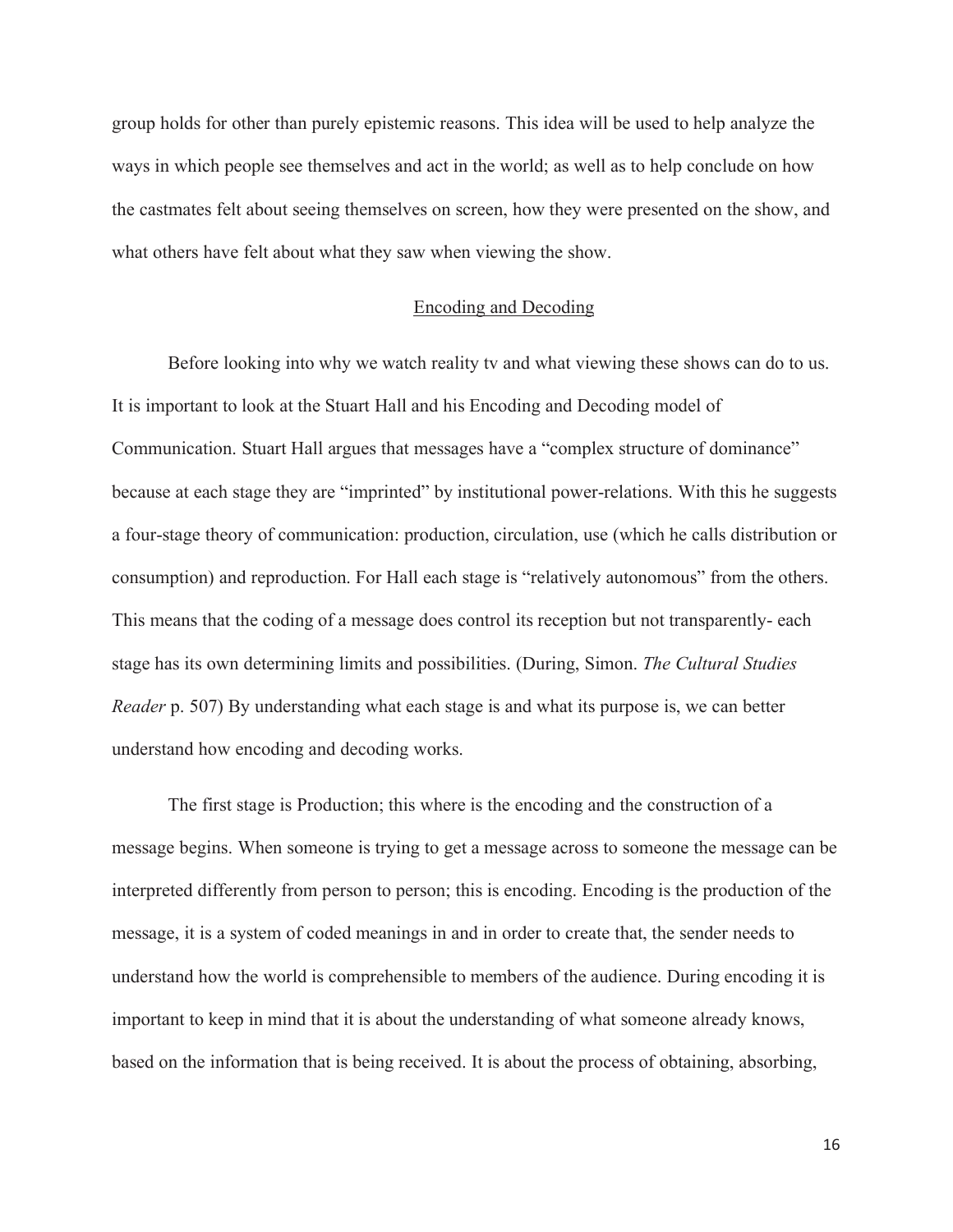understanding, and sometimes using the information that was given throughout a non-verbal message.

The second stage is Circulation; during this stage it deals with how individuals perceive things whether they are visual or written. How things are circulated will influence and how audience members will receive the message and put it to use. This is then followed by the third stage Use also known as the distribution or consumption stage. For a message to be successfully "realized" the broadcasting structures must yield encoded messages in the form of a meaningful discourse. This means that the message has to be adopted as a meaningful discourse and it has to decoded. However, the decoding/ interpreting of a message requires active recipients.

The final stage Reproduction is the stage that is directly after audience members have interpreted a message in their own way based on their experiences and beliefs. What is done with the message after it has been interpreted is where this stage comes in and see whether individuals act after they have been exposed to a specific message. When decoding a message, the audience can extract the meaning of that message in ways that make sense to them. While decoding a message they can do this with both verbal and non-verbal forms of communication; without words this means they are observing body language and it is often associated with emotions.

When looking at Stuart Halls model of encoding and decoding he claims that television and other media audiences are presented with messages that are decoded or interpreted in different ways depending on an individual's cultural background, economic standing, and personal experiences. With this audiences can play an active role in decoding messages as they rely on their own social contexts and might be capable of changing the messages themselves through collective action.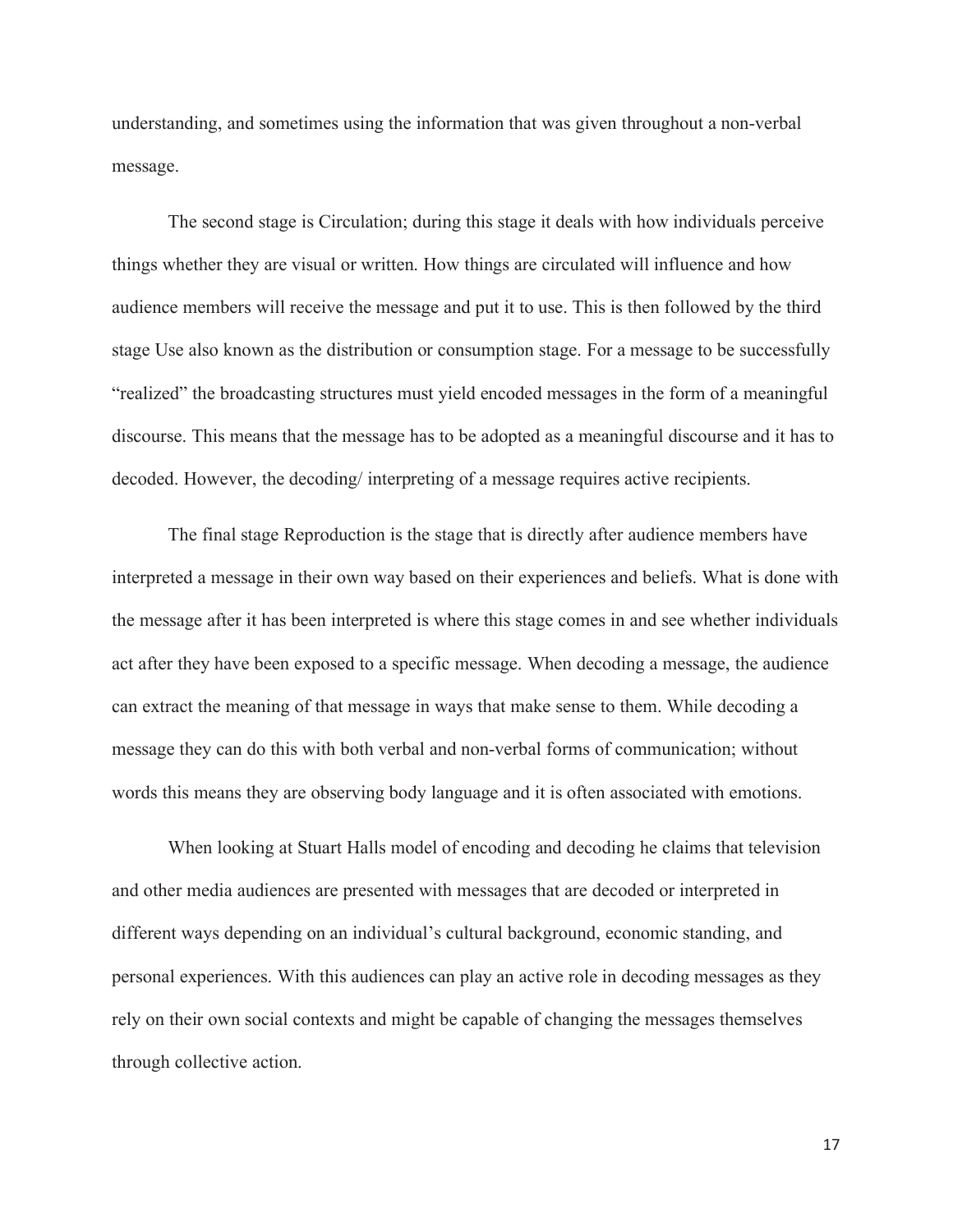Production and reception of the television message are not identical, but they are related: they are differentiated moments within the totality formed by the social relations of the communicative process. Broadcasting structures must yield encoded messages in the form of a meaningful discourse. The institution-societal relations of production must pass under the discursive rules of language for its product to be 'realized'. Before the message can have an "effect", satisfy a "need" or be put to a "use", it must first be appropriated as a meaningful discourse and be meaningful decoded. It is this set of decoded meanings which have an effect, influence, entertain, instruct/ persuade, with very complex perceptual cognitive, emotional, ideological or behavioral consequences. In a determinate moment the structure employs a code and yields a "message": at another determinate moment the "message", via its decoding's, issues into the structure of social practices. The codes of encoding and decoding may not be perfectly symmetrical. The degrees of symmetry/ asymmetry depend on the established positions of the "personifications" encoder- producer and decoder- receiver. (Simon During pp. 509 -510)

When an individual is watching a TV show they may not end up getting a message like Stuart Hall suggests instead they can be encouraged to compare their own situations to the situations that are shown on TV, which in turn can lead to a form of self-satisfaction; this is known as social comparison. Social comparison theory can be used to help explain why people are drawn to watch reality shows. Social theory postulates that individuals have a drive or a need to compare their abilities and opinions to others. There are many reasons why an individual can end up comparing themselves to others for variety of reasons. This includes, determining relative standing on an issue or related ability, emulate behaviors, determine norms, lift spirits or feel better about life and personal situations, evaluate emotions, personality and self- worth and how we stand up against others in similar domains (i.e attractiveness, intelligence, success). (Frisby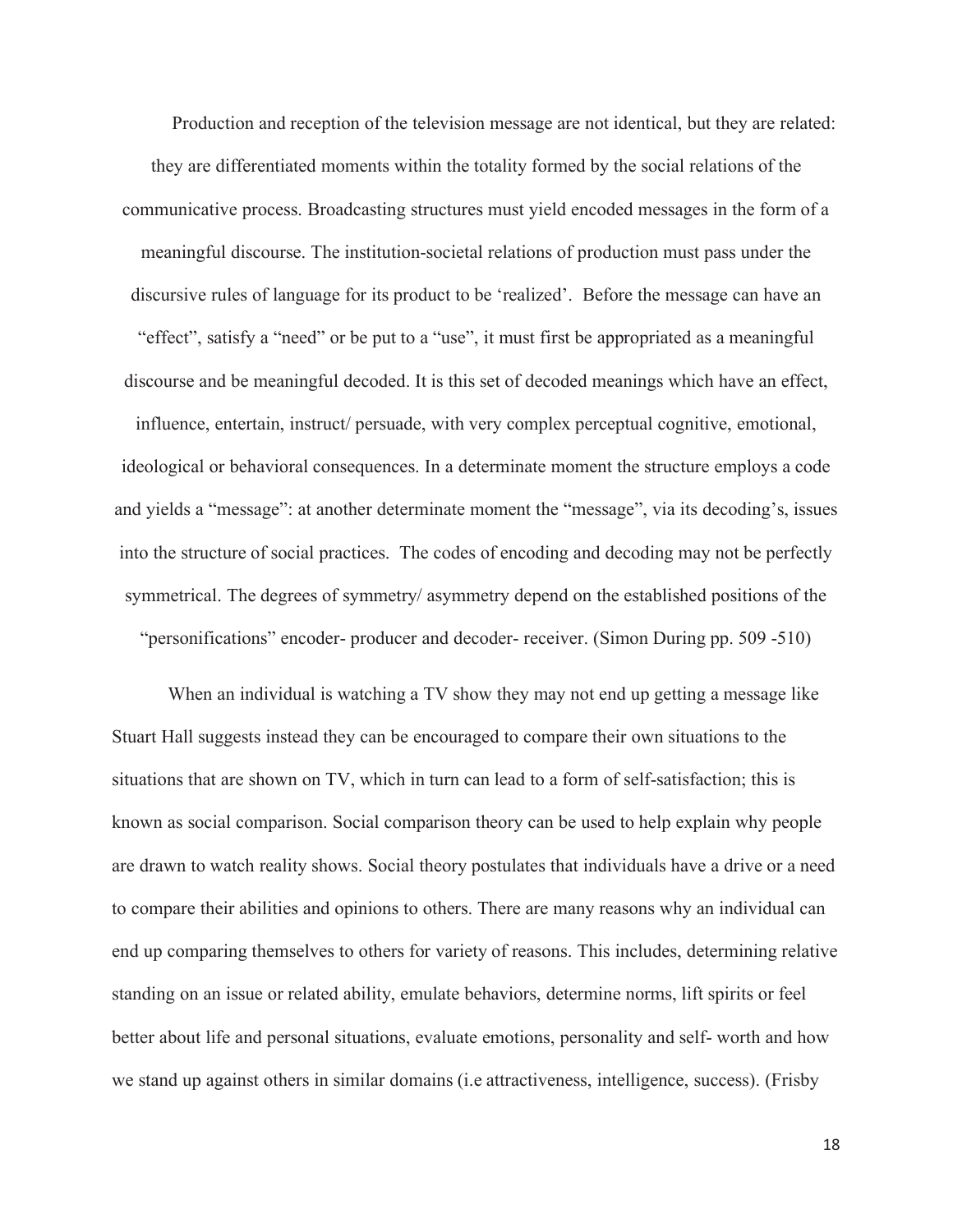C. pp. 52) We develop our attitudes through comparison to other people and their opinions whether they are favorable or unfavorable. Viewers will usually seek to compare themselves with someone who they believe they have a reasonable similarity and a comparison of affiliation. It can help the viewers bring them the possible awareness of how different and similar they are to other people as well as how different or similar their own culture is to other cultures. When looking at social sciences, social comparison is a central feature of human social life because doing comparisons with others can play an important role in evaluating and constructing social reality. It can be said that social comparison is about "our quest to know ourselves, about the search for self-relevant information and how people gain self-knowledge and discover reality about themselves." (Slade p. 147- 148)

Social comparison has two different ways that it can go; upward or downward. Upward social comparison, is when an individual is learning from other, being inspired by who ever they are watching, and can become highly motivated to achieve similar goals. The main effect that comes from upward comparison is social improvement, this is because the person that is being viewed is serving as a role model, who is teaching and motivating individuals to achieve or overcome similar problems. However, downward comparison happens when the comparison involves someone who is seen to be inferior, incompetent or less fortunate. This kind of comparison can help the viewer to cope with their personal problems by allowing them to see themselves and their difficulties in a more positive light by seeing there are more positive light by seeing there are others who face more difficult circumstances. (Frisby C. pp. 52-53)

While social comparison theory has been applied to several different contexts such as small group processes, health and justice and televisions influence on girls' body image, there hasn't been studies done using social comparison theory for people in reality TV shows. You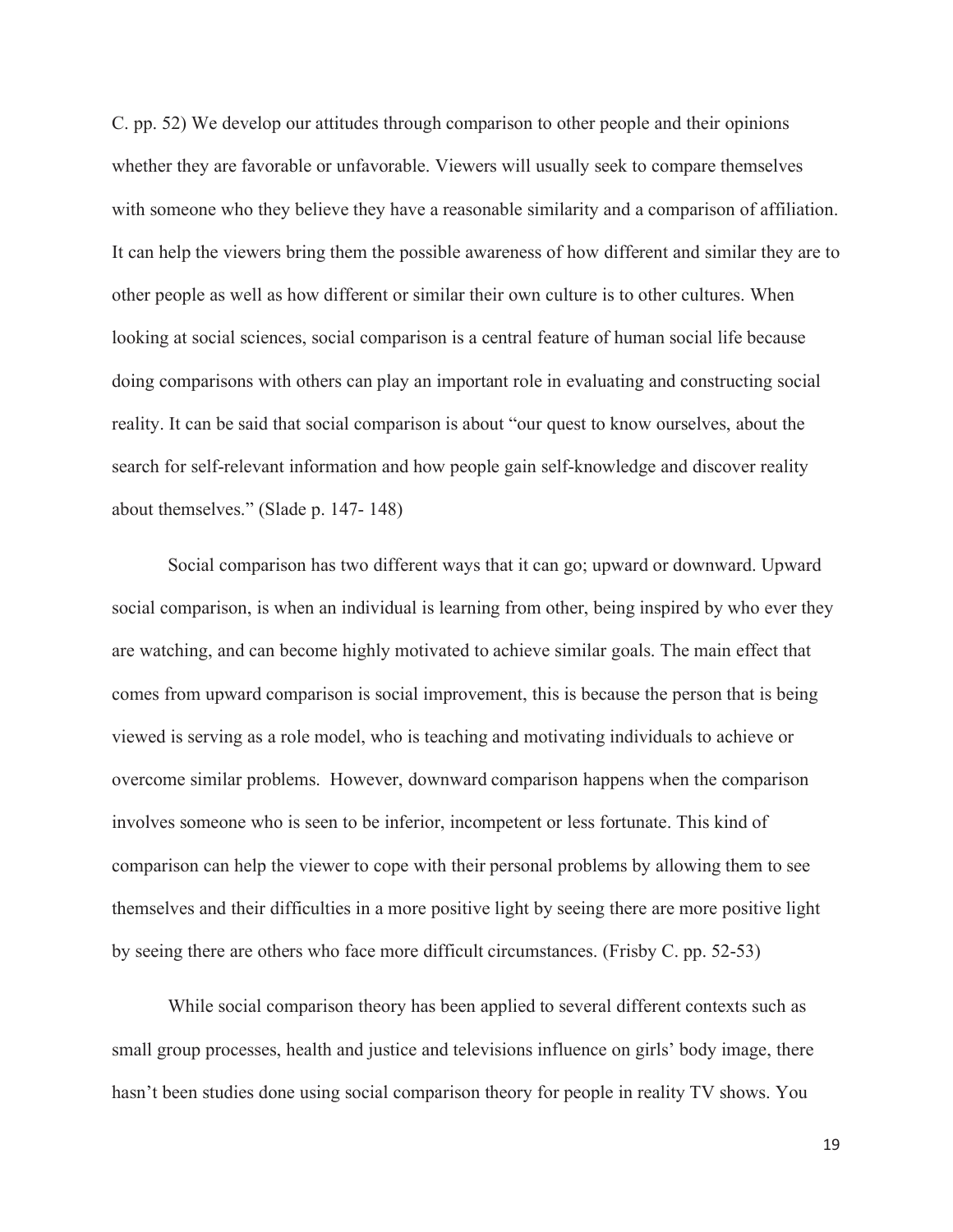would think with variety of reality shows that could be investigated and how large of an audience it has a study on social comparison with relation to reality TV would have been done. But this however doesn't mean that it has gone unnoted, by reality television scholars for example Professor Shaun Moores stated, "Broadcasting provides viewers and listeners with a constant 'stream' of symbolic materials from which to fashion their sense of self… this flow of images and sounds is creatively appropriated by social subjects as they seek to put together personal identities and lifestyles." (Slade pp. 147-148)

Taking the idea that reality TV is known to have unscripted situations, it would be easy to assume that it would be the ideal program to watch to do social comparison. This is because these shows are seen to be real, and the viewers can position themselves with respect to characters on reality TV. However, this kind of comparison has gone unstudied, but not unnoted, by reality television scholars. (Slade p.148) Researchers have started to recognize that the potential power of reality TV goes beyond the ability of just entertainment; it is also a way to help give us information at the same time. In her earlier work Alice Hall has suggested that the more realistic a reality TV program, the more likely it is that viewers learn from the program. When people are watching reality TV they are may not just be watching it for entertainment purposes but they are also engaged in critical viewing of the attitudes and behavior of ordinary people in the programs as well as the ideas and practices of the producers who create the programs. (Slade p. 146)

 An example that takes the ideas of Stuart Halls Endcoding and Decoding and how it fits in with social comparison is by looking at studies that have been previously done with TV shows that focus on comparing reality TV families. Often when we think of families that are on TV, we tend to think of classic family shows like *Leave it to Beaver*, that have what a traditional family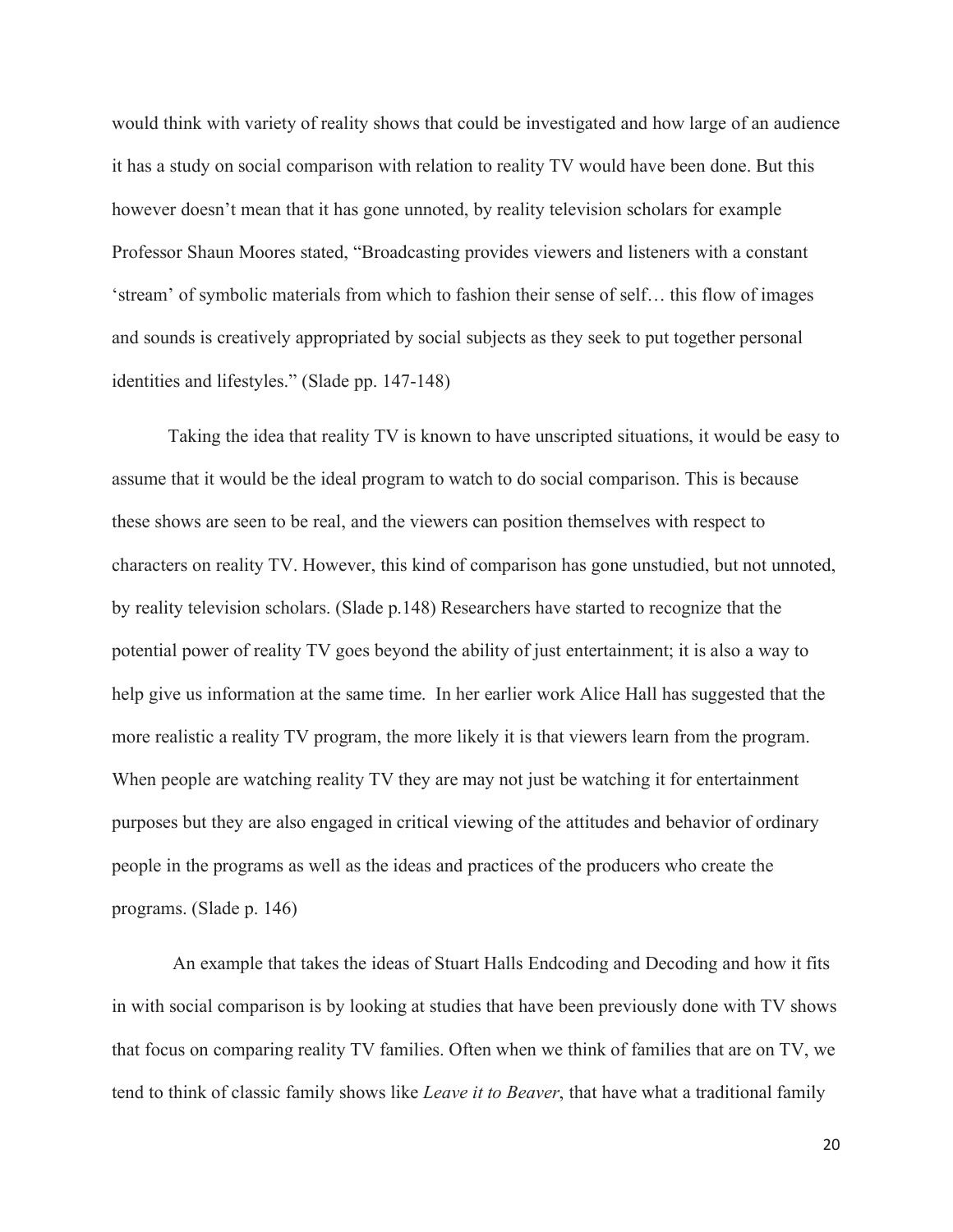tends to look like; a mother, a farther and children (typically two). Throughout the years families that are depicted on television have changed and it isn't uncommon to see different configurations of families that are being portrayed. These families have included singles, divorcees, gays and lesbians, and extended families. However, even in the past there have been families that did not fall into the stereotypical norms of what is a traditional family. For example, *The Brady Bunch*, challenged the traditional family unit; this family included a divorcee and a widower couple that brought together their two families to live under one roof. Today, we have shows that are like *Modern Family* which doesn't just portray a traditional family but also a stepfamily and a gay couple family. Now when looking back at reality television, there is a vast variety of shows that have challenged family stereotypes and continue to push the boundaries of what is considered to be a traditional family. (Slade p. 144)

A study that was done during back in 2013 used a focus group that had a total of eight faculty and staff and twenty-eight students that were from a state university in the U.S. Midwest to participate. The group was split into six smaller groups that had six participants in each. At the beginning of each focus group the participants were shown either an episode of *Sister Wives*  ("Meet Kody and the Wives") or two episodes from the tv series that featured the Duggar family, *17 and counting* ("O Come All Ye Duggars") and *18 and Counting* ("Duggars' New Additions"). After viewing the episodes, the focus groups would be assembled for a semistructured interview that was led by one of the members of the research team. While the other members of the team would take notes during these interviews, that were also video, and audio taped which were later transcribed. In these interviews the participants would discuss reality television in general to start and then would be guided to discuss the families they watched.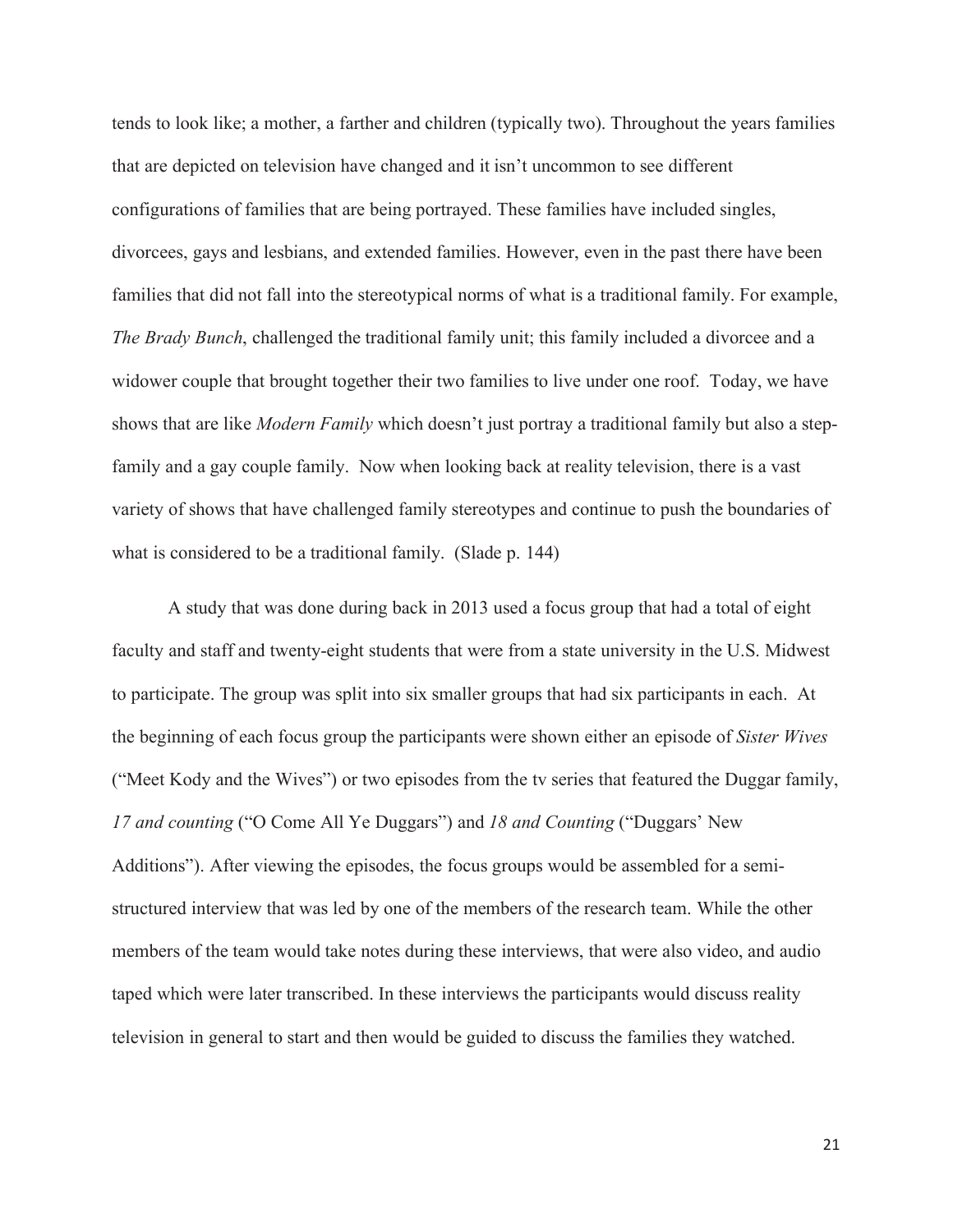Participants in the focus groups reported that they had watched a wide variety of reality television programs. These programs included shows like Keeping up with the Kardashians, Jersey Shore, Cake Boss, Say Yes to the Dress, and Breaking Amish. They had also described reality television to be scripted, staged, dramatized, entertaining, outrageous, obnoxious, degrading, embarrassing and trashy. However, after the participants had viewed the episodes used in the focus group they used different words to help describe them. These words included: culturally stimulating, informative, enlightening, a new perspective, insightful, educational, genuine and eye opening. They indicated that the shows had something to teach, for example on participant had stated that "they are teaching people to be culturally aware and culturally sensitive to people who are different form them." While another one thought that these families "could view it as almost like their job to show people that it's okay to think the way they do, and that you don't have to follow necessarily what the world says." (Slade p. 149)

With very little prompting, participants also began to compare the families that were in these shows to their own experiences and to their own families. While many of the participants didn't come from large families, they still found themselves sharing experiences based on large families that they knew in their schools or communities. One participant stated that "It reminds me of one of my friends from home. She has nine other brothers and sisters, so they have a pretty large family and I feel like sometimes it's chaotic just like this. I was thinking of her family when I was watching it sometimes, to, like see if anything was similar." Even when specific families were not called out to be compared, the participants would still associate the reality TV families with general knowledge about contemporary families. One of the participants had stated about the show *Sister Wives* that "Because blended families have become so natural lately, that it didn't seem unusual to me." (Slade pp. 150-151)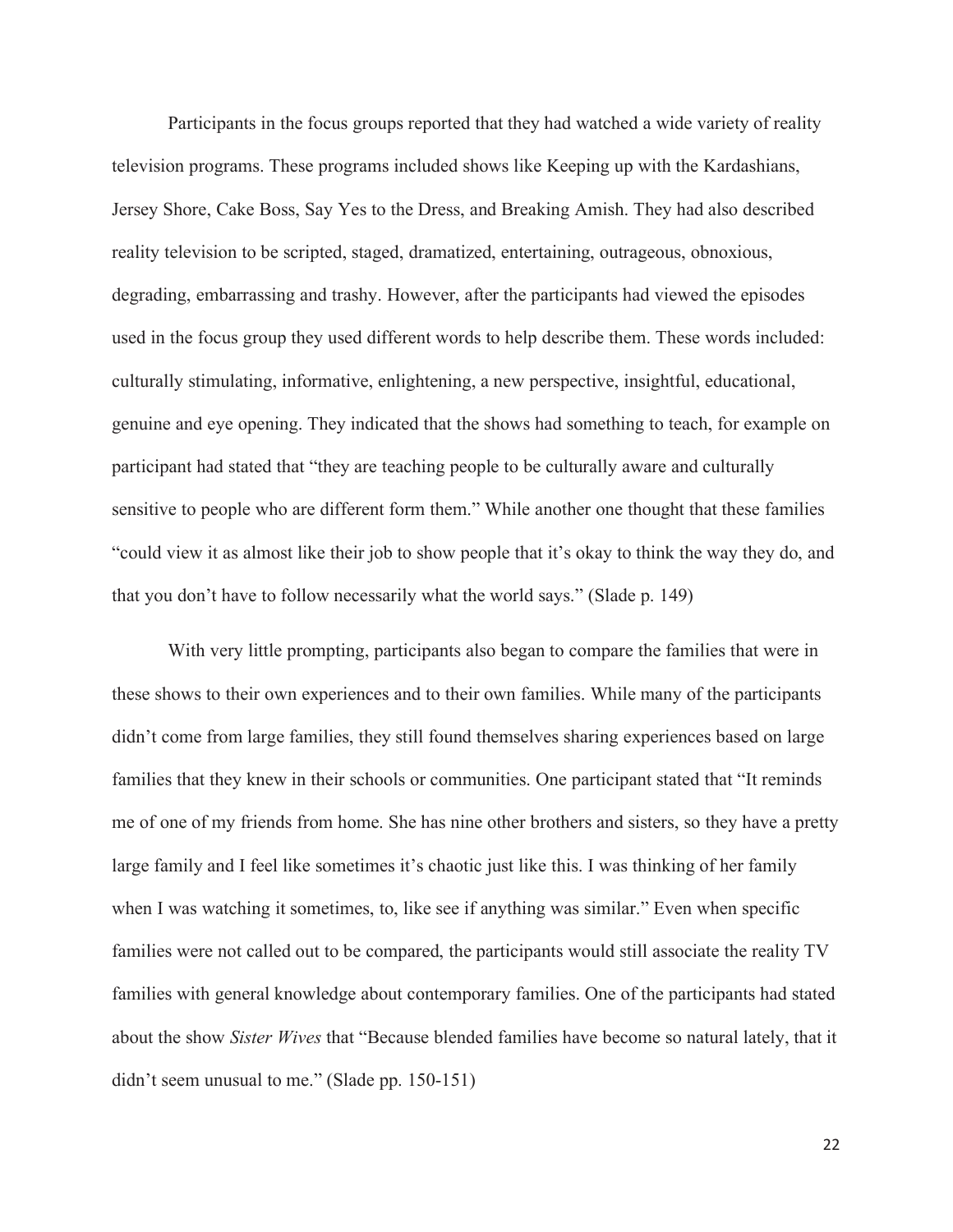While a lot of the comments that were made about these shows are on the positive spectrum there were a few comments that were made that saw the families on these shows in a negative aspect. This is where a downward comparison comes in; many of the participants felt that these large families resulted in a lack of individuality, something that they had valued in their own smaller families. A participant had summed up the Duggar family to be this way be saying that "everyone seemed very similar in this family. I just don't feel like you get a personality; it kind of like an overreaching 'This is the family personality'." Another thing that the participants talked about was the lack of individual time that would be given between the parents and children in these large families. In both shows that are shown the older sibling are shown to act in the place of parents. A participant stated that "I'm very close with both of my parents, and I would find it very hard not to have a one-on-one connection. I'm sure they do in a way, but it'd be very hard, considering all the kids. And they have other siblings to look up to, but its not the same as a parent." (Slade p. 152)

Even with what the participants had to say about the show many of them agreed that the differences that are shown on these shows is the reason people do watch reality television. While they are also aware that part of the reason these shows exist is to normalize reality TV family units. (Slade p.156) While this study does have its limitations by having the groups only watch one or two episodes of the shows and giving them on a short period of time to decide how they perceive or compare with these reality TV families. Another limitation that this study had was that the focus group they had provided a limited selection of participants; the groups included primarily white, middle-class students with Midwestern values about families. If this study is to be continued it should consider having a more diverse group of participants, since this would help to see whether they interpret and respond to the reality TV families in the same way. The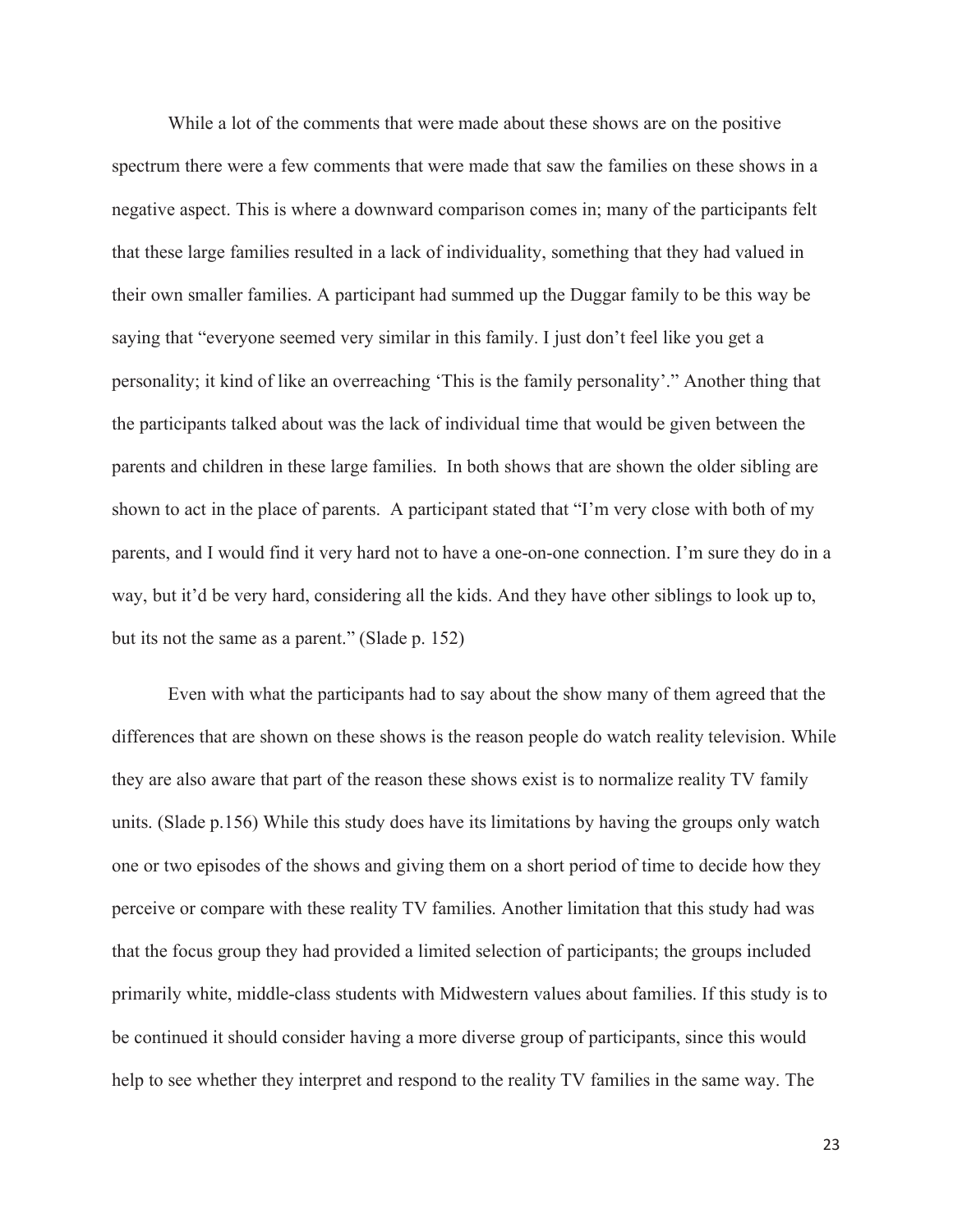reality TV shows that were used in this study were "ordinary" enough to allow viewers to relate to them and compare them to their own families, and they were "odd" enough to allow viewers to regard them as different from their own families. Therefore, it is important to look at depictions of reality TV because they have the power to change the viewers' attitudes towards people who are odd or different from them. (Slade p. 157-158)

With reality television being able to captivate millions of viewers at any given time; research has begun to document how people engage in automatic, spontaneous social comparisons when they are confronted by certain media images, particularly those of reality TV. One of the major effects that comes into from watching reality TV is that the viewers are able to fell better about their own life circumstances, abilities, and talents. It serves a distraction from one going world events, allows the viewers to have an outlet by watching others overcome whatever obstacles they may be facing in their lives. Whatever the aim is for the reality TV show, the effect these shows have on audiences are the same. People like to know that there are others, who are going through the same life experiences that they are and that someone else that is out there making the same mistakes as them. Despite the shift that comes with reality television from society, the need for viewers need to compare and relate has provided to be a market for this genre. (Frisby p.54)

#### Reality Television

Since the start of reality television in the late 1900's they have become popular among television audiences and have created a wide variety of different programs that have become a challenge to the societal status quo while some of it still tends to reinforce standard thinking along gender lines. (Slade p. vii) These shows have dominated ratings and are a large portion of television programming that is shown today. These shows typically network to those who fall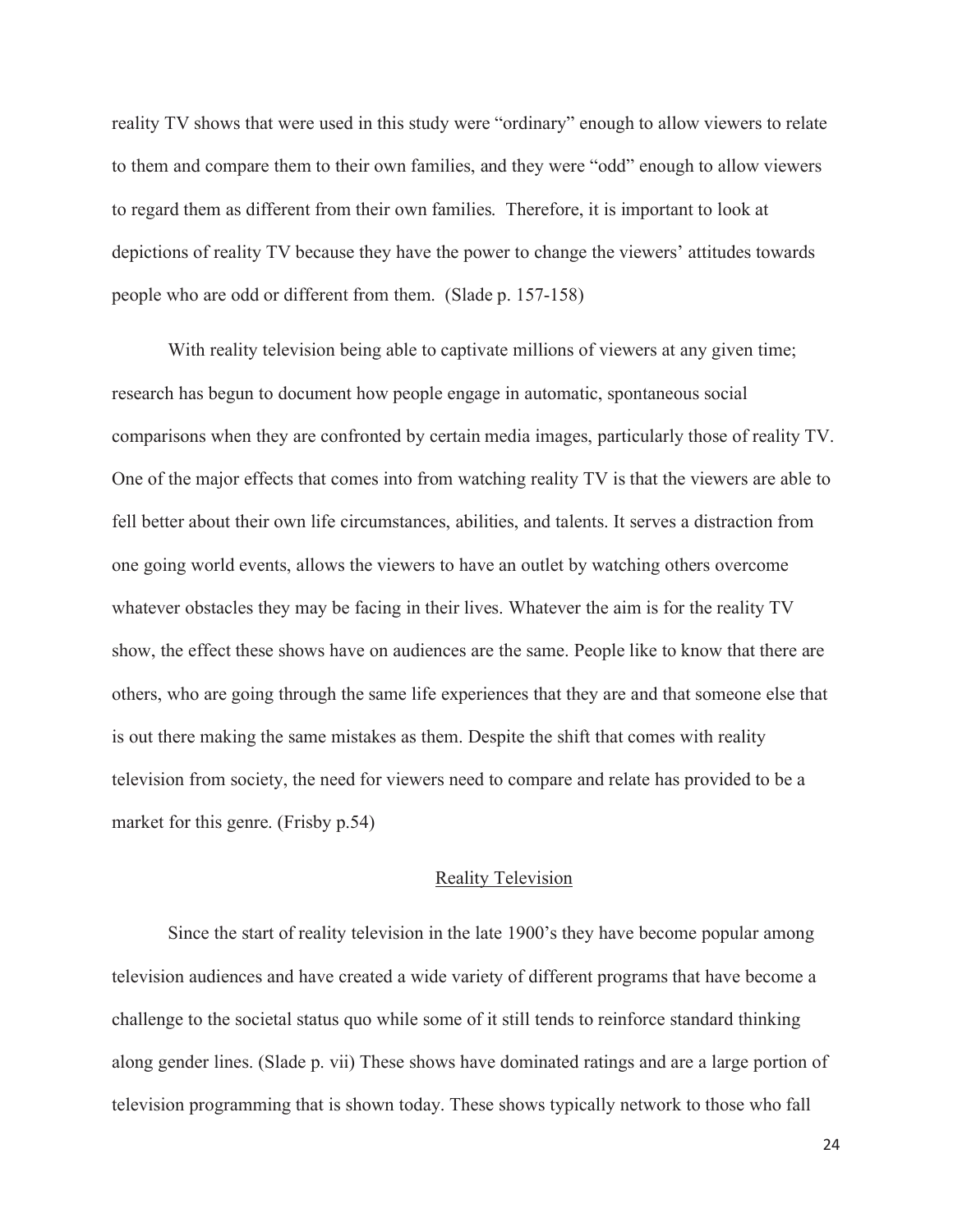between the ages of 18 to 40. As of 2010, an estimated 600 reality series have aired on American television, accounting in that year for approximately 40 percent of prime-time programming. (Slade p.143)

The rise of reality television began when Representatives of the Writers Guild of America (WGA) called a strike for all the union's members; the origin of the strike began in 1987 when producers demanded that the writers accept a sliding scale on residuals- payment received when work is re- broadcast after its original airing- from domestic syndicated reruns of one-hour shows, claiming that syndication prices had dropped. Writers didn't agree with this restriction; they wanted a bigger share of foreign rights and wanted more creative control over the scripts they were writing. (History.com Editors, Writers Guild of America Strike Begins)

The strike had lasted 22 weeks, and reportedly cost the industry \$500 million, and caused hardship for individual strikers. The strike caused many different changes in the cultural landscape; the fall television season was delayed, and several shows ended up being permanently canceled, and the rise of "reality" programming. (Jonathan Mandell, Recalling 1988 Stirke) Overall network ratings had dropped 4.6 percent that fall from the previous year, and many viewers turned to cable channels, since there were not affected by the strike since they showed little original programming. (History.com Editors) To help fill the hours with something other than reruns of past shows, the networks looked to an alternative way of programming. Channels such as Fox picked up the television show called "Cops" from a local and station and put it on its Saturday night lineup. The show has remained there for more than 20 seasons and it is known for the longest-running show that falls into the reality television genre. (Jonathan Madell, Recalling 1988 Strike)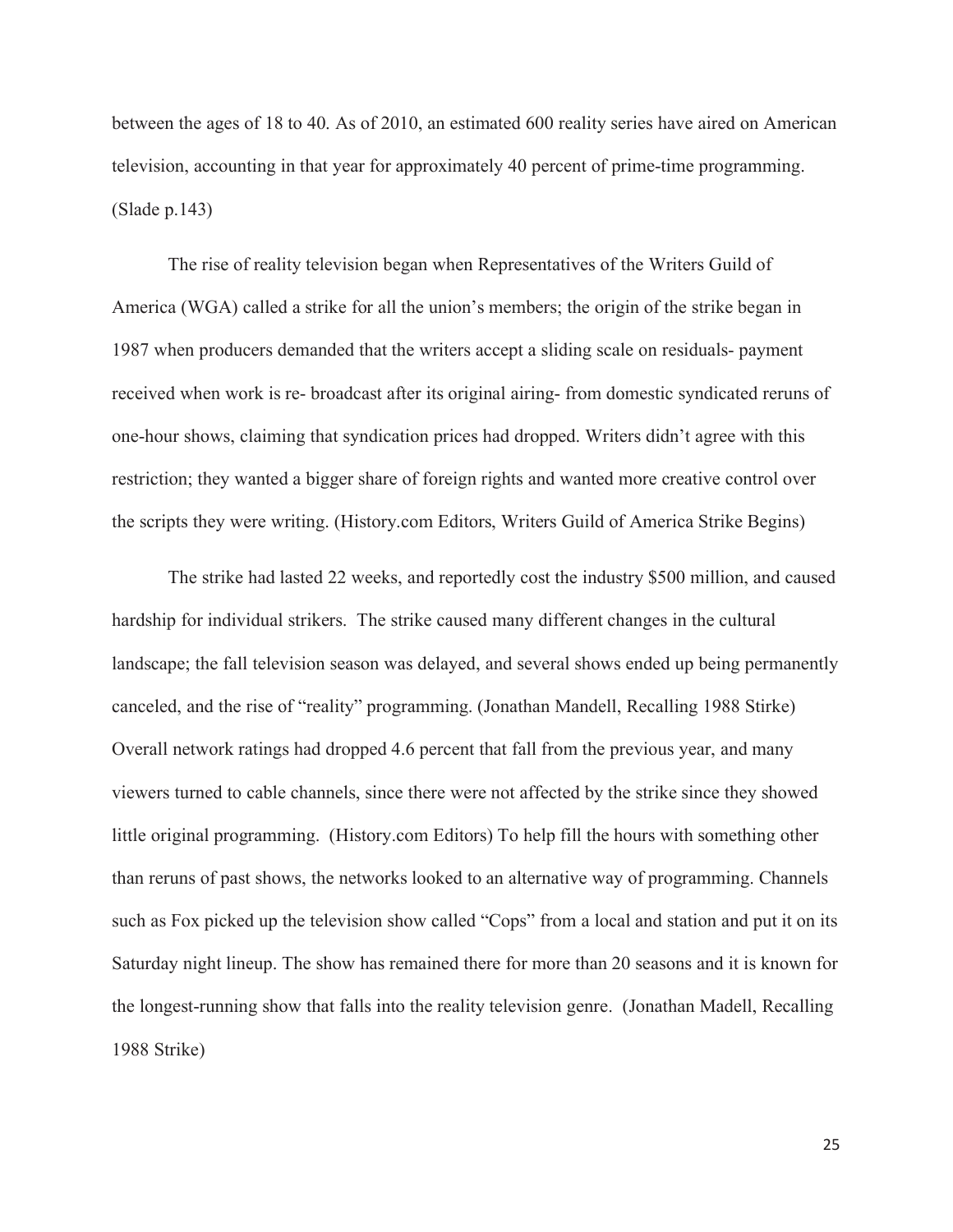Television programming has consistently reflected a rigorous depiction of male and female gender roles with a not a large amount of variation. Men are mostly portrayed to be the breadwinners of the family. While women are often relegated to matters concerning home and family, with exceptions. (Slade p.Vii) Since television has become a powerful source of information with respect to the concept of gender and gender stereotyping. As well as being an aid in creating a specific "categorization" of its viewers and characters as masculine and feminine subjects. (Slade pp. 2-3)

Literature on reality television has exploded since the rise in popularity of programs such as *Survivor* and *Big Brother*, but scholars have struggled over the meaning of "reality television," let alone what the genre means to viewers. R. Kilborn asserted that the desire to create drama leads reality television producers to distort "the very reality they claim to be presenting… in a way that makes it impossible for the viewer to decide how much is based on facial evidence and how much is essentially imaginative fabrication." In his research George Bagley argued that while the use of documentary techniques establishes the text as unarguably real, the admissions of cast members and executives of a "manipulated production environment" compromise reality in its truest sense of the world. Von Feilitzen stresses that young people choose to watch programs and elements that relate to their own lives, which is why their readings of the programs often are deeply rooted in the contexts in which they live. In the same sense Laurie Ouellete and Susan Murray found that audiences are aware that reality television is constructed, often with "fictional" elements, but that this has proven to only engage viewers even more. (Stern pp.53-54)

The documentary-style subgenre of reality television (also known as docusoap, docudrama, or cinema verité style), is known to follow the everyday life of a person or group, has become a popular format for reality shows. These shows often depict families who can be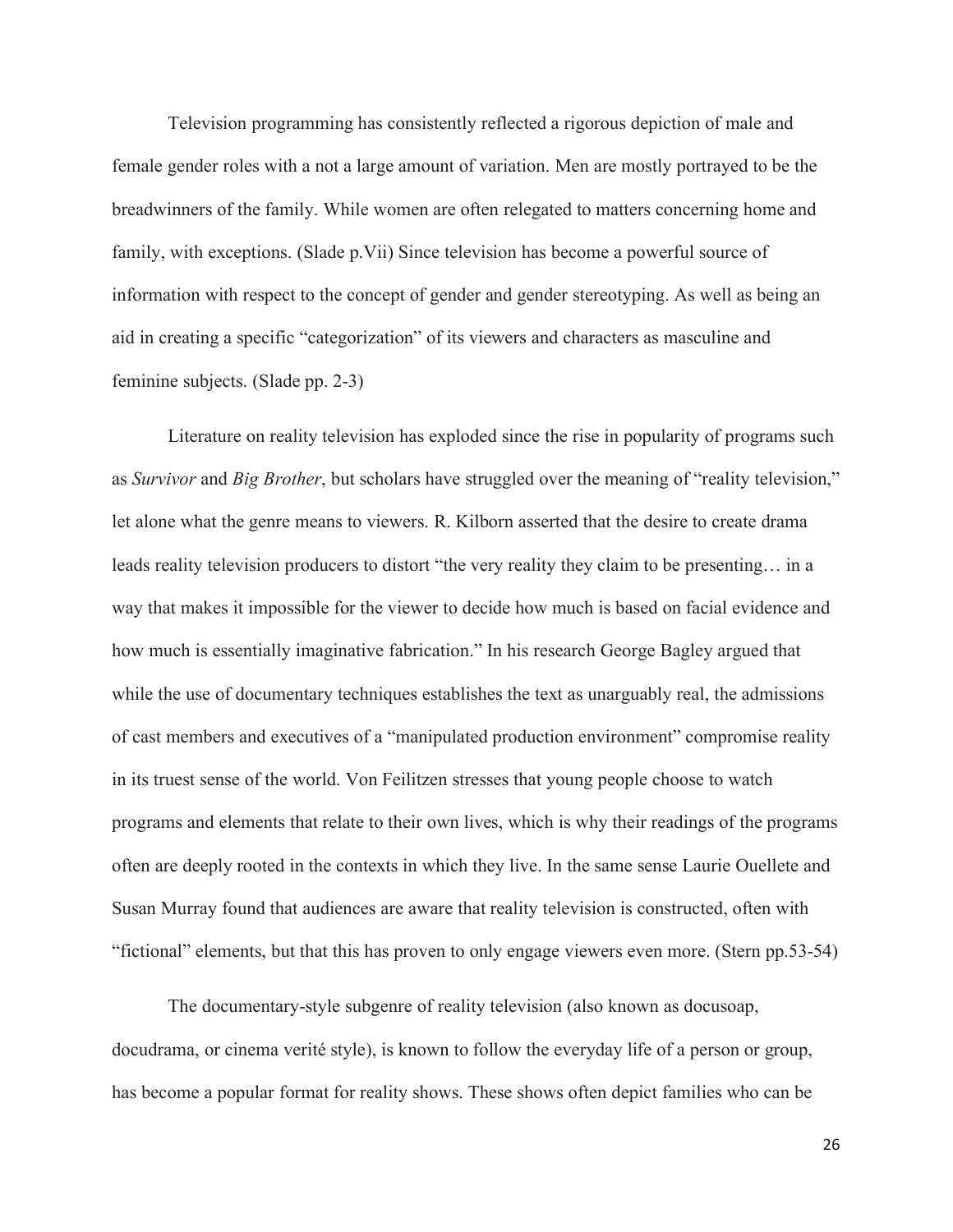viewed as ordinary and unusual. But there is also the appeal that reality television has which is that it can also take its viewers a step away from the real world. Families that are chosen by producers to be on these shows are often chosen because of their deviance from societal norms. In a study that was done around that focused on reality television families one of the participates said that reality TV families "are, socially speaking, on the outside of the spectrum for a traditional definition of what a family is." While another participant said "I think that's what makes the reality show interesting to people. You don't want to watch just normal people; you want to watch abnormal people." (Slade p. 143) Researchers have studied the many different aspects that come with reality television, these include the different themes and categories of the shows, reasons why viewers watch reality TV, and perceptions of realism and authenticity. In a focus group a participant stated that "Society is just nosey, and it's almost like we're bored with our own lives, so we sit down, we watch someone else's and it's interesting. And this is so different that people do get a better world view or whatever. This part of us wants to know what other people are doing. It's the nosiness of us all." (Slade p. 146)

#### MTV's *The Real World*

Producers Jonathan Murray and Mary- Ellis Bunim originally had the intentions to create a scripted soap opera for MTV; they had a script developed called 'St. Mark's Place,' however the cost of prohibitive sets and talent fees caused the idea to shift to the concept of a reality TV show. At the time, the network was primarily airing music videos and game shows, so Murray and Bunim pitched the idea of *The Real World* to MTV executives as an equally dramatic, unscripted series. The show had found quick success as MTV's audience became fascinated with the lives of the first "seven strangers, picked to live in a house, work together and have their lives taped." The very first season of *The Real World* debuted on May 21, 1992. The cast was made up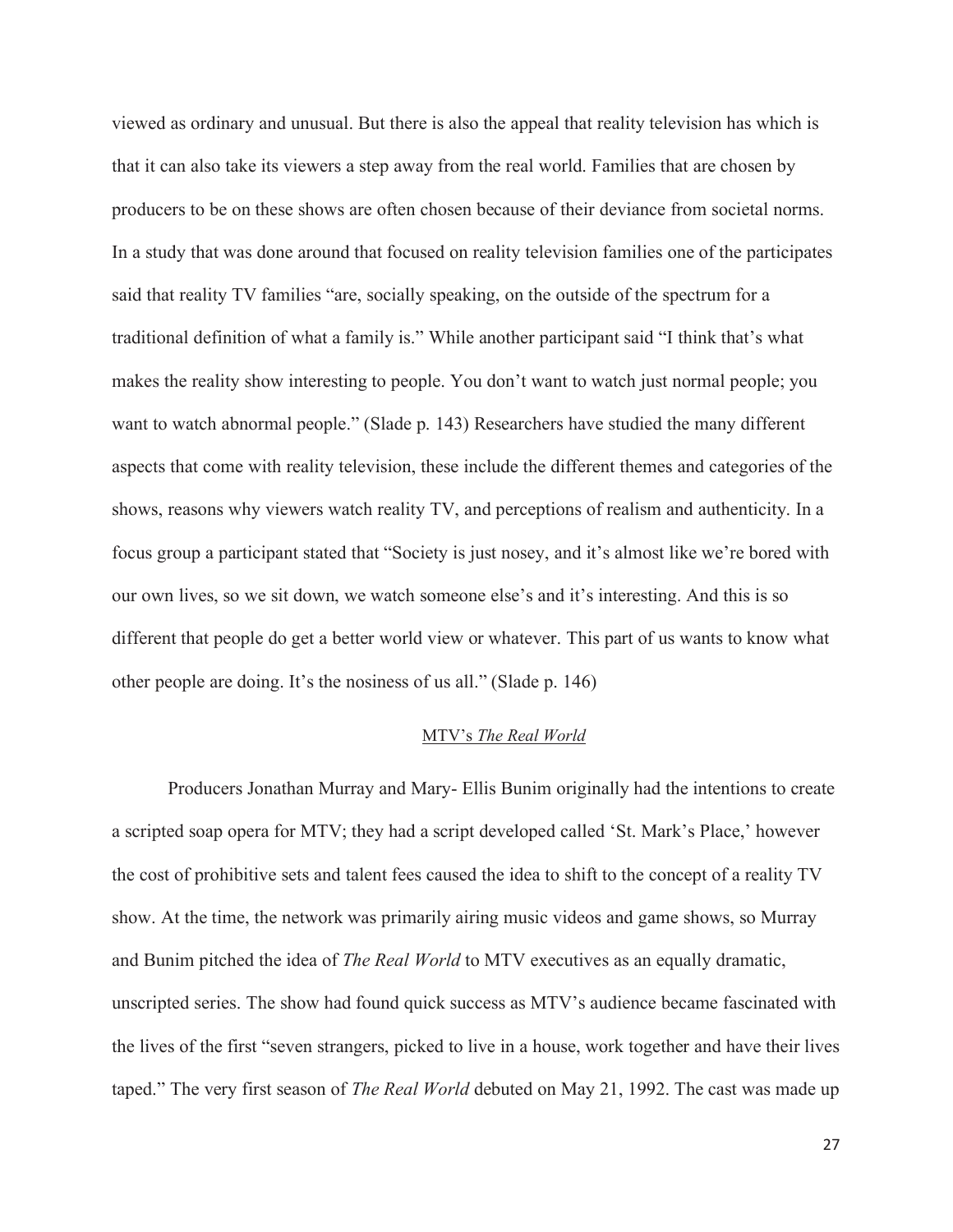of Norma Korpi, Andre Comeau, Julie Oliver, Rebecca Blasband, Heather B., Eric Niles and Kevin Powell. Murray remembers the first cast as "fresh and engaging" and explains that "They really met the criteria we had set for the show, which was to pull together a diverse group of young people who wouldn't originally live together. You had just this wonderful mix of people." He also confesses and says that they had no idea what they were doing while filming the first season; not realizing how challenging it would be to keep up with seven actual lives. But by the end of the 13-week shot, even thou they were exhausted they knew that they had created something special. (L. France) When creating the show, it relies on very specific preproduction, production, and post-production practices to inform a stylistic, compelling visual narrative that draws from multiple video formats, including documentary and soap opera. Approximately two to three million viewers tune into *The Real World* weekly, and it ranks consistently in Nielsen's top 10 cable programs, capturing MTV's coveted 12-34 demographic with every season. *The Real World* is the longest running program of its kind and continues to rank one of MTV's highest rated programs. (D. Stern p.51)

What was powerful about the series is that in those early years they brought people on to the television screen who had been ignored by television; you didn't really get to see LGBTQ people, and there was also very little representation of black and Latino people. Jonathan Murray says that "I'm proud of reality, in many ways, has led the effort in more inclusion of people who'd been previously marginalized by television. I was growing up in the 60's and 70's as a gay kid who wasn't seeing anyone like me on TV. So first- hand I knew what it felt like not to see a positive representation of yourself. Starting with The Real World, it was a very much a mission to reach out to communities that hadn't been featured, and to bring different voices together." (Hendrickson p.65) In the first season of *The Real-World* Norman Kopi became the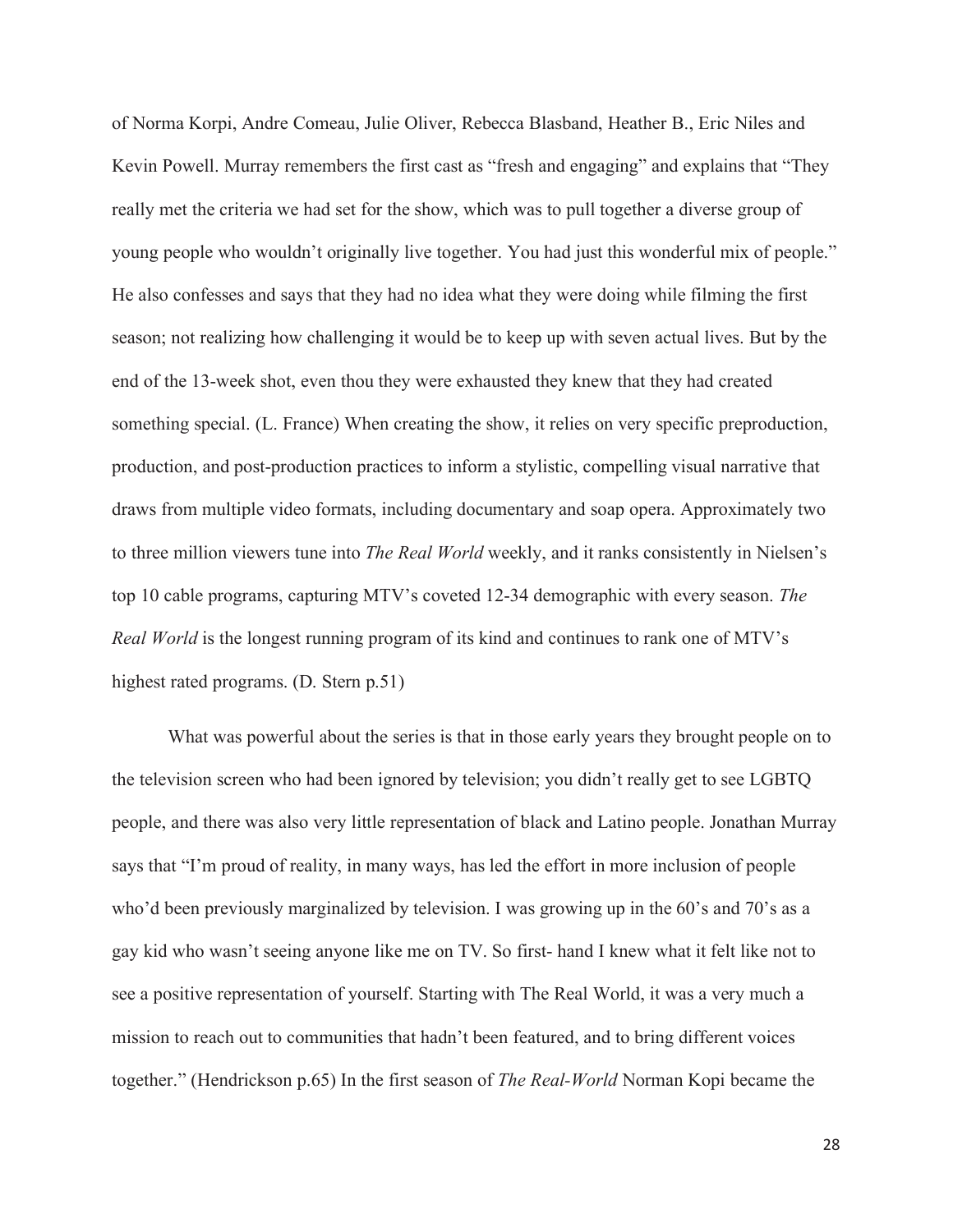first bisexual man on reality television; except he wasn't. Kopi tells CNN that in the early days they couldn't have a gay [cast member] so they made him bisexual.

"One day, Ellen [DeGeneres] came up to me out of the blue, it was an art opening and said 'I couldn't believe how brave you were. It took me like five years to do anything' I was like 'Whaaat?' You don't even think people paid attention or knew you." Norman Korpi

In the third season of the series *The Real World: San Francisco* viewers met Pedro Zamora, a Cuban-American gay man with AIDS, who worked as an HIV/AIDS educator. This was not only a pivotal moment in television, but also for the viewers who came to love Zamora. As a teenager he never received safe sex education, and though he heard of aids, he did not think the disease pertained to him or to being gay. When he found out about his diagnosis after his blood being rejected from a school blood drive that he had participated in, his family was mostly accepting of his sexual orientation and his HIV diagnosis. His father was more concerned with the intolerance his son might face than the fact that he was gay. (Pedro Zamora: Real World Activist, https://medium.com) In the first episode of his season of *The Real World* he first reveals to his roommate Cory that he is HIV positive and that he had AIDS. Later, in the episode he shares to all of his other roommates his scrapbook that he had brought with him that was filled with articles about him being a speaker on HIV/AIDS. During this exchange everyone seems to be okay with him having AIDS except for his roommate Rachel a Conservative Republican; who at the beginning had a negative reaction to it and was unsure how to ask questions about it. Later, Pedro does confront Rachel and tell her how he felt he would be rejected by her because of his views and how he lives his life. During this Rachel tells him that he should have made sure she was comfortable with him having AIDS. However, it is later revealed that the friendship Rachel had with Zamora opened her views on AIDS and homosexuality.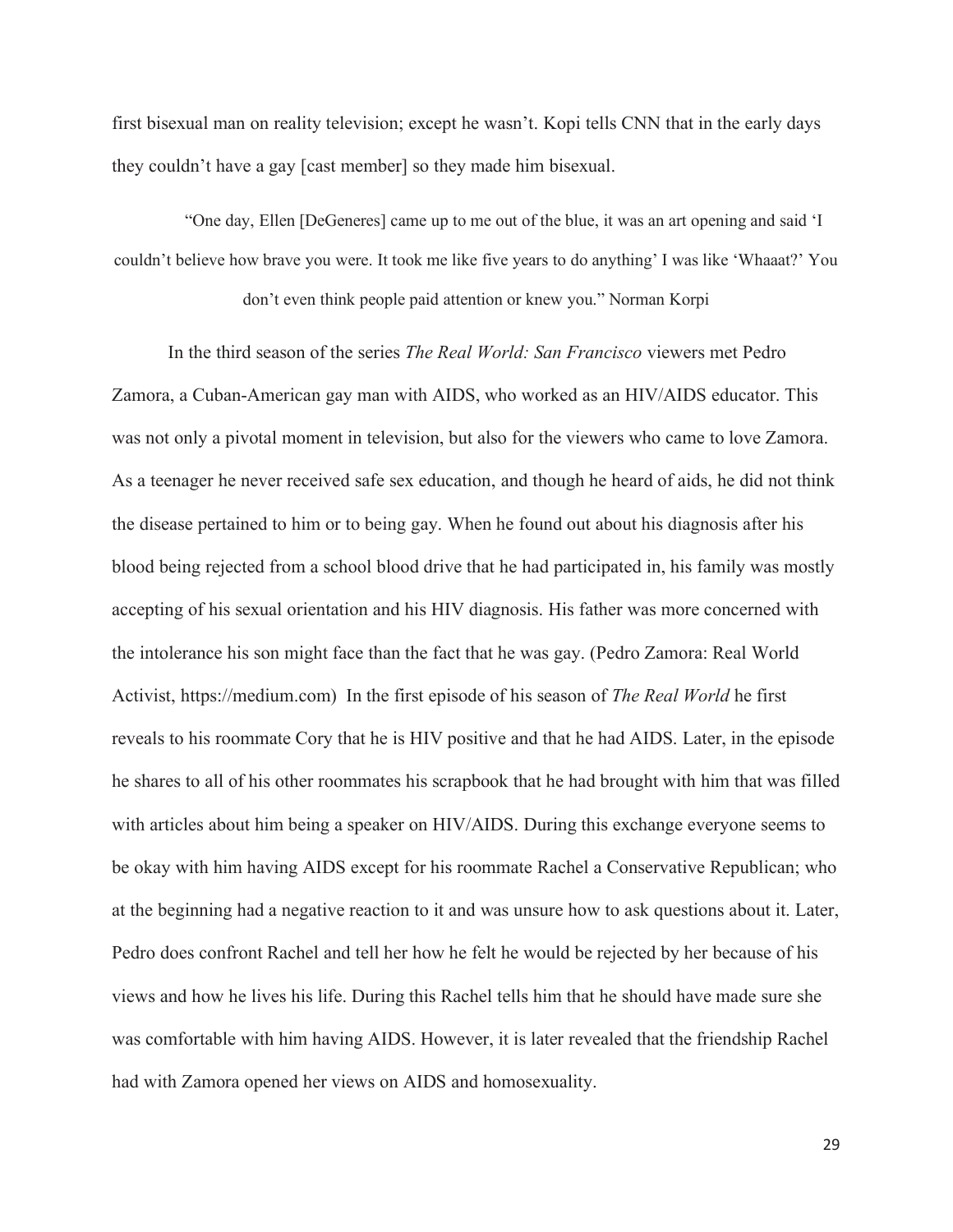Not only was Pedro known for the work that he did as an HIV/AIDS educator on the show he was also known for the relationship that he had with his boyfriend Sean Sasser. Not only were they the first HIV- Positive couple on television, but they were also the first gay interracial couple to appear as well. The commitment ceremony that they shared during episode 19 of *The Real World* would be the first one to air on prime-time television.

Producer of *The Real World*, Jonathan Murray says that one of his proudest moments in television was season three of The Real World, where President Clinton said Pedro did more to educate young people about HIV and AIDs than anything he could do on the federal level, because MTV was such a direct connection to young people. (Hendrickson p.65) Though he was proudly gay, he did not want his sexuality to overshadow his message about AIDS and often refrained from coming out when talking to students. In September, after filming had been completed and *The Real World* had begun appearing on television, Pedro was stricken and hospitalized in New York. At that point MTV began reporting his condition, and millions of fans banded together in a fundraising effort to help pay his medical costs. As his condition deteriorated, he was moved to Miami to be near his family; on November  $11<sup>th</sup>$  of 1994 only a few hours after the season finale of *The Real World: San Francisco* aired Pedro passed away.

*"Everyone at MTV has been deeply touched by the life and death of Pedro Zamora. With incredible courage and honesty, Pedro shared his life with millions. We know through letters and calls that his life story has educated and inspired countless numbers of people. It was MTV's honor to have known and worked with Pedro. We will truly miss him." Doug Herzog Executive Vice President of MTV Programming and Production.* 

While there are many other seasons that have come after Pedro Zamora, that have cast members that identified to be part of the LGBTQ Community they all have their own different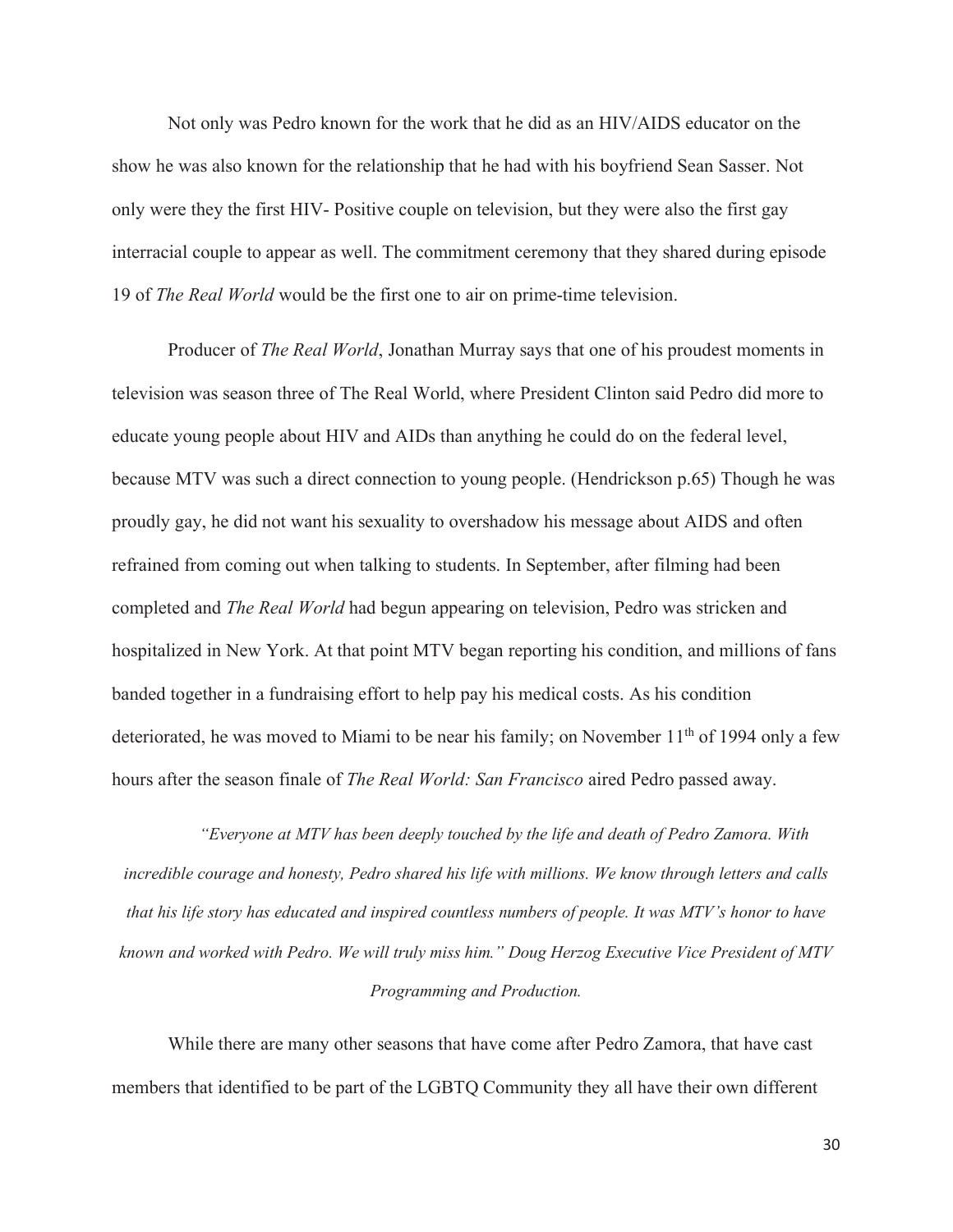experiences that have been shared on the show. It is important to look at these different experiences because they all can help the viewers in different ways. While we are unable to explore all these different castmates I will make reference to a few of them throughout this essay while also bringing the focus on one of the cast mates from Season 23 of *The Real World* that took place in Washington D.C. Mike Manning who coming onto the show described himself as a "pile of contradictions". As a former high-school star athlete and prom king, he was known to be popular with the girls and a "golden child" from a conservative Christian family. While he was on the show, he used the time to explore his sexuality as he had recently come out as bi-sexual to his parents during the previous year.

During the first episode of his season of *The Real World* he comes out to his castmates during the first dinner that they have together. This is brought up when they are talking about there sex life, and Mike tells them that he has had sex with 15 girls, and 5 guys. In an off-camera interview, he tells us that "In terms of my sexuality I don't want to make a big deal about it an I want it to be seen as a characteristic." Later that night he is talking to his roommate Ty who tells Mike that he has never met a bi-sexual guy before but then goes to say that maybe he has but just doesn't know. Mike tells him that is why he doesn't really like to tell people because it then becomes a label, "There's Mike he's the bisexual guy" and that he would rather be known for the stuff that he did and not who he takes into the bedroom.

In the second episode of the season Mike begins to give us more details about how he came to terms with his sexuality during a conversation that he shares with his roommate Ashley. He explains that it was kind of gradual, and that he had a feeling from an earlier age, but never pursued anything until one day he said, "Fuck it, I have had this feeling for a while, and I want to pursue it and I want to see what happens." It is during this moment that we actually find out that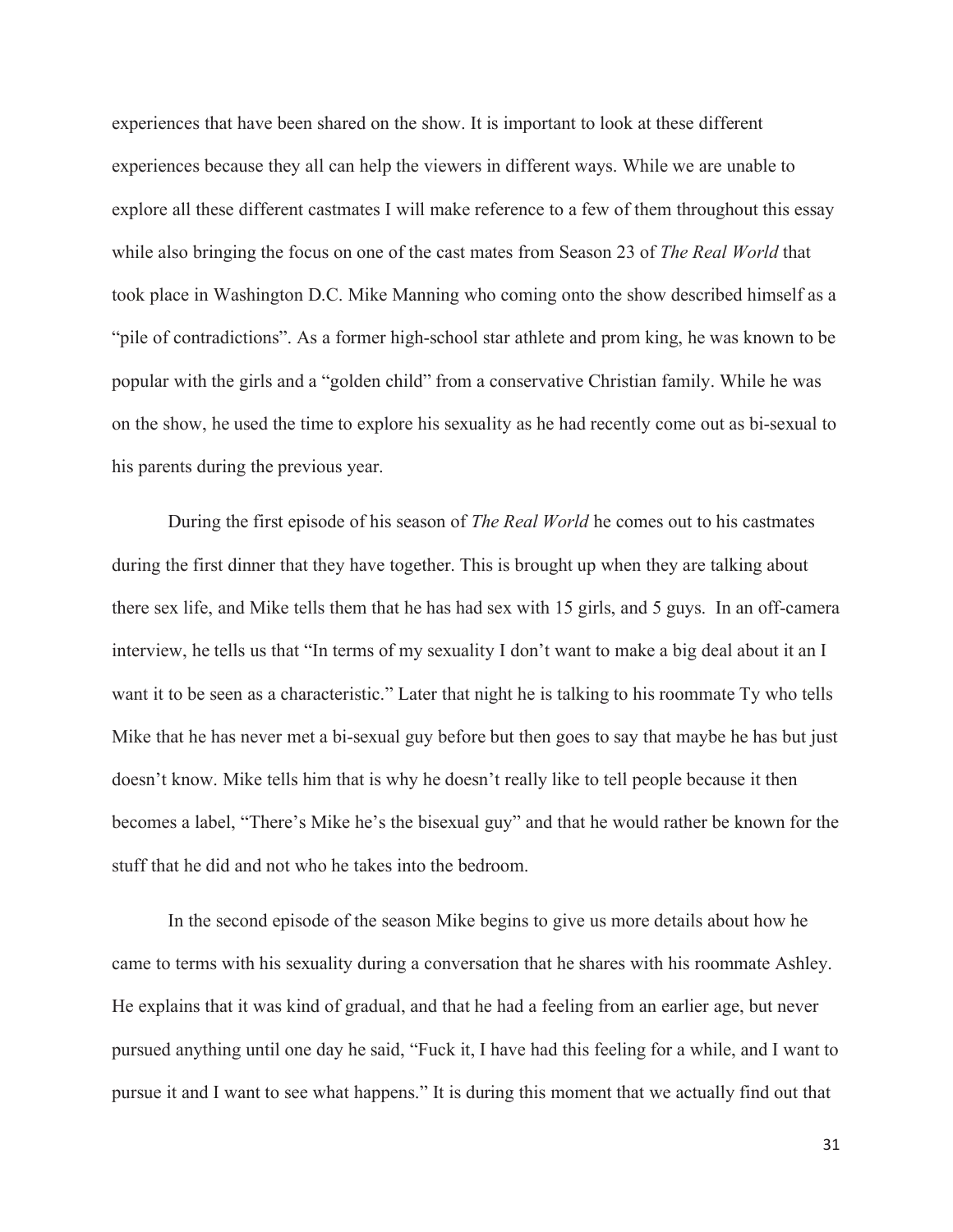he has a boyfriend who will eventually be coming out to visit him, and that before coming onto the show and in order for him to get the full experience out of being in Washington D.C they decided that they would both do their own thing and if things are the same when he comes back home that they will pick off where they left off.

While Mike was in Washington D.C we get to see some of the work the he did while having an internship with (HRC) Human Rights Campaign. During the interview that he has with HRC he talks a little bit more of his background as far as being brought up in a religious household and coming out as bi-sexual to his family. He says that coming out to them is recently new and that the response that he had gotten back from them is "We love you and we respect you. As a son you are part of us and as a family we want to see succeed and have a good life, and we think that this might impede on some of your future goals." During a separate interview that he has for the episode that this appeared in he tells us that he is now discovering what it is like to feel comfortable in his own skin, and that if he was still in Colorado that he would be having harder time discovering himself but by being there it has expanded the process and has given the chance for self-reflection. Some of the scenes that we are shown that has Mike exploring his sexuality include going to a gay bar for the first time, hanging out and going on dates with Eric a guy he meets while at an anniversary party for a local gay bar. Mikes roommate Erika explains to us that "Eric is definitely older then Mike, so I think Eric can teach Mike a lot about his sexuality and show Mike how to be comfortable with who he is." When Mike first tells us about his sexuality and how he came out to his family we are told that he was asked to keep quite about it. However, this changes when his family comes to visit and is given the opportunity to show them the work that he has been doing with HRC. He ends up going out to lunch with his mom and Susan who had hired Mike to work with the HRC, where his sexuality gets to be discussed a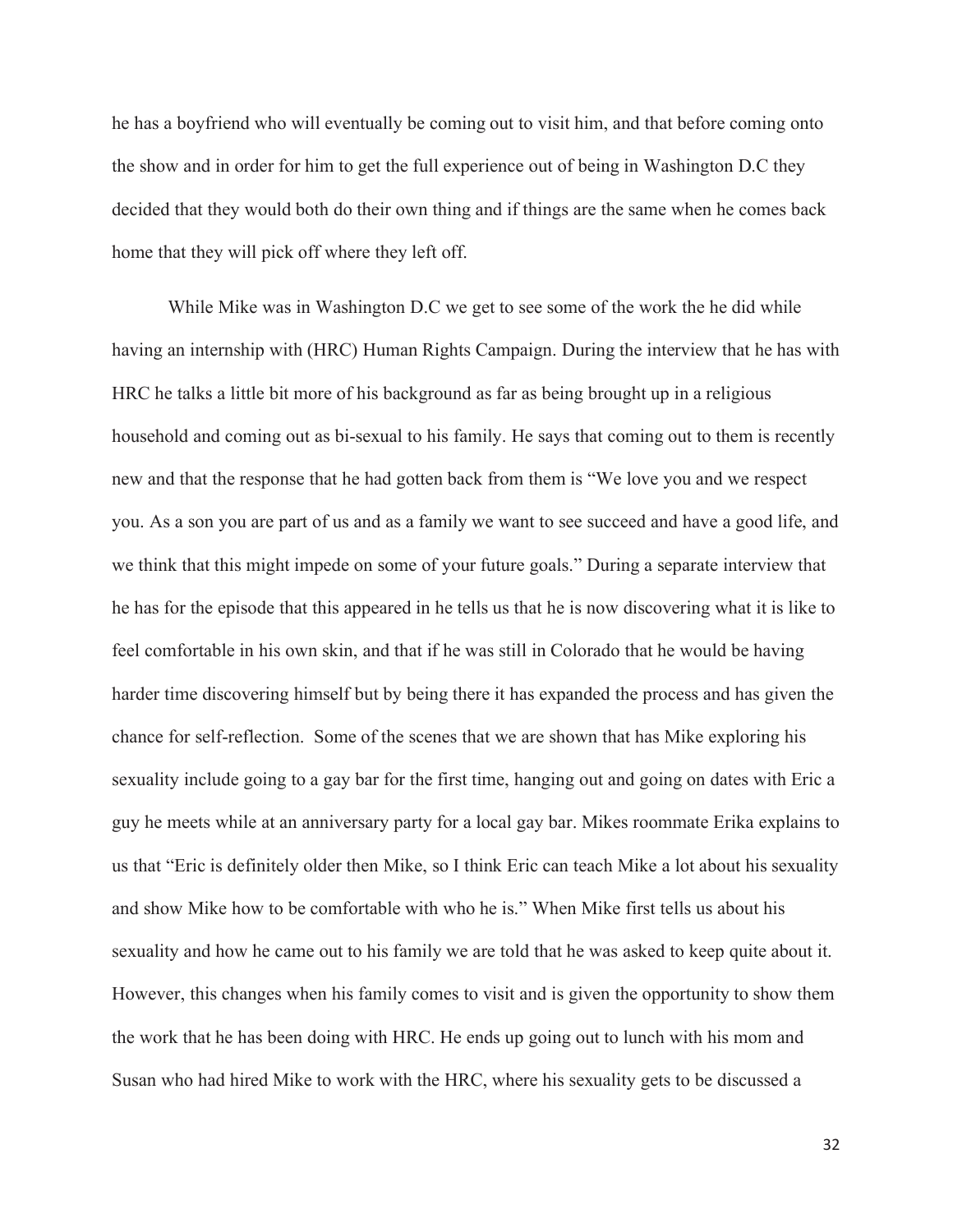little more and his mom tells him that she is sorry for telling him to keep his mouth shut about his sexuality and that she is proud of him and what he is doing.

 While Mike was lucky enough to have a positive response from his family when he came out about his sexuality this isn't always the case. During his season we get to see a small glimpse of some of the negative responses one can get from coming out. His roommate Emily tells us during the first episode that she is newly "bi", and that while she had always been "straight" but that changed after she then dated a girl for a first time and is open to it. While her sister was in D.C to visit we see them go out on a small coffee date where she talks to her about her roommates. During the conversation she tells her that Mike is bi and her sister askes if there is any bi girls in the house. It is here that Emily tells her that if anyone was going to be the bi girl in the household it would be her because she is open to it. Later in the episode we find out that her sister isn't happy with her sexuality thru an email that she had received that said "Hmm really? I hope your happy when you look back at things. I'll be takin care of the family. Thanks!" Emily tells us that all her sister cares about is appearance and that her sister has never been happy for her and that she thinks she is going to ruin the family. In one of the finale episodes in this season of *The Real World* we get to know the reaction that Tanners (Mikes boyfriend) family has when he comes out to them back at there home town. During this episode Tanner calls Mike and tells him that he had told about him to his mother, and that she wasn't to happy to know that he wasn't in love with a girl. Tanner explains that one of the things that she had said in response was "Do we need to sell the ranch or what?" and that they were not supportive of his decision. This episode could be viewed as one of the most powerful episodes because it shows the negative side of what can happen when people come out to their families.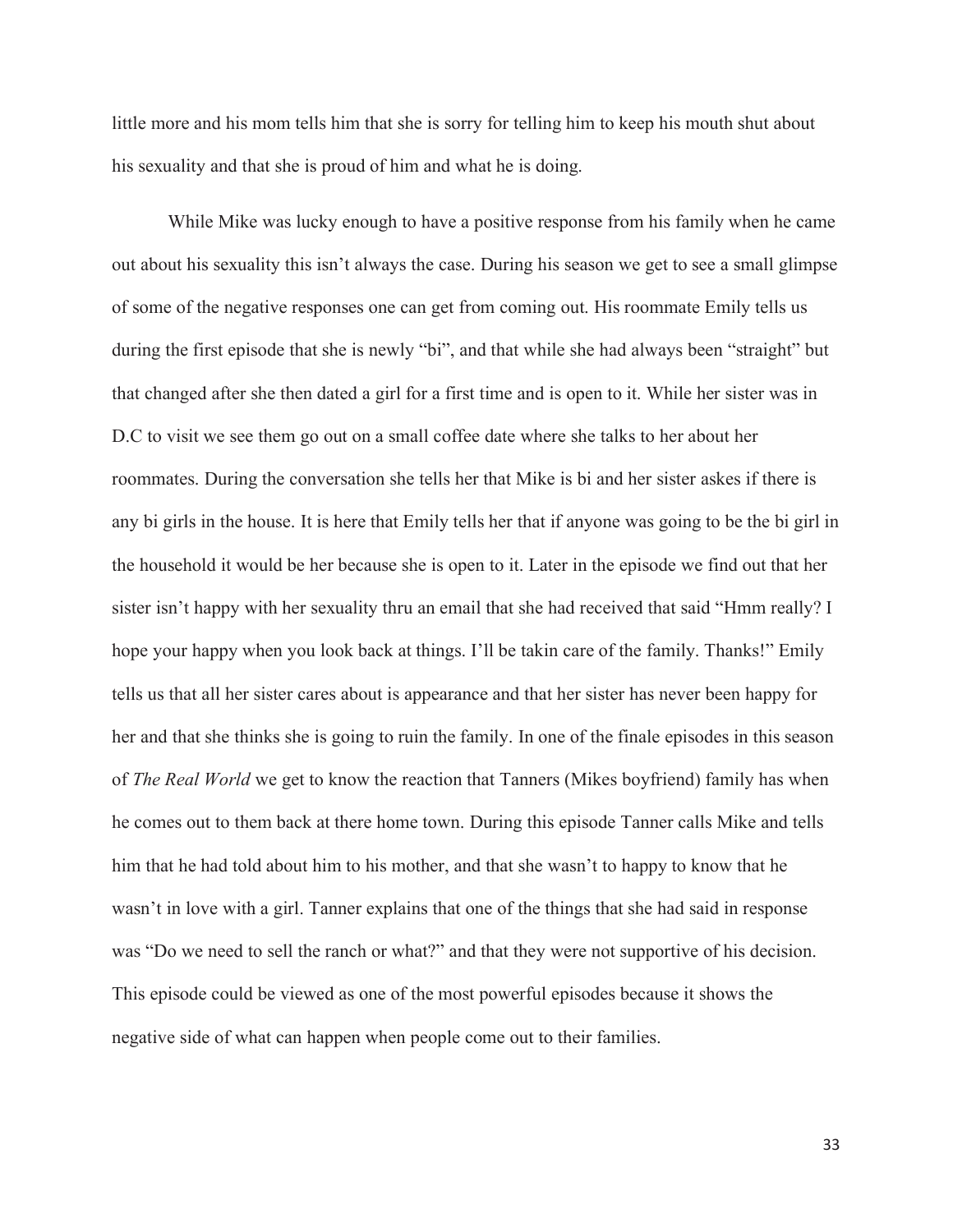*"If your kid comes up to you and has enough courage to admit to you who they are truly, you better damn well love them all the same because that takes a lot of guts. Tanner doesn't deserve to be judged by anybody family or not for being gay." – Mike Manning* 

During filming the *Real World Brooklyn,* we are introduced the cast mate Katelynn Cusanelli, who was the first openly transgender women to be on MTV. Three weeks before she moved into the real-world house, she had completed her transformative surgery and brought the results to be seen all over the world. In the season premiere, she initially reveals her transgender status to only her roommate JD. Though she does eventually come into conflict with him over this, and eventually reveals her status to others. Being born and raised in a traditional Roman Catholic Sicilian household within a military family they initially didn't respond to well to her coming out as transgender. She had left home at the age of 17 and over the years repaired the relationship with her family. It took them a long to realize there are worse things in the world their child could be other than trans. (K. Burra https://www.huffpost.com/entry/katelynncusanelli-reddit\_n\_1687450) After he season had ended she began to tour the nation to talk to students as she discusses equality for all genders, sexualities, and her personal struggles.

 Katelynn however wasn't the only cast member to deal with the hardships that come with being transgender. In the 29<sup>th</sup> season of *The Real World :Ex-plosion* the producers decide to bring a twist into the season by not only bringing in the cast mates that they have selected to live in the house, but midway into the season they then bring in the castmates ex's to join in and live in the house with them. Out of all the castmates Arielle is the only one who is happy about her ex being in the house, but later into the season has a brief argument with her ex-girlfriend Ashely when she expresses a dislike of Arielle falsely thinking she need to conform to Ashely's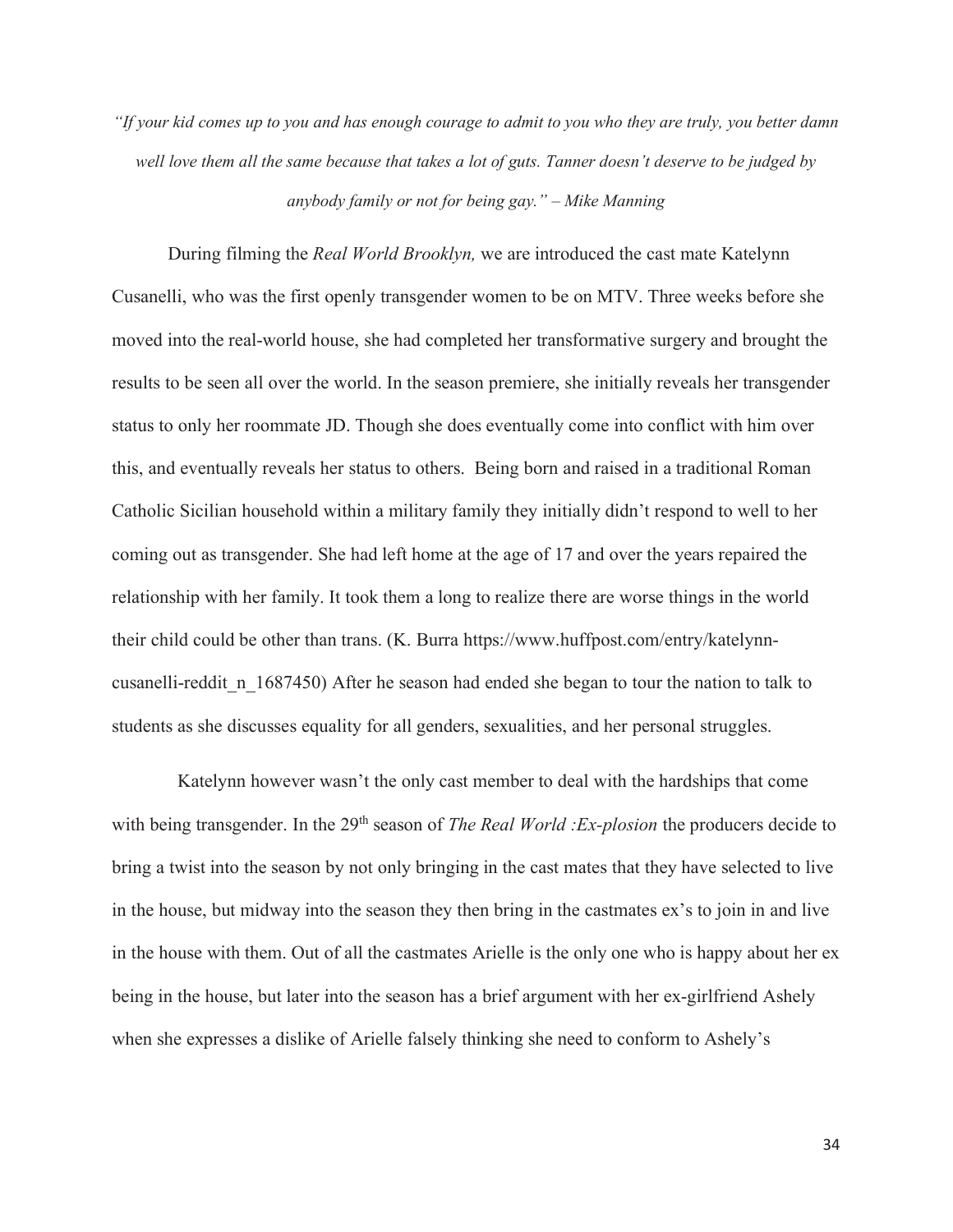preferences of clothing in a partner. This later has her bring up one of her more personal issues about people thinking that she is a male to female transgender because of her androgynous style.

During that episode Arielle's friends come over, where they happen to also identify gay and transgender. During this time she is able to talk to them about if her feeling upset about being called a trans person is even is a good feeling to have. Since the photo the surfaced the web got viewers to decide and basically guess who she was by just what they saw in that phot. During this conversation her friend tells her "Whether you are gay, whether you are straight, whether you're a of color or mixed or any of these other things, like people are on a spectrum. There is no just pure black and pure white. You know? And people have to understand that, so, like, who you are isn't gonna be who another woman is." In the confessional Arielle tells us that "As a gay woman, to be considered trans it scared me, it scared me into becoming a regular girl and not myself at all." Because of the photo that was on the internet that made people decide who she was it made her want to stop dressing the way she liked to, during the conversation she tells her friends that she hasn't worn a beanie since that photo came up which was one of her go to clothing items and it was what she had one when the photo was taken.

## *"I am an androgynous girl. My identity as a gay woman has nothing to do with what the outside world would say." – Arielle Scott*

 During the time that this conversation is happening Arielle's roommates Cory, Jay and Thomas sit in the confessional together and share this conversation and their thoughts. "I've never seen a transgender person that looks so much like a male"-"But I guess he is a male"-"He is" They state that this is there first time meeting a transgender male and admit that they are ignorant and they are all learning about this.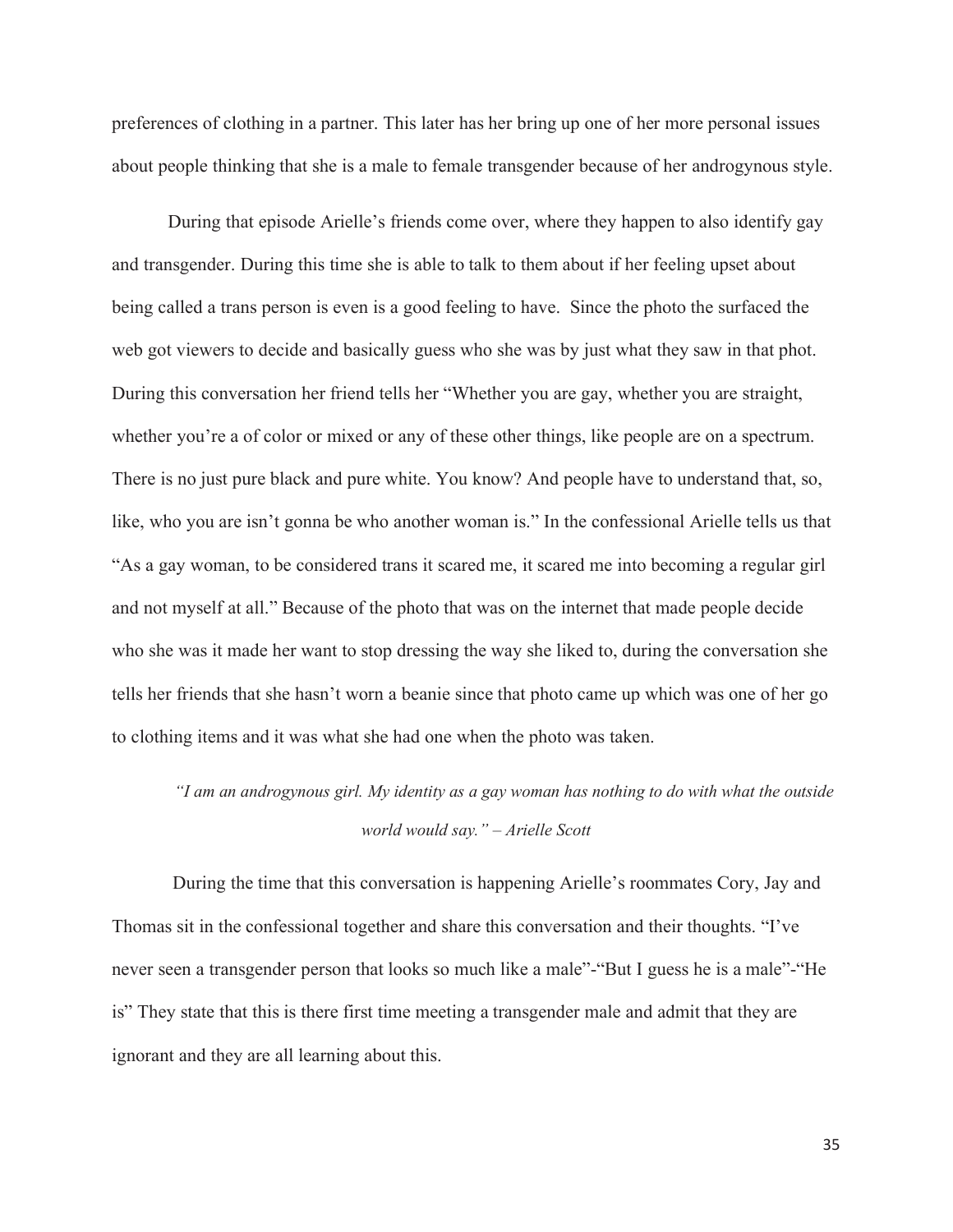Arielle's friend Kingston who is a female to male transgender talks to her roommates a little bit about the hormone therapy he went thru and how it made him feel like he was more complete after it. After being on *The Real World* Arielle now goes by the name Ari Fitz and is now an androgynous model and filmmaker and has gained success through her eponymous YouTube channel where she speaks out identity, queer love and relationships.

While there are many other castmates that have appeared over the years on MTV the Real World it is hard to go and view all of them and speak on the experiences that they have had. However, this doesn't mean that they should go unnoted because they all have something that they can bring to the viewers that can help them out or even educate them about what it is like to be part of the LGBTQ community.

#### Online and Offline Media

 The consumption of media can have an impact on our thinking and the values that we have. Media uses representation in ways such as images, words, and characters or personae to help convey specific ideas and values related to culture and identity in society. This means that media representations, are not neutral or objective; they are constructed and play an important role in imparting ideology and are a tool for reinforcing values and beliefs on mass scale. The values that come from media can hold a great deal of power because we internalize them and take them for granted, while they can also shape the way we see and understand the people, objects, practices, and institutions in our lives. (H. Johnson p.378) While this essay is mostly focused on reality television this part will take a glimpse into other parts of media such as music, film, online blogging sites and other television shows, that can have a subconscious effect in shaping the way we look at the world, and through these outlets, oppressive ideologies can casually become a part of our point of view. (H. Johnson p.379) This section will explore how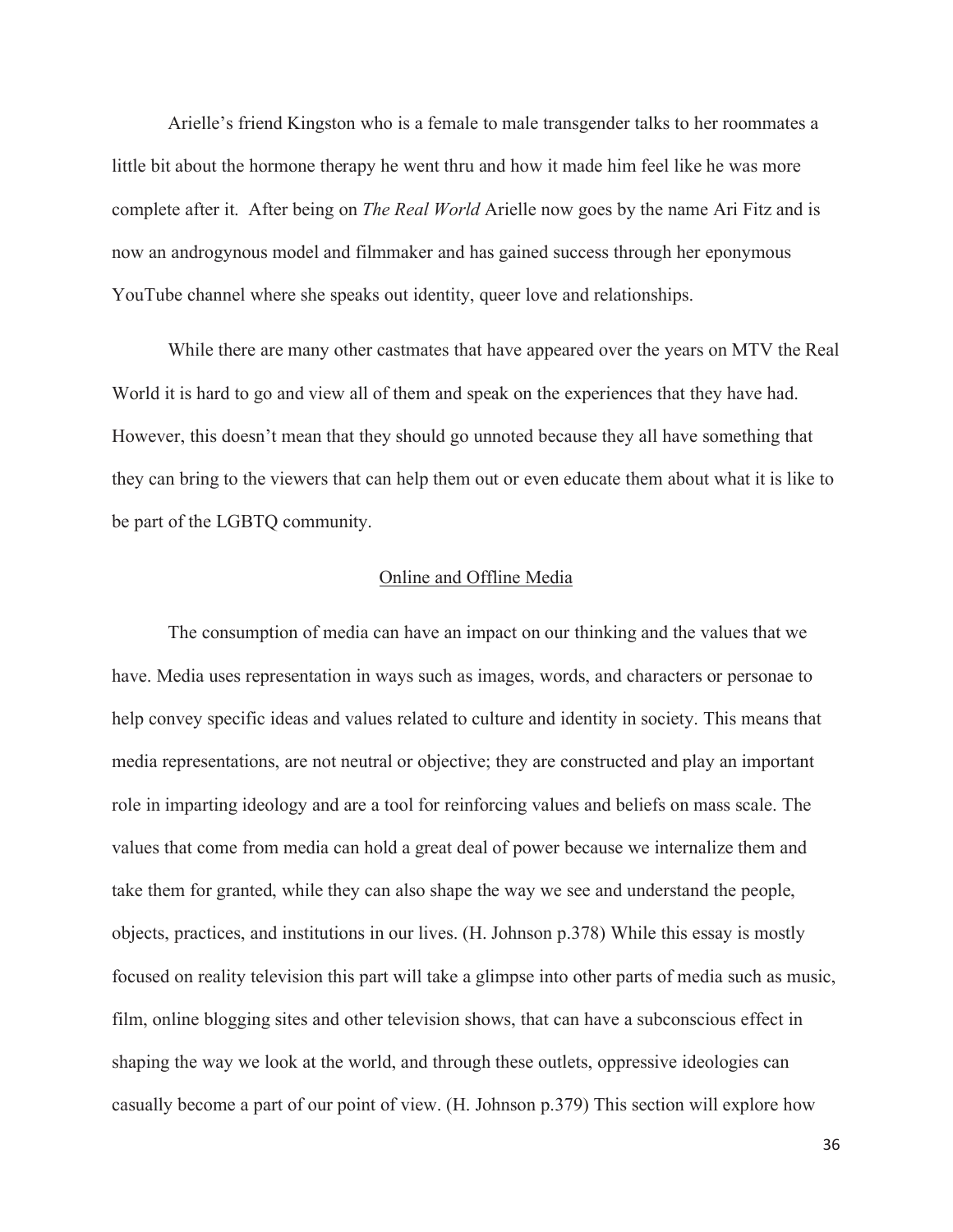people who identify as bi-sexual, transgender, gay/lesbian are portrayed in these different forms of media.

 When looking at these different types of sexuality it is important look at the ways in which the portrayal (or lack thereof) is experienced differently between/ across genders. This section will focus on those who identify as gay and bi-sexual; both male and females since they are both portrayed in different ways as well as those who identify as transgender. Currently in mainstream media, female bisexuality is oversexualized, and male bisexuality is essentially erased, this contributes to damaging stigmas about bisexuality in general. While bisexuals and bisexuality have routinely been exploited in symbolic and material ways, in different contexts, and where consumerism is driven by context, female bisexuality is used to attract male audiences without any concern for the identity itself. (H. Johnson p. 382)

 Female bisexuality has been exploited in film, television and even in the pornography industry. Where they are often used in the similar contexts, "the bodies and sexualities of bisexual women are exploited as a spectacle for the satisfaction of straight men." This malecentered thinking is reminiscent of the early ideology that "[women's] sexual feelings were solely a response to the man's and could only be awakened by him". This way of thinking has had the consequences for bisexual women, who are often accused of 'pretending' to be bisexual for male attention. While the idea of bi-sexual female characters has often been used sexual objects they are also used to help illustrate some abstract concept, usually it is a negative one. This has to deal with the fact that the Motion Picture Production Code, which was in effect in the United States from 1930 to 1968, required bisexuality (along with homosexuality to be portrayed in a negative light if it was to be included in films at all. Realistically flawed characters are usually an indicator of quality writing, most bisexual characters are defined primarily by their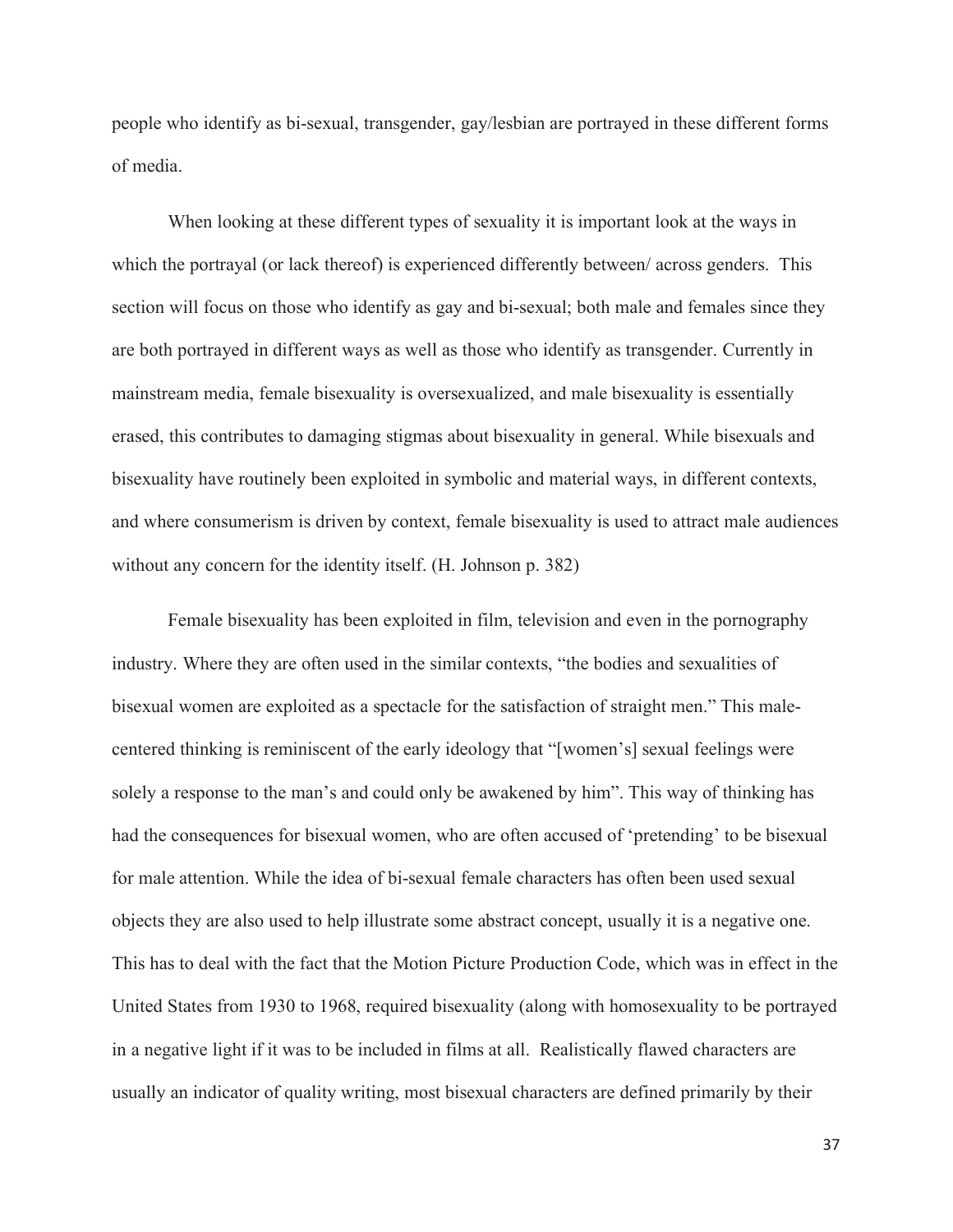orientation, and as a result, any immoral acts they commit are associated with bisexuality itself. People who are bisexual are portrayed as abnormal to the extreme, so much so that bisexuality becomes synonymous with being unstable or even dangerously mentally ill.

An example of the 'unstable bisexual' that has been seen in film is from the movie, "Basic Instinct", which does address bisexuality and depicts bisexual women as amoral, hypersexual, and cold-blooded killers. The antagonist who is bisexual, Catherine, has her orientation to be used as way to make her appear manipulative and untrustworthy. Instead of having her moral compass and her sexuality be separate issues they are tied together in every way to make every indefensible action she does be directed as a result of her sexuality. (H. Johnson p.382-383)

 The music industry isn't left out when it comes to talking about sexuality; many songs that have come out over the years have touched based on sexual orientation. Some of these songs include *Same Love* by Macklemore and *Girls like Girls* by Haley Kiyoko, *Salt* by Bad Suns and many more. With these songs coming out and touching base on the idea of sexuality they have often also raised the question on whether the person who is preforming the song identify with the sexual orientation that is being presented. When Demi Lovato came out as bi-sexual many fans said that it was long overdue. Before she came out on her YouTube documentary Simply Complicated, she had played around with revealing (or not) her sexuality for years and was to be found to be the center of many social media controversies. In her song "Cool for the Summer", she sings the lines "Got a taste for the cherry, I just need to take a bite", some critics and fans had suggested that this line could be queerbaiting. When she was asked about the meaning behind the song, Demi Lovato reportedly deflected the question of her bisexuality by neither confirming or denying. But had added that she des support sexual "experimentation" and had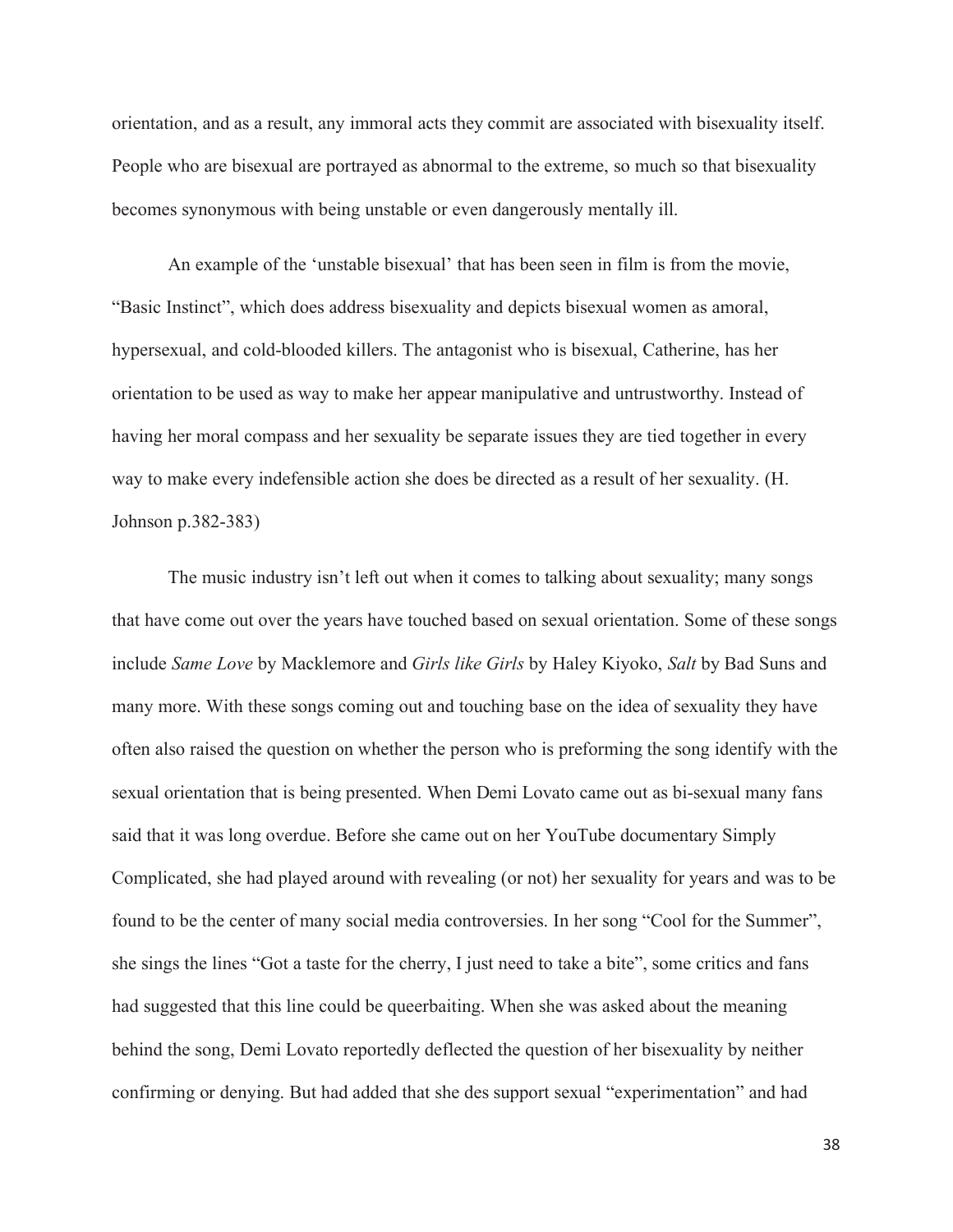dated another women openly without officially coming out which was something her fans criticized her for. (In Defense of Messy Bisexuals; https://www.intomore.com/you/In-Defenseof-Messy-Bisexuals). Another prevalent pop-culture song that could be used as an example is Katy Perry's hit "I Kissed A Girl" which critics of the song feel that it contributes to stereotypes about women pretending to be bisexual to impress or turn on men. While many feminists and bisexual activists praise the idea of sexual exploration and experimentation, however people believe that Katy Perry's hit song forgoes the idea of promoting sexual exploration for oneself in favor of a far more consumerist message, one that is common in today's pop music: experimenting with other women is sexy. (H. Johnson p.383)

 Another issue as we have seen from looking at Demi Lovato is that celebrities could be coming out as bi-sexual to gain attention and profit. For example, artist Jessie J recently admitted that even though she did publicly identify as bi-sexual at one time, she now identifies as straight, a confession that caused a great deal of controversy and promoted many questions about the validity of her former identity. Many fans who identify as bi-sexual condemned her use of the word "phase" when describing her bisexuality, which they argue that she is contributing to a culture in which female bisexuality is not taken seriously. (H. Johnson p.384) Its cause of this backlash that came with Jessie J. that may explain why many other artists haven't come out with there sexuality. When looking back at Demi Lovato it could be that she didn't come out right away because coming out as bi can be a situation that not everyone is willing or able to handle the biphobia that is often experienced a result. (In Defense of Messy Bisexuals)

 When looking at media we can point out many different bisexual females how there is lack of male bisexual characters, which can be a cause and an effect of the misconception that female sexuality is inherently fluid whereas male sexuality is rigid. While, there has been male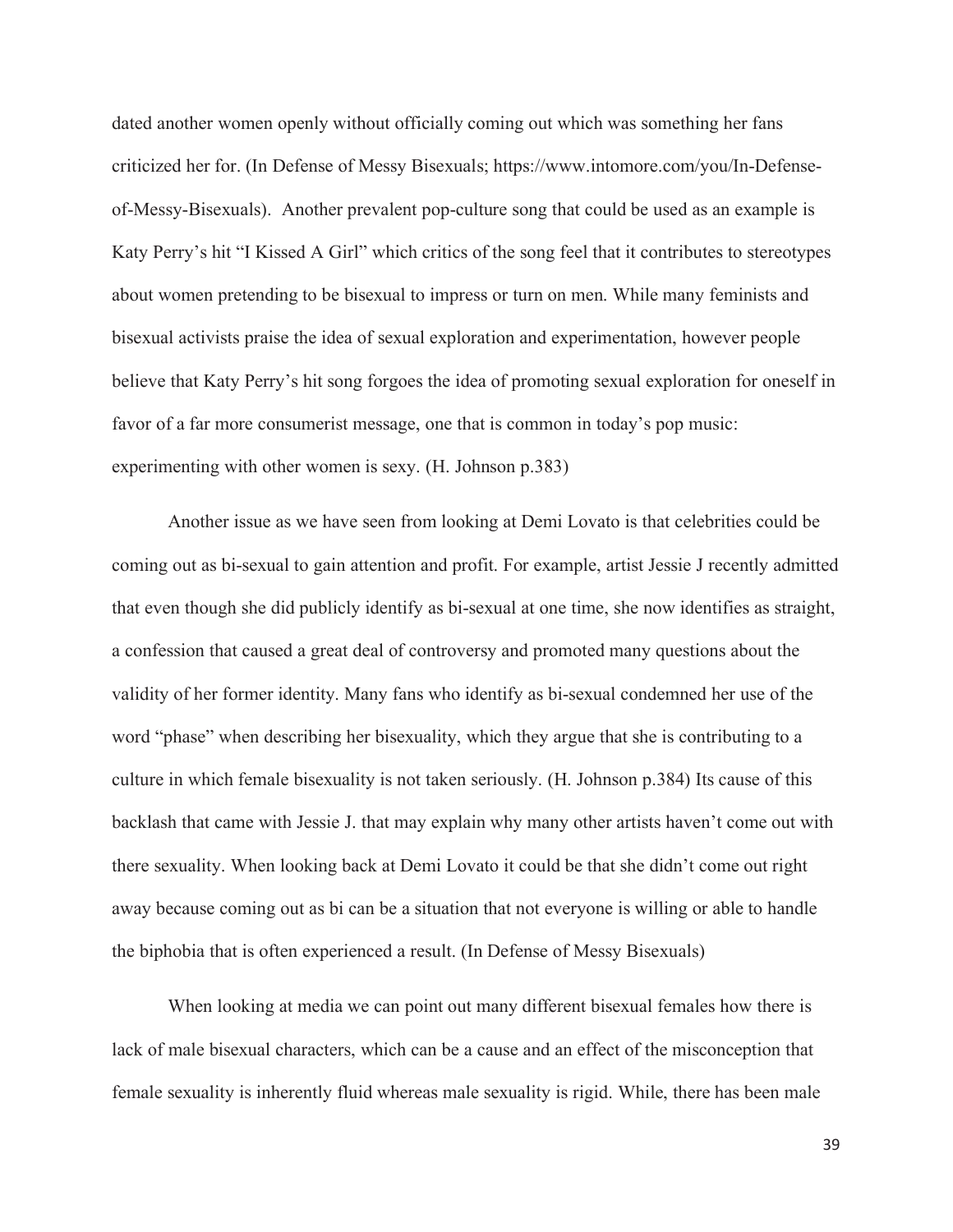characters that do explore their sexuality, they are often brought to the conclusion that they were 'really gay all along,' and that they were simply hoping they were attracted to women so that they could more easily hide their same-gender attraction. Even in the rare case of an out bisexual character, machismo stereotypes often remain in place, to an extent and their orientation is inexplicably intertwined with his promiscuity, sensual and mystical charm and his conventional good looks. This can set a standard for bi men to uphold gender stereotypes, and the viewers may feel that they are looking at a caricature of male bisexuality rather than a believable, multidimensional character. (H. Johnson p.385) Negative media representations of bisexuality enforce harmful stereotypes, dehumanize individuals who are bisexual, and potentially contribute to the prevalence of biphobia in society. (H. Johnson pp.393-394) Transgender men were also perceived as being less visible than transgender women. While many felt representations of transgender women on television and in movies were stereotypical or problematic, they felt that transgender men were nearly invisible in offline media, except for a few notable examples. These examples include when transgender women are depicted in the media they're seen as this outlandish drag queen's or they're sex workers and that are depicted in an extremely negative light. Therefore, there is a need for authentic representation even if it is not completely realistic. (McInory & Craig p.611)

 While there has been a fair share of negative representations in media there has also been a fair amount of positive representations and those should be the ones that people focus and look at. Many people have expressed that seeing realistic, positive portrayals of people like them in media would help with self-identification and acceptance.

*A person who identifies as a panromantic genderfluid brought up the relationship between two bisexual characters that were cannoned on the television show The Legend of Korra said "Had this*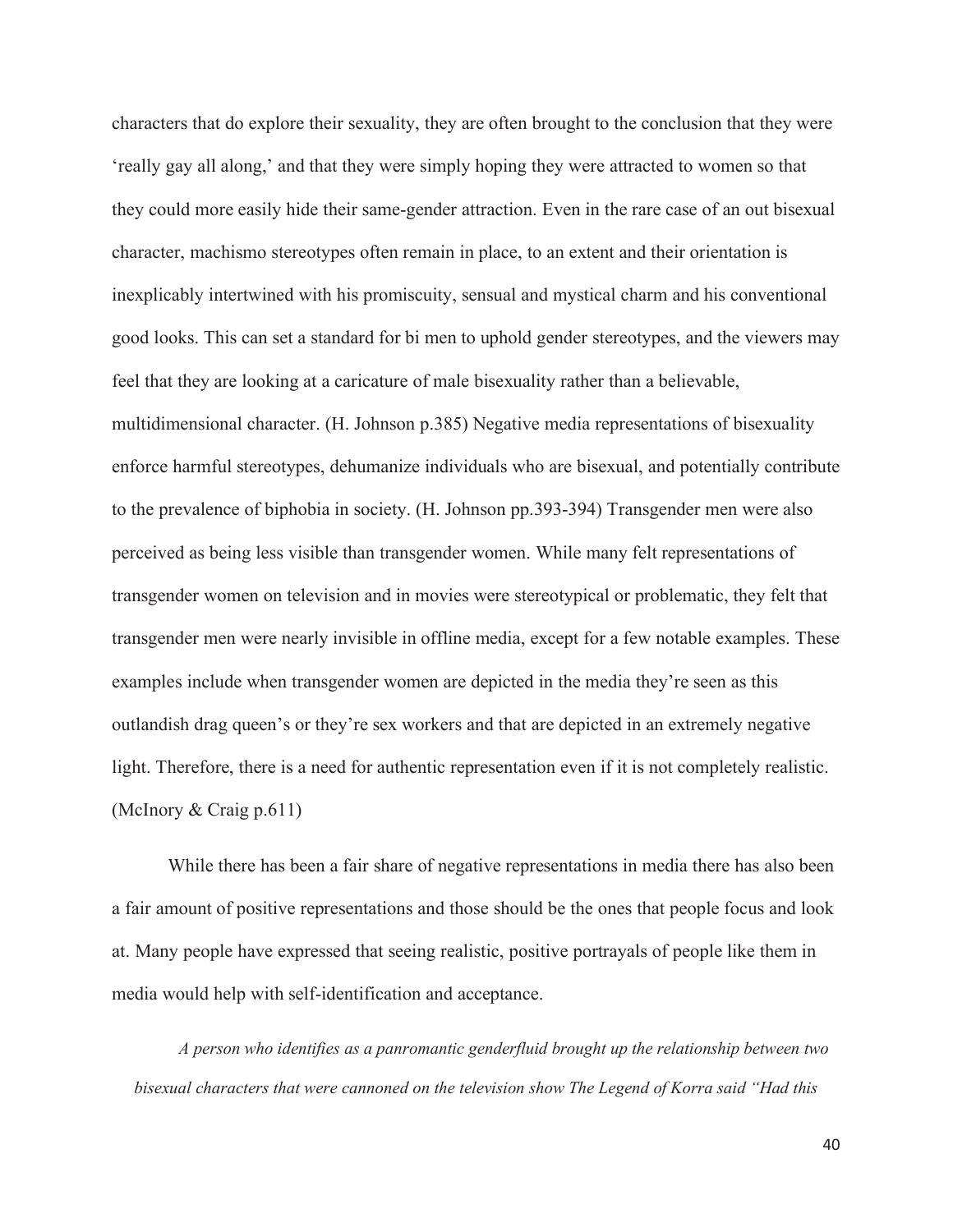*happened when I was 10 or 11, I would not have struggled with my self-identity as much as I did. Representation is important, especially for the younger age group where everyone is trying to figure out who they are." (H. Johnson, p.390)* 

*Degrassi, there was a trans[gender] character on there which was really, really cool. I thought that was really done well… because I'm trans[gender] as well. So it's just really cool to see somebody's who transgender in the show. Because not a lot of people really know what it is. And I think the directors did a good job incorporating it, And the struggles that trans[gender] people have to go through… In some cases yeah [it was realistic], they did a really good job. But in other cases, no, really [it wasn't' realistic], just the character itself, like the person they chose for it....But other than that, the issues that the character was going through are very true and realistic as what trans[gender[ people go through. (Darius, transgender young man, straight/questioning, 19) (McInory & Craig. p.612)* 

One of the positive aspects that come from these online spaces are those who use it to help others out that may be looking for guidance, someone like them, or that may still be figuring out who they are. Some queer youth find online resources to be a venue for more personally meaningful instances of queer representation, especially when their own circumstances do not match what they see in film and televisions queer characters. With increasing media literacy and continuing technological development the ability and means to record and upload videos are more accessible, evident in laptops that often have built – in webcams and simple video editing software, alongside the fact that many youth have spent enough time consuming media to understand the basics of producing their own. YouTube's usability and accessibility for users regardless of geography increases the volume and specificity of the representations available for consumption. (Christopher Pullen, Queer Youth & Media Cultures p.24) One of the most popular online space that has been used is the video viewing site known as YouTube; with over 1,300,000,00 people using this site it has been used as a popular domain for those of the LGBTQ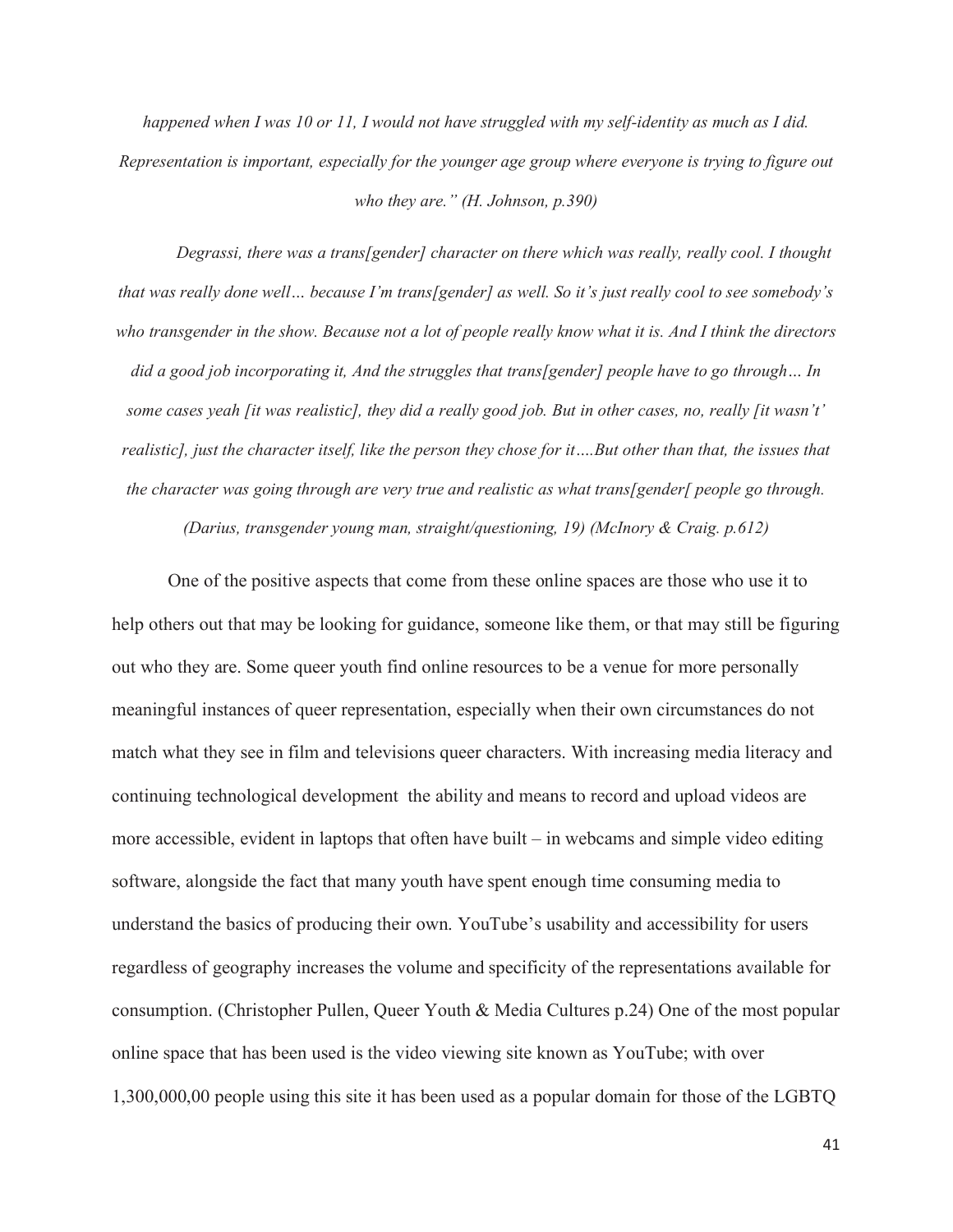community to come together to share their experiences and their knowledge to those who may be looking for some form of representation. YouTube's titles and tags can enable this specificity of representation and consumption, by more precisely communicating a video's topic or intentions. Vloggers often choose generic titles and tags that are common to a majority of these videos: titles like 'Coming Out', 'Coming Out Gay', 'Coming Out Story' and many more are used to represent a small fraction of the variations on the theme with tags such as 'Gay', 'LGBT', 'GLBT', 'homosexual' and 'queer' appear on many of the video as well. In some instances, these tags would be used as building tools and used as a template where the user will add titles and tags reflecting specific religious affiliations, locations or other details that are used to help identify a specific situation. Some of these titles include 'Out in West Texas', 'Coming Out as a Gay Teen', 'Coming Out to my Parents', 'Coming Out and Christian' and many more. By having these in the titles of the videos as well a viewer could search for and can reflect on the viewer's own experience and context more accurately. (Christopher Pullen p.24)

*"I see queer youth using YouTube to overcome these obstacles and facilitate their own identity development through two important methods: visibility and acculturation. By 'acculturation', I mean queer youth receiving information about a shared culture and experience in order to better equip themselves to both interact within the queer community and to survive in mainstream culture. I mean 'visibility in two ways: both viewers seeing varied representations of queerness, and vloggers deliberately making themselves visible and 'real'" (Christopher Pullen p.21)* 

The reasons that online media has become a very important part of the LGTBQ community is because it helps in creating a "safe space" for those who may be having to deal with some of the negative circumstances that they may face by identifying themselves as a member of this community. In a 2012 survey that was conducted it said that an 'overwhelming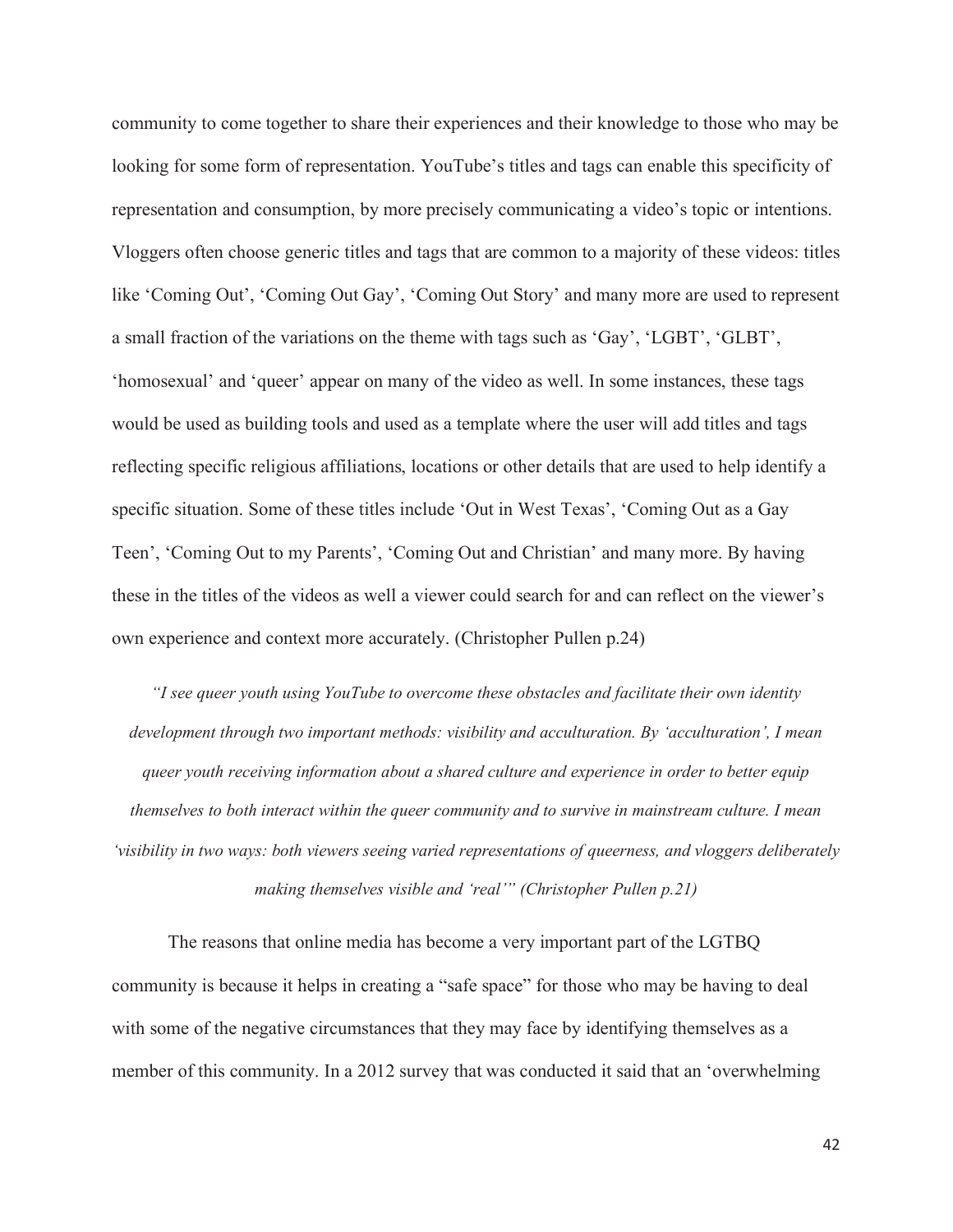majority' of LGBT students feel unsafe at school. And that they frequently or often would hear homophobic remarks and were verbally and/or physically harassed in the past year because of their sexual orientation or gender expression. The internet helps in offering the LGBTQ youth a potentially 'safer space', an anonymous space where they can practice same-sex friendships, coming out and intimacy. Social networking sites, chat room and other forms of social media can be a haven from the isolation, loneliness and rejection they often experience while negotiating their identities and socio-sexual relations. Social media is also the means by which they can gain understanding and acceptance form other LGBT youth like themselves, and be part of, perhaps for the first time, a larger LGBT community. (Christopher Pullen, p.48)

### Conclusion

Over the years of this show being on MTV I have watched it for my own entertainment; and while watching it I have been able to find a little bit of myself in some of the castmates that took part in it. The reason I want to do this project and explore this tv show is because I am a firm believer that people should be able to look at a tv show and feel that who they are is being represented in some way. By watching this show in the past, it has opened my eyes to the many kinds of people that are out there and the experiences and obstacles they had to overcome. I believe that these experiences should be shared to others as they can be used to help people who may also be going through similar situations. Even though reality TV may be an exaggerated version of real life; they do still show the experiences and lives of the people that are being recorded. Reality television shows like *MTV's The Real World* has made great strides in showcasing the lives of many individuals that can help others not only off screen but also those who are on the show with them. It has brought people onto to show that may not have been showcased before and can bring new light to the viewers and give them a better understanding on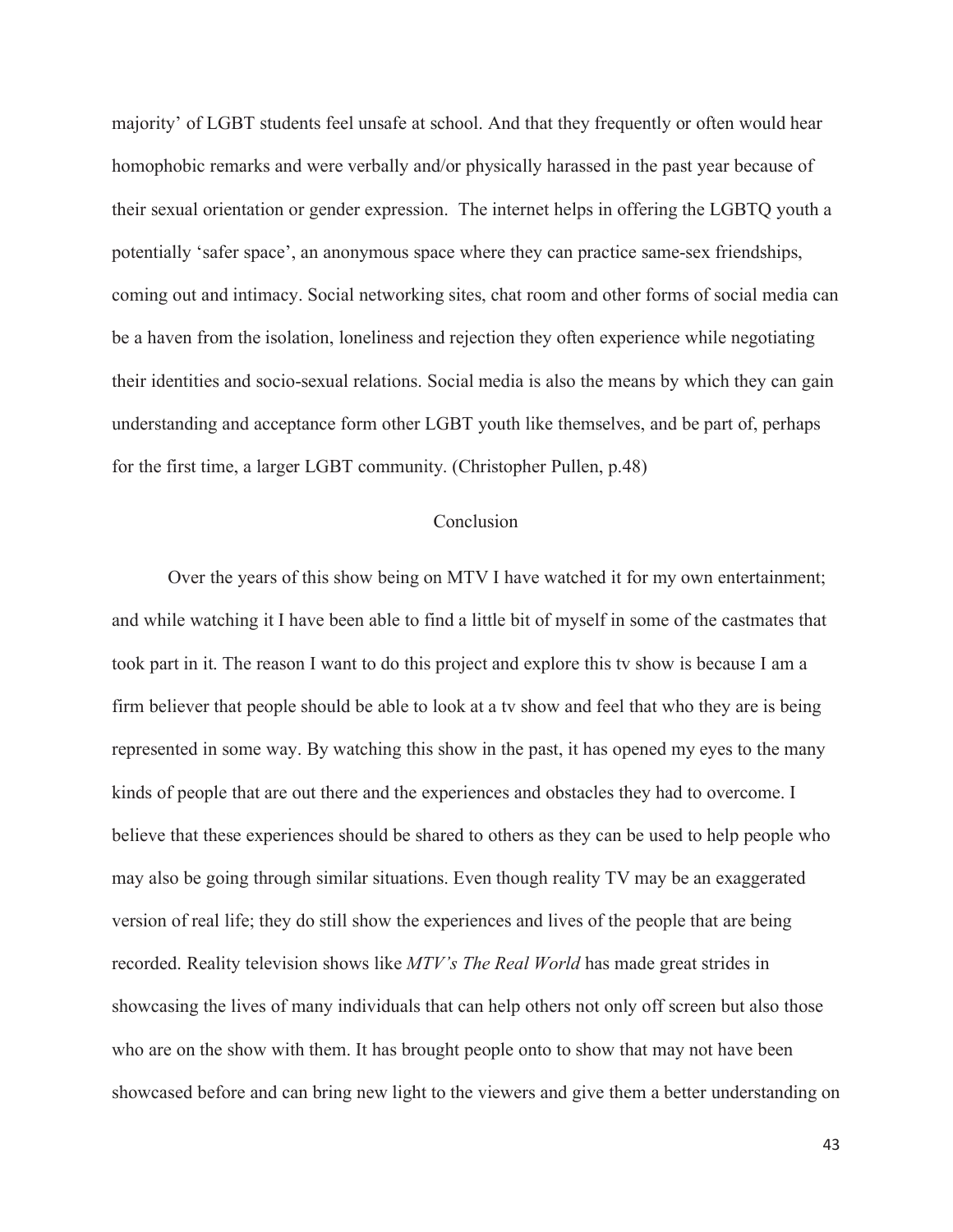how others may live and what they must deal with in their everyday lives. Even with reality TV originally being made for entertainment it has proven to become a positive impact in todays society.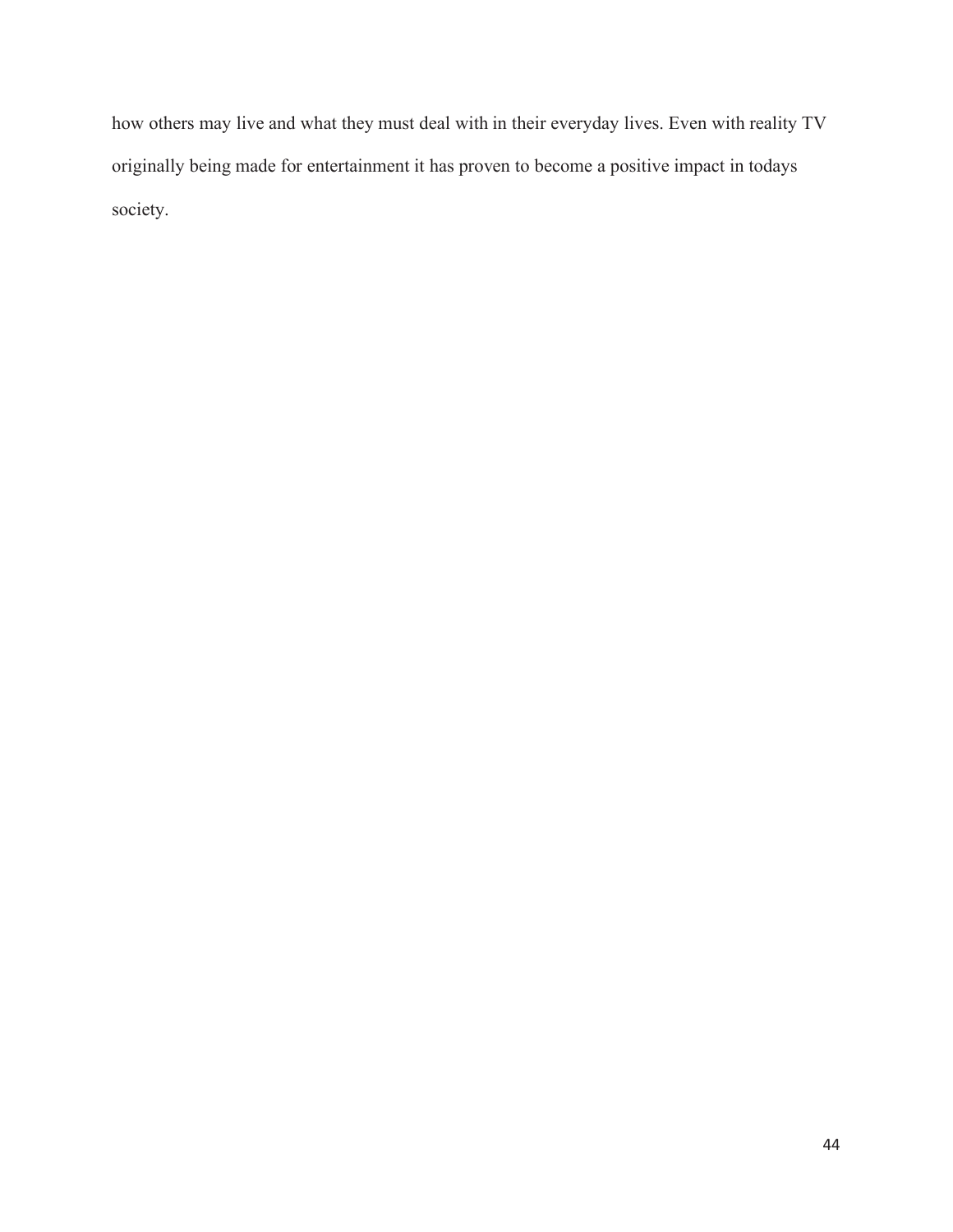#### Bibliography

- "Bipartisan Lovin" *The Real World: DC*, Created by Jonathan Murray & Mary- Ellis Bunhim, MTV, January 6, 2010
- "Bitch Begins With BI" *The Real World: DC*, Created by Jonathan Murray & Mary- Ellis Bunhim, MTV, February 10, 2010
- Cohen, Ilisa. "Is Reality TV Messing With Your Head?" *Scholastic Choices*, vol. 28, no. 3, Nov. 2012, pp. 12-17.
- Dhaenen, Fredrick. "Reading Gays on the Small Screen." *Javnost-The Public*, vol. 19, no. 4, Dec. 2012, pp. 57–112.
- During, Simon. *The Cultural Studies Reader Second Edition*. Routledge, 1993
- Frisby, Cynthia M. "GETTING REAL with Reality TV." *USA Today Magazine*, vol. 133, no. 2712, Sept. 2004, pp. 50-54.
- Hanckel, Benjamin. "Representations of LGBT Youth: A Review of Queer Youth and Media Cultures." *Journal of LGBT Youth*, vol. 13, no. 4, Oct. 2016, p. 410.
- Hendrickson, Paula. "Reality Tv Has Some Big Issues." *Variety*, vol. 341, no. 4 Aug.2018, pp. 64-65.
- How 'The Real World's' first season sparked real change, CNN, https://www.cnn.com/2017/05/19/ entertainment/real-world-25th-anniversary/index.html. Accessed on: 21, October, 2018
- In Defense of Messy Bisexuals, https://www.intomore.com/you/In-Defense-of-Messy-Bisexuals. Accessed on 17, April, 2019
- Johnson, Hannah J. "Bisexuality, Mental Health, and Media Representation." Journal of Bisexuality, vol. 16, no. 3, July 2016, pp. 378–396.
- Kaityln Real World- May 1, 2009, https://youtube.com/watch?v=P88v0fzle7g. Accessed on: 21, October, 2018.
- "Looks Can Be D.C-ving" *The Real World: DC*, Created by Jonathan Murray & Mary- Ellis Bunhim, MTV, December 30, 2009
- McInroy, Lauren B., and Shelley L. Craig. "Transgender Representation in Offline and Online Media: LGBTQ Youth Perspectives." *Journal of Human Behavior in the Social Environment*, vol. 25, no. 6, Aug. 2015, pp. 606–617.
- "Out Of The Closet & Onto The Stage" *The Real World: DC*, Created by Jonathan Murray & Mary- Ellis Bunhim, MTV, February 17, 2010